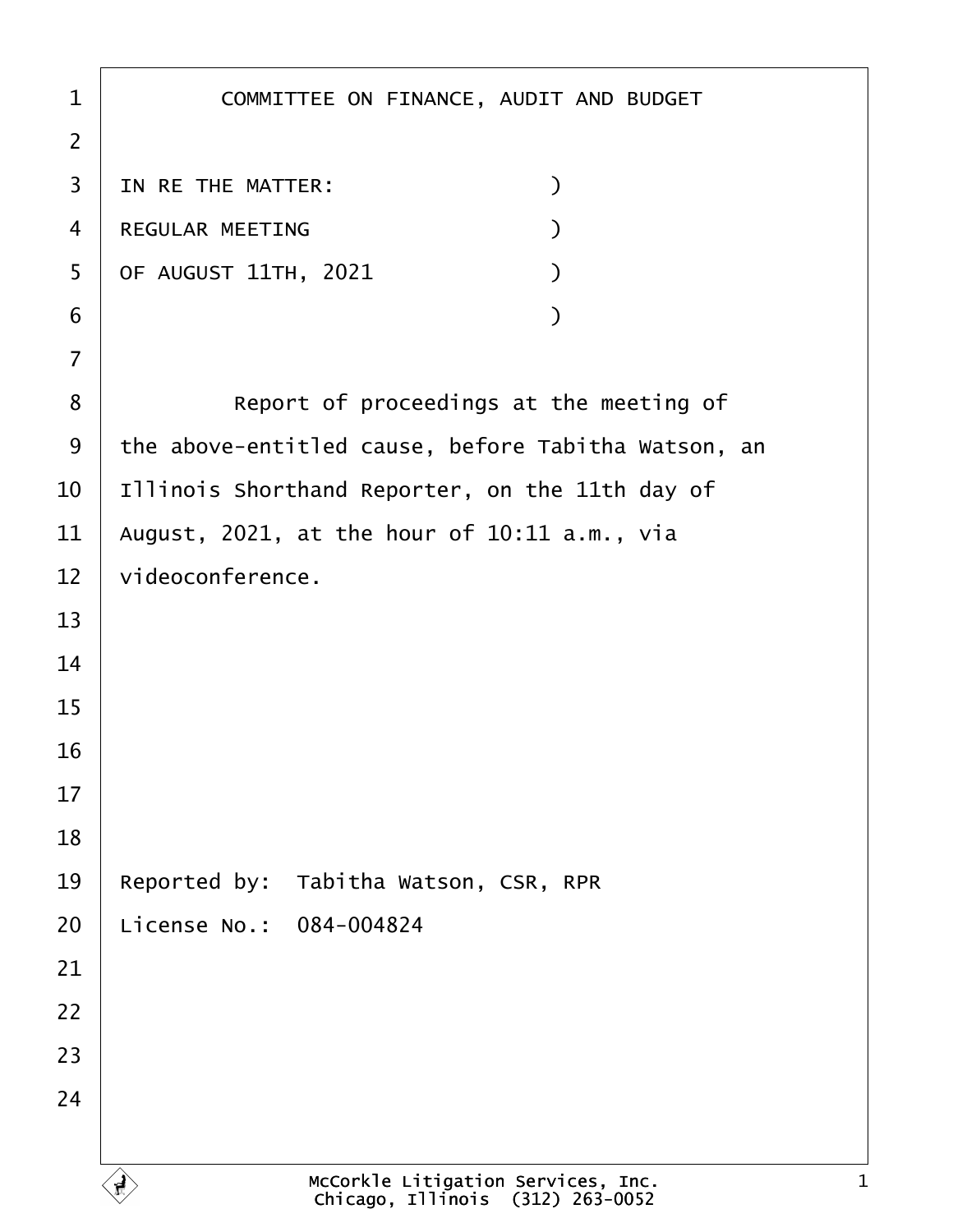| $\mathbf{1}$   | BOARD MEMBERS PRESENT:                                                                   |
|----------------|------------------------------------------------------------------------------------------|
| $\overline{2}$ | ALEJANDRO SILVA, Chairperson                                                             |
| 3              | ARABEL ALVA ROSALES                                                                      |
| $\overline{4}$ | <b>LESTER BARCLAY</b>                                                                    |
| 5              | <b>KEVIN IRVINE</b>                                                                      |
| 6              | <b>BERNARD JAKES</b>                                                                     |
| $\overline{7}$ | <b>JOHNNY MILLER</b>                                                                     |
| 8              |                                                                                          |
| 9              |                                                                                          |
| 10             |                                                                                          |
| 11             | STAFF PRESENT:                                                                           |
| 12             | DORVAL R. CARTER, JR., President                                                         |
| 13             | GREGORY LONGHINI, Secretary                                                              |
| 14             | KAREN SEIMETZ, General Counsel                                                           |
| 15             | <b>DONALD BONDS</b>                                                                      |
| 16             | MIKE CONNELLY                                                                            |
| 17             | <b>JEREMY FINE</b>                                                                       |
| 18             | SAM SMITH                                                                                |
| 19             |                                                                                          |
| 20             |                                                                                          |
| 21             |                                                                                          |
| 22             |                                                                                          |
| 23             |                                                                                          |
| 24             |                                                                                          |
|                |                                                                                          |
|                | McCorkle Litigation Services, Inc.<br>Chicago, Illinois (312) 263-0052<br>$\overline{2}$ |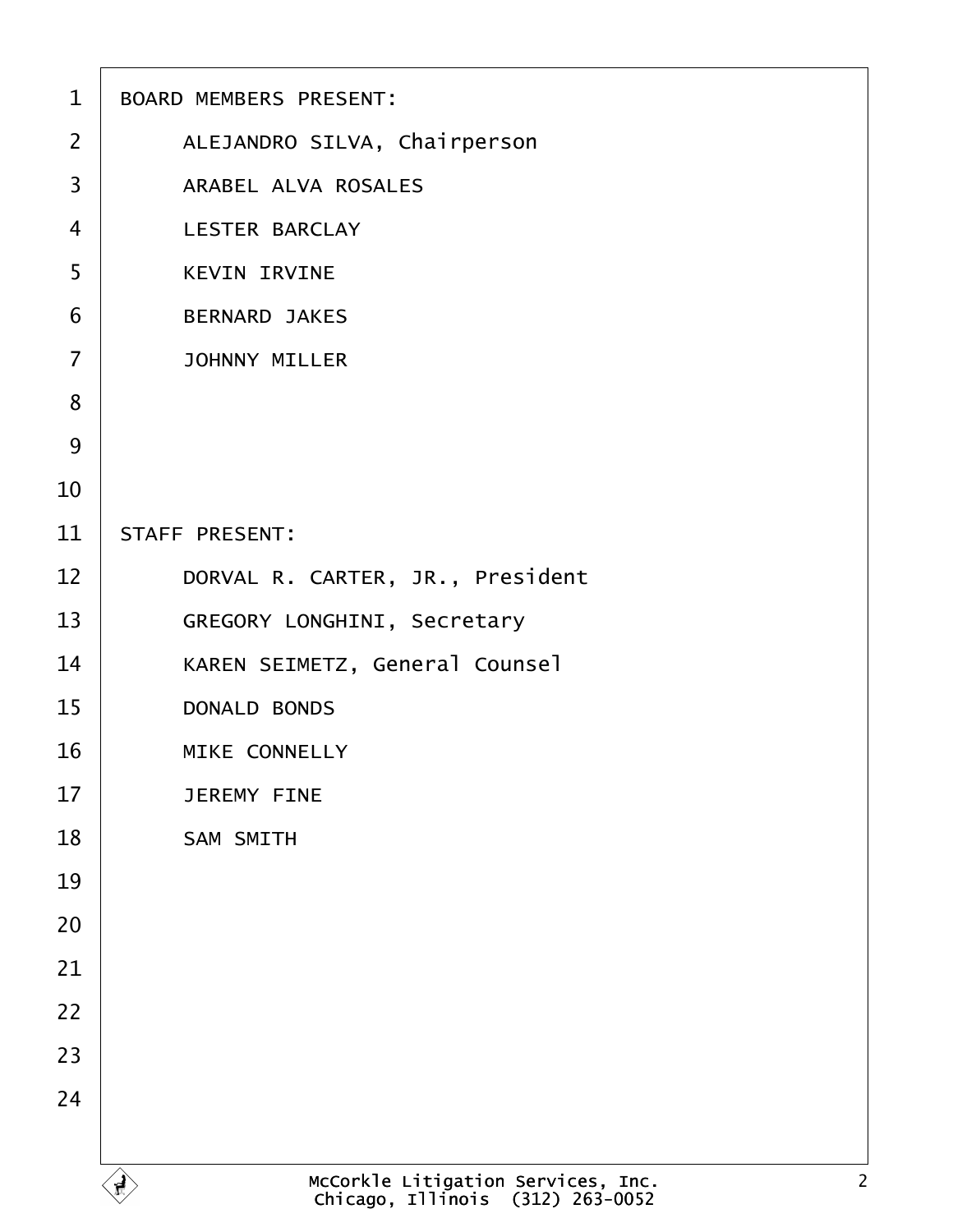<span id="page-2-0"></span>1 | **COLOREGIST (Whereupon, the following** ·2· · · · · · · · · · · ·proceedings were had via ·3· · · · · · · · · · · ·videoconference.)

4 SECRETARY LONGHINI: Good morning. My name is Gregory Longhini. I'm the Board Secretary to the 6 | Chicago Transit Board.

**1** 0n August the 4th of this year, the Office 8 of the Secretary issued a notice of changed format 9 of Authority committee and board meetings scheduled  $\vert$  for today, August 11th, 2021, due to the COVID-19 | pandemic.

**12 12 12 12 00 July 23rd, 2021, Governor J.B. Pritzker**  renewed for a period of 30 days a state-wide  $\parallel$  disaster declaration as a result of the COVID-19 | pandemic.

**If Allect** Pursuant to Section 7(e) of the Open | Meetings Act, the head of the Chicago Transit | Authority has determined that it is not practical  $\vert$  or prudent to conduct an in-person meeting in light of the ongoing disaster. This means that as permitted by the section of the Open Meetings Act, there will not be any in-person public meetings today and the Chicago Transit Authority public 24 | meetings in August  $-$  on August 11, 2021 will take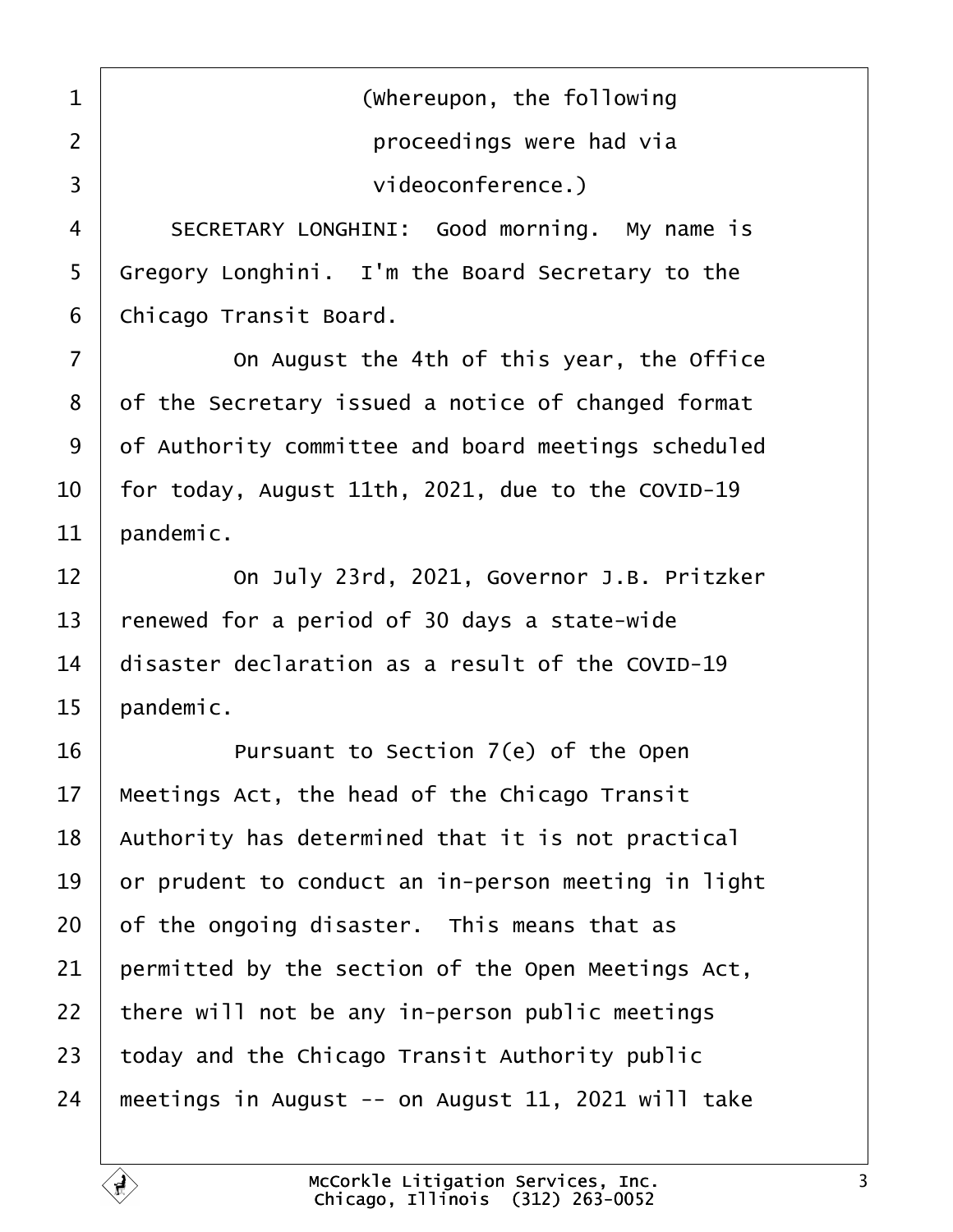<span id="page-3-0"></span> $1$  | place only virtually.

**Because the Governor's disaster**   $\mid$  proclamation remains in effect in the state of | Illinois, the meetings on August 11th, 2021 are 5 being held electronically or virtually pursuant to the amended provision of the Open Meetings Act, section  $7(e)$ , which allows for virtual public 8 meetings while the disaster proclamation remains in  $9$  effect.

 $10<sup>1</sup>$  is the record show that General Counsel  $11$   $\vert$  Karen Seimetz, President Dorval Carter, and myself  $12$   $\vert$  are all at the building today at 567 West Lake  $13$  Street.

14 **14** So with that, Chairman Silva, we may begin  $15$  the finance committee meeting of the Board.

16 CHAIRPERSON SILVA: Good morning.

17 SECRETARY LONGHINI: Good morning.

18 CHAIRPERSON SILVA: I would like to call to 19  $\vert$  order the 2021 meeting of the Committee on Finance,  $20$  Audit and Budget. Will the secretary call the  $21 \mid$  roll?

22 SECRETARY LONGHINI: Yes.

23 **Director Barclay?** 

24 DIRECTOR BARCLAY: Here.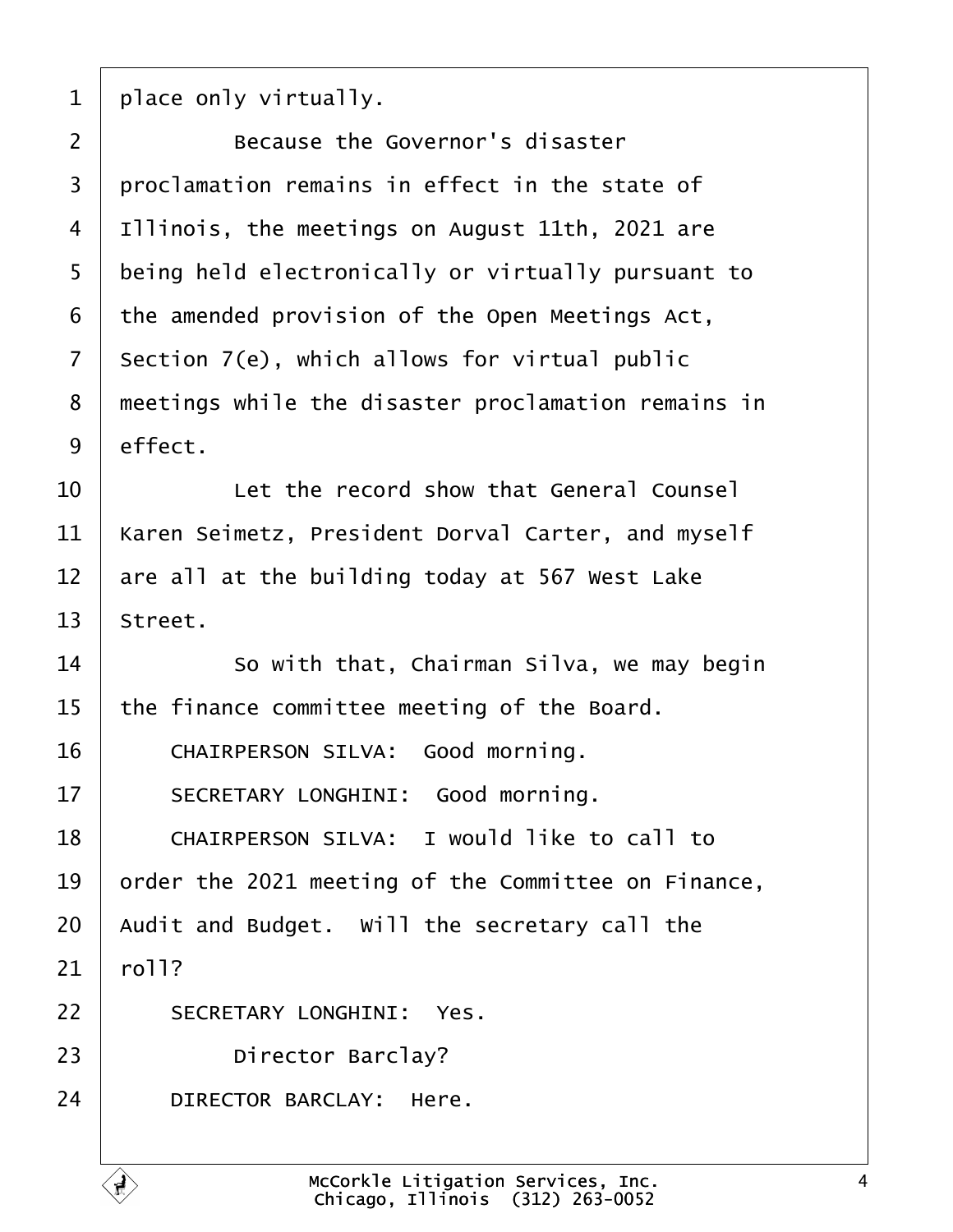<span id="page-4-0"></span>

| $\mathbf 1$    | SECRETARY LONGHINI: Director Jakes?              |
|----------------|--------------------------------------------------|
| $\overline{2}$ | DIRECTOR JAKES: Here.                            |
| 3              | SECRETARY LONGHINI: Director Irvine?             |
| $\overline{4}$ | DIRECTOR IRVINE: Here.                           |
| 5              | SECRETARY LONGHINI: Director Miller?             |
| 6              | DIRECTOR MILLER: Here.                           |
| $\overline{7}$ | SECRETARY LONGHINI: Director Alva Rosales?       |
| 8              | DIRECTOR ALVA ROSALES: Here.                     |
| 9              | SECRETARY LONGHINI: Chairman Silva?              |
| 10             | CHAIRPERSON SILVA: Here.                         |
| 11             | SECRETARY LONGHINI: The Committee has a quorum   |
| 12             | of six members. Let the record show that General |
| 13             | Counsel Seimetz and President Carter are also    |
| 14             | attending this meeting.                          |
| 15             | You may move to Number 2, sir.                   |
| 16             | CHAIRPERSON SILVA: Our first order of business   |
| 17             | is the approval of the committee minutes of      |
| 18             | July 14, 2021. May I have a motion to approve?   |
| 19             | DIRECTOR IRVINE: So moved.                       |
| 20             | SECRETARY LONGHINI: Do I hear a second?          |
| 21             | DIRECTOR MILLER: Second.                         |
| 22             | SECRETARY LONGHINI: Do you second that,          |
| 23             | Director Miller?                                 |
| 24             | DIRECTOR MILLER: Yes, I did.                     |
|                |                                                  |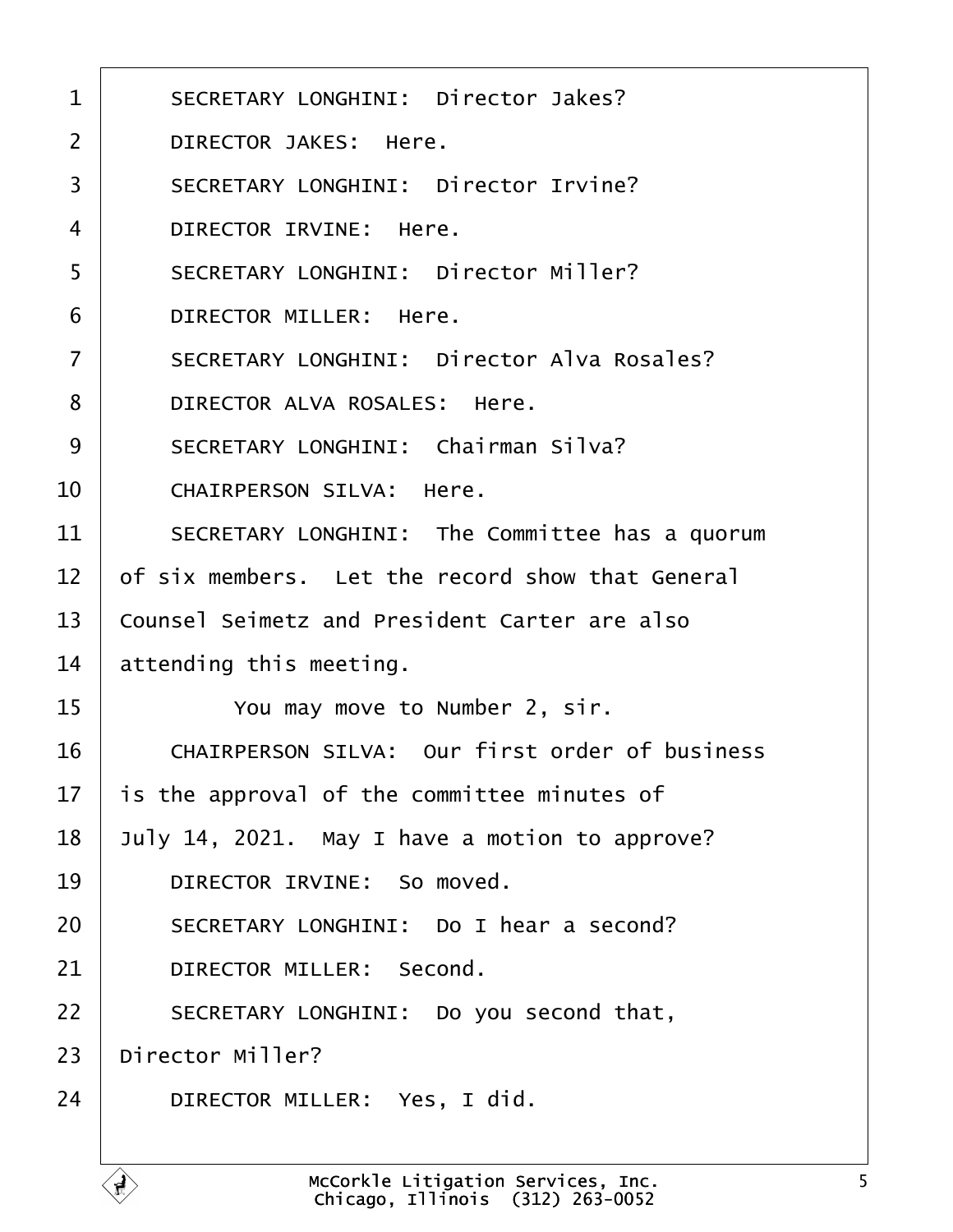<span id="page-5-0"></span>

| $\mathbf 1$    | SECRETARY LONGHINI: Okay. So now we've got a        |
|----------------|-----------------------------------------------------|
| $\overline{2}$ | second. Let's take a vote on the minutes.           |
| 3              | Director Barclay?                                   |
| 4              | DIRECTOR BARCLAY: Yes.                              |
| 5              | SECRETARY LONGHINI: Director Jakes?                 |
| 6              | DIRECTOR JAKES: Yes.                                |
| $\overline{7}$ | SECRETARY LONGHINI: Director Irvine?                |
| 8              | DIRECTOR IRVINE: Yes.                               |
| 9              | SECRETARY LONGHINI: Director Miller?                |
| 10             | DIRECTOR MILLER: Yes.                               |
| 11             | SECRETARY LONGHINI: Director Alva Rosales?          |
| 12             | DIRECTOR ALVA ROSALES: Yes.                         |
| 13             | SECRETARY LONGHINI: Chairman Silva?                 |
| 14             | CHAIRPERSON SILVA: Yes.                             |
| 15             | SECRETARY LONGHINI: That motion to approve the      |
| 16             | minutes is approved with six yes votes, sir.        |
| 17             | CHAIRPERSON SILVA: Our next order of business       |
| 18             | is the finance report. Jeremy Fine.                 |
| 19             | JEREMY FINE: Good morning. I'm Jeremy Fine,         |
| 20             | your Chief Financial Officer, and I'll be reviewing |
| 21             | the results for June as well as year-to-date        |
| 22             | numbers.                                            |
| 23             | We continue to see good progress on both            |
| 24             | our revenues, expenses, and public funding and      |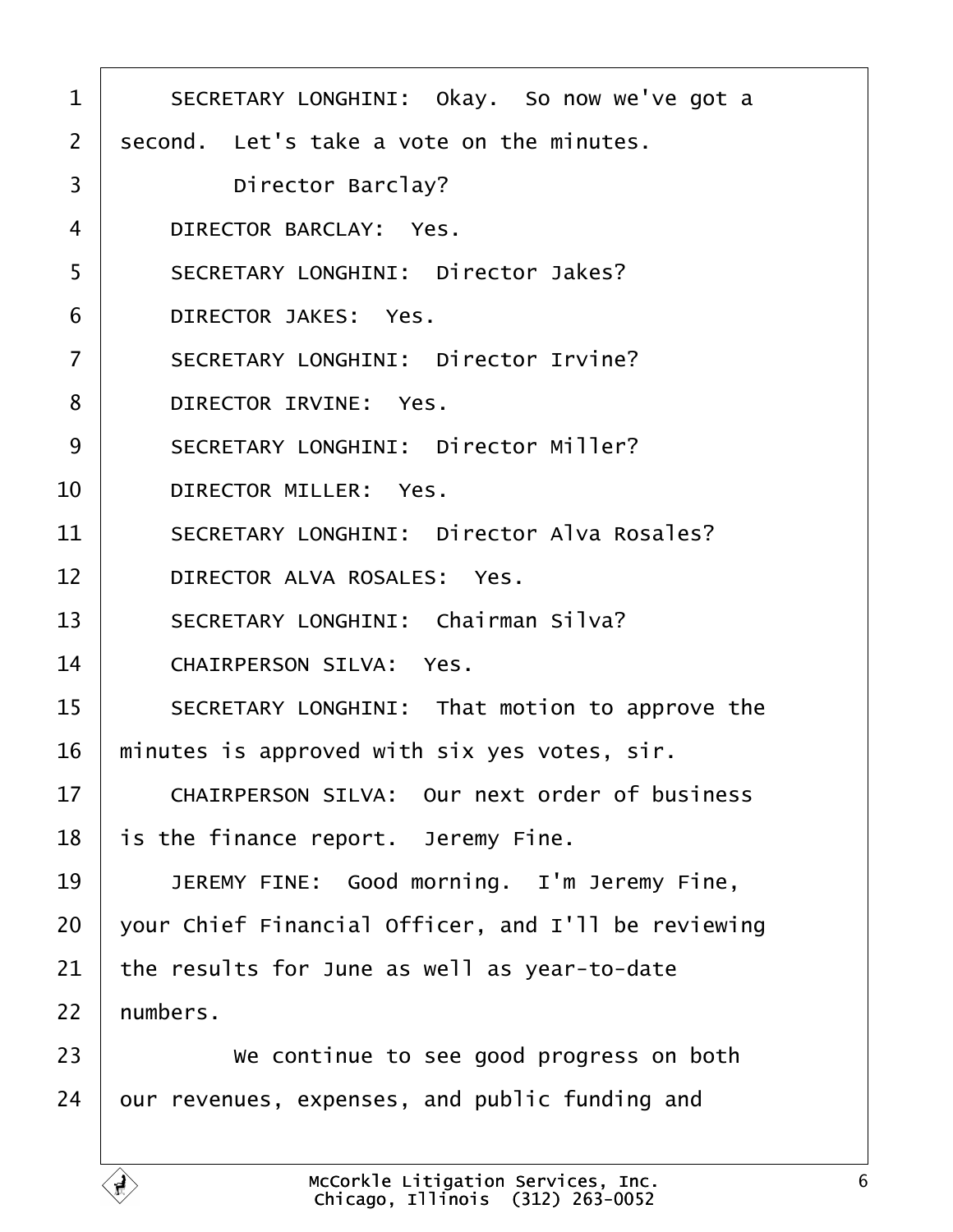<span id="page-6-0"></span> $1 |$  we'll walk through those here.

**With regard to our fare and pass totals**,  $\mid$  we see fare and pass totals for the month versus the amended budget at flat to the budget and | positive by about \$700,000 to the original budget.

**The reduced-fare subsidy continues to come**  in as expected, however, that is less than what we 8 | have previously received, which was \$28 million a 9 | year, whereas, now it's 14. Both numbers are below  $\vert$  the historic number of free and reduced-fare rides that we give out though.

12· · · · · · Nonfarebox totals continue to come in slightly below budgeted expectations. On an 14 amended budget basis down about \$700,000. And original budget basis, down about 1.8 million.

16 So overall, for the month of June, we see total revenues down to the amended budget by about | \$700,000 and a little over a million dollars for the original budget.

**1 20** On a year-to-date basis, we see on the  $\vert$  next page we see fare and pass totals on an amended budget basis down about a million dollars, but up  $\vert$  positive to budget on an original budget basis by over \$17 million.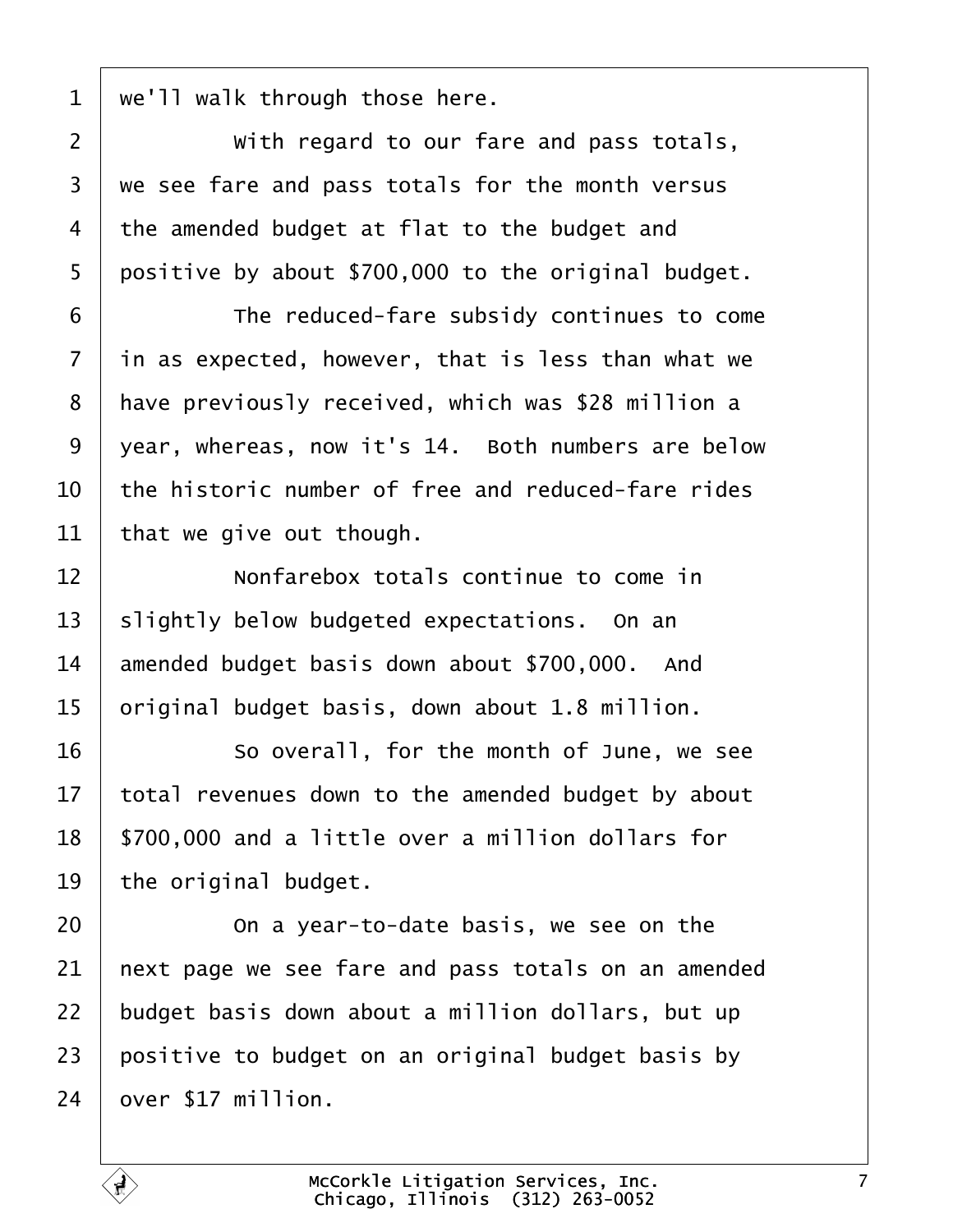<span id="page-7-0"></span>1 Reduced-fare subsidy, again, continues to come in as expected throughout the year and 3 | nonfarebox totals are down about two and a half 4 | million, 2.3 million on an amended budget basis and 5 | 12 and a half million dollars on an original budget basis, which leaves us on a year-to-date basis total revenues essentially at budget, slightly 8 below on an amended budget basis by 3.3 million and slightly positive by about 4.6 million on an  $\vert$  original budget basis.

  $\parallel$  with regard to our expenses, we continue to see very good positive variance here across the 13 | lines. Labor is positive by about one and a half  $\parallel$  million dollars. Materials is essentially flat, slightly down due to some timing. Fuel and power | have been very strong performers for us over the past several years and continue to be a very strong performer for us this month and throughout the vear.

**Injuries and damages and security services**  coming in flat or slightly positive. And then other expenses coming in very favorable, about | 3.5 million or 3.2, depending on amended budget or original budget basis.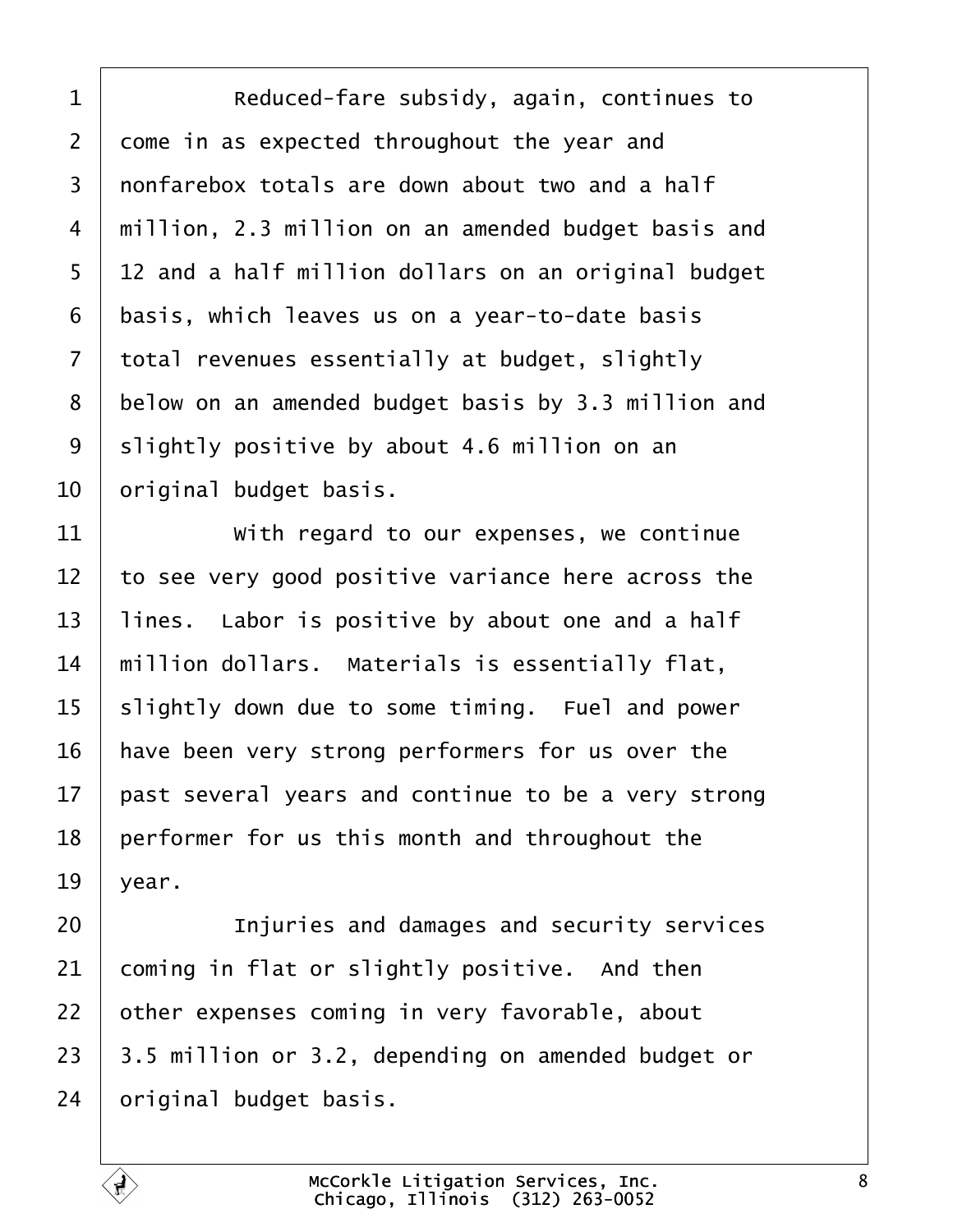<span id="page-8-0"></span>**So that leaves us for the month of June on** 2 expenses positive a little over \$6 million on an 3 amended budget basis or an original budget basis, a | little under 6 million. When you couple that with 5 | our revenues, June, we have a positive variance | net-net of 5.4 million on an amended budget basis and 4.7 million on an original budget basis.

8 | Conthe next page, we see the year-to-date | numbers. Again, dropping to the bottom line here,  $\vert$  we see total amended budget positive variance of  $\pm$  over \$21 million and almost \$33 million on an  $\vert$  original budget basis. Again, coupled with our 13 revenues, we see an amended budget net-net positive  $\vert$  variance of 17.8 million and 37.6 million on an | original budget basis.

**8** · · · · So, again, very good progress throughout the year on our system-generated revenues and expenses to where we are seeing positive  $-$  some significant positive budget variance on a net-net basis so far, you know, kind of halfway through the vear here with regard to our reporting.

22 | With regard to public funding, we've also seen a continued progress the results on public funding. We see a very good month here where we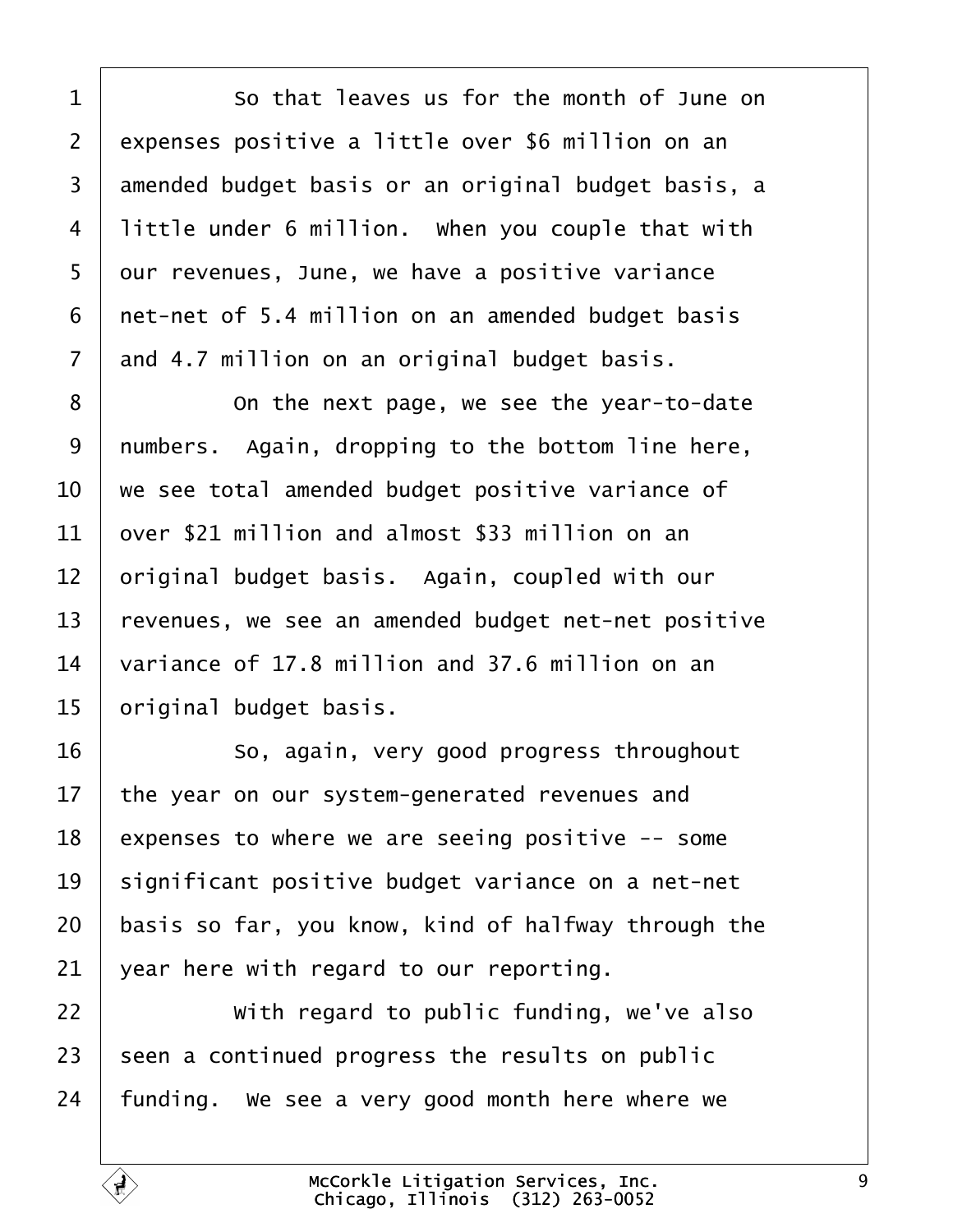<span id="page-9-0"></span> see sales tax up about \$15 million to budget. We see public transportation funds almost \$10 million 3 | positive; RETT, 5 million; and then PTF on RETT and | ICE funding, over a million -- over a half a 5 | million combined, which leaves us about \$30 million to the positive for the month on an amended budget and original budget basis.

8 | Conthe next page, you see the year-to-date | numbers and, again, that \$30 million adds to the 10 aggregate here, so we see over \$81 million of positive variance on an amended budget basis and over \$90 million on an original budget basis.  $\vert$  Again, this is critical for us to be able to extend  $\vert$  the life of the critical Federal stimulus funding  $\vert$  that we have received, which we'll talk about here on the next page.

17 The CARES Act draws, you know, you may 18 | recall from prior conversations that we had thought  $\parallel$  that potentially we would exhaust the cares funding | by now. Based on the over-performance of our -- of our budgeted expectations, both on system-generated revenues and expenses as well as public funding, but particularly public funding, we're seeing smaller draws than we had estimated. So for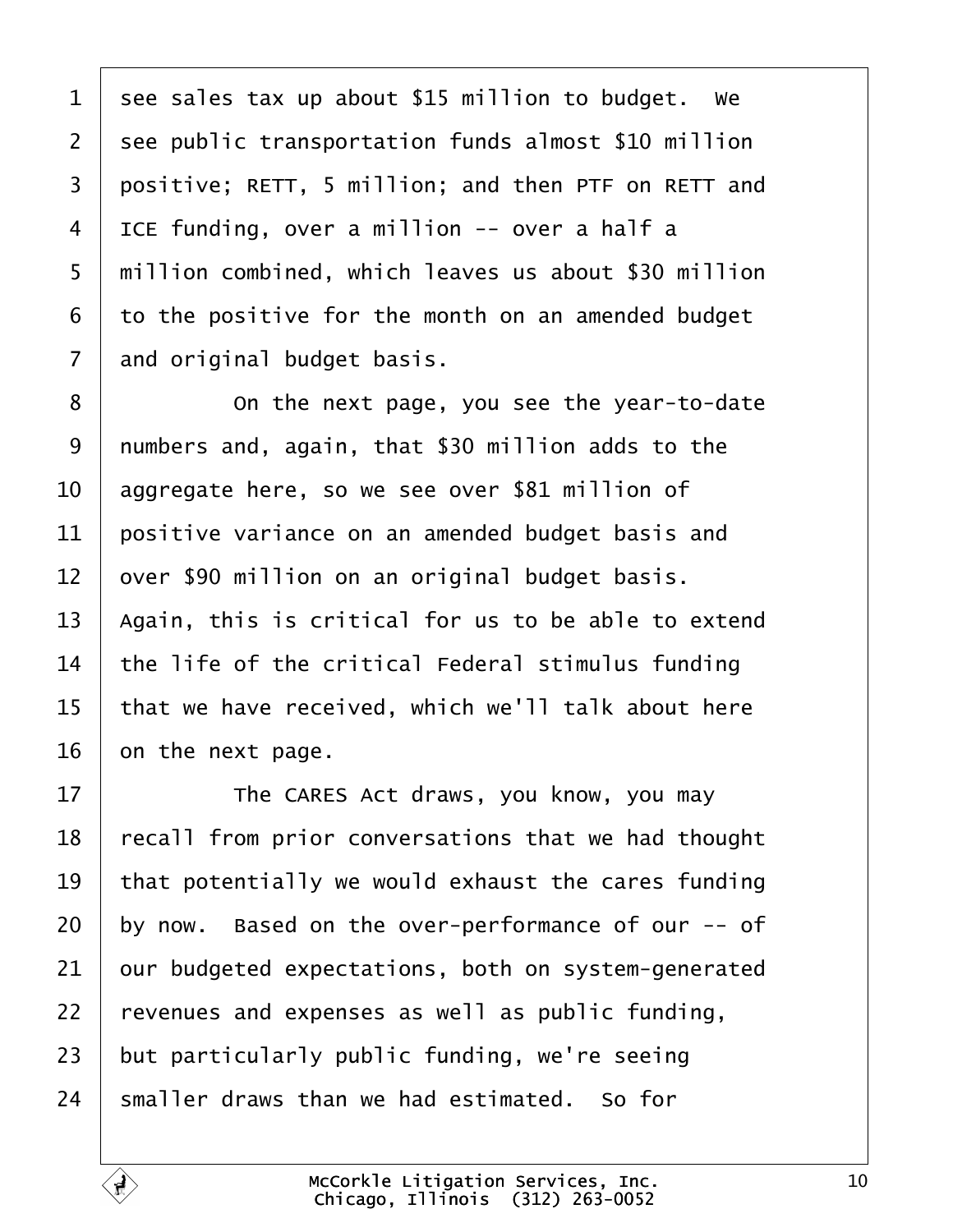<span id="page-10-0"></span> instance here, for the month of June, you know, 2 | we're drawing about \$27 million versus the 50  $\mid$  million or so that we were drawing in prior months. This leaves us about \$80 million of CARES funding to be drawn in future months. So, again, about 10 6 percent of our total allocation of CARES, which was  $\pm$  the first allocation of Federal stimulus funds that we received, we have about 10 percent of that left.

9 | Once we exhaust that, we will have CRRSA  $\vert$  funding, that was the second tranche of Federal stimulus funds that we received, available of which  $\parallel$  we received \$361 million. In the conversation with  $\parallel$  RTA and the other service boards with regard to the 14 allocation of ARPA funding, should be starting up 15 | here soon and we'll continue to report to the Board on the progress of those discussions.

**Again, because of the out-performance of**  public funding as well as the sustained controls on expenses and revenues coming in approximately where we expected, you know, we have seen the ability to extend the CARES funds a little bit longer than 22 expected. So that's  $-$  that's very good news, you know, because, again, we'll be needing those funds in future months, but, again, extending those out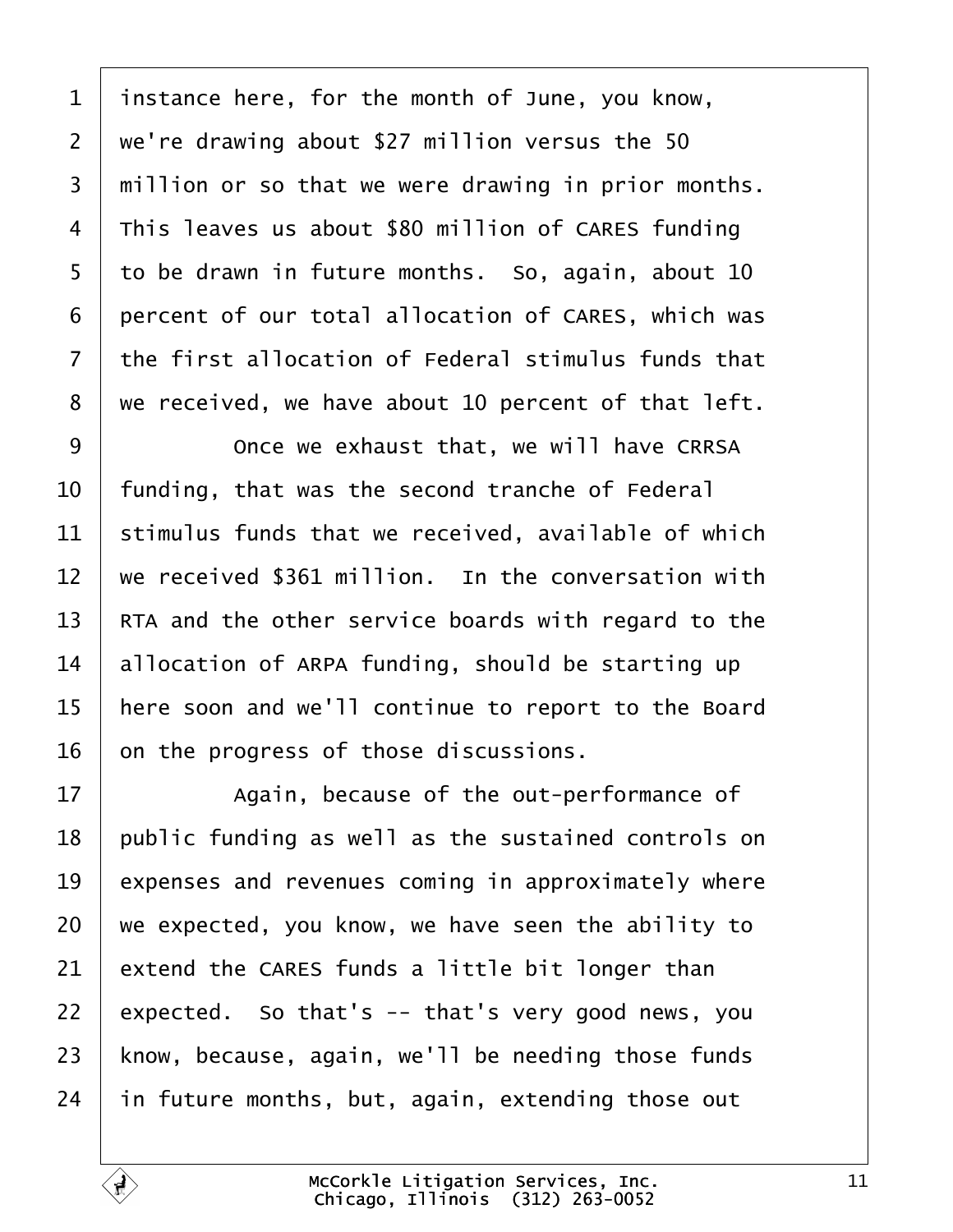<span id="page-11-0"></span> $1 \mid$  as long as we can is very helpful.

2 **1** 2 **00 CM ON** the next page, we talk about the three 3 | commodities we purchase; fuel, power, and natural  $4$   $\vert$  gas. We see in the final throes of finalizing a 5 best and final offer, RFP process for fuel for 6 | future month purchases there and we'll continue to  $7$  update the Board as to the progress of that. But 8 | for power and natural gas, we're effectively locked  $9$  in where we need to be for the coming years, but  $10$   $\vert$  we'll, again, look for opportunistic buy  $11$  | opportunities across the board on all three 12 commodities, but, again, we're in very good 13 | position for right now.

14 That concludes my formal remarks. Glad to 15 answer any questions regarding results for June or 16 | year-to-date numbers.

17 CHAIRPERSON SILVA: Yes. What will be our  $18$  | participation in the infrastructure bill?

**1 DEREMY FINE:** So the infrastructure bill that iust passed through the Senate yesterday will go to the House. You know, that -- those allocations, 22 | there's kind of two tranches of funding. One that  $\mid$  will flow through the formula allocations, of which  $\vert$  we received, you know, historically about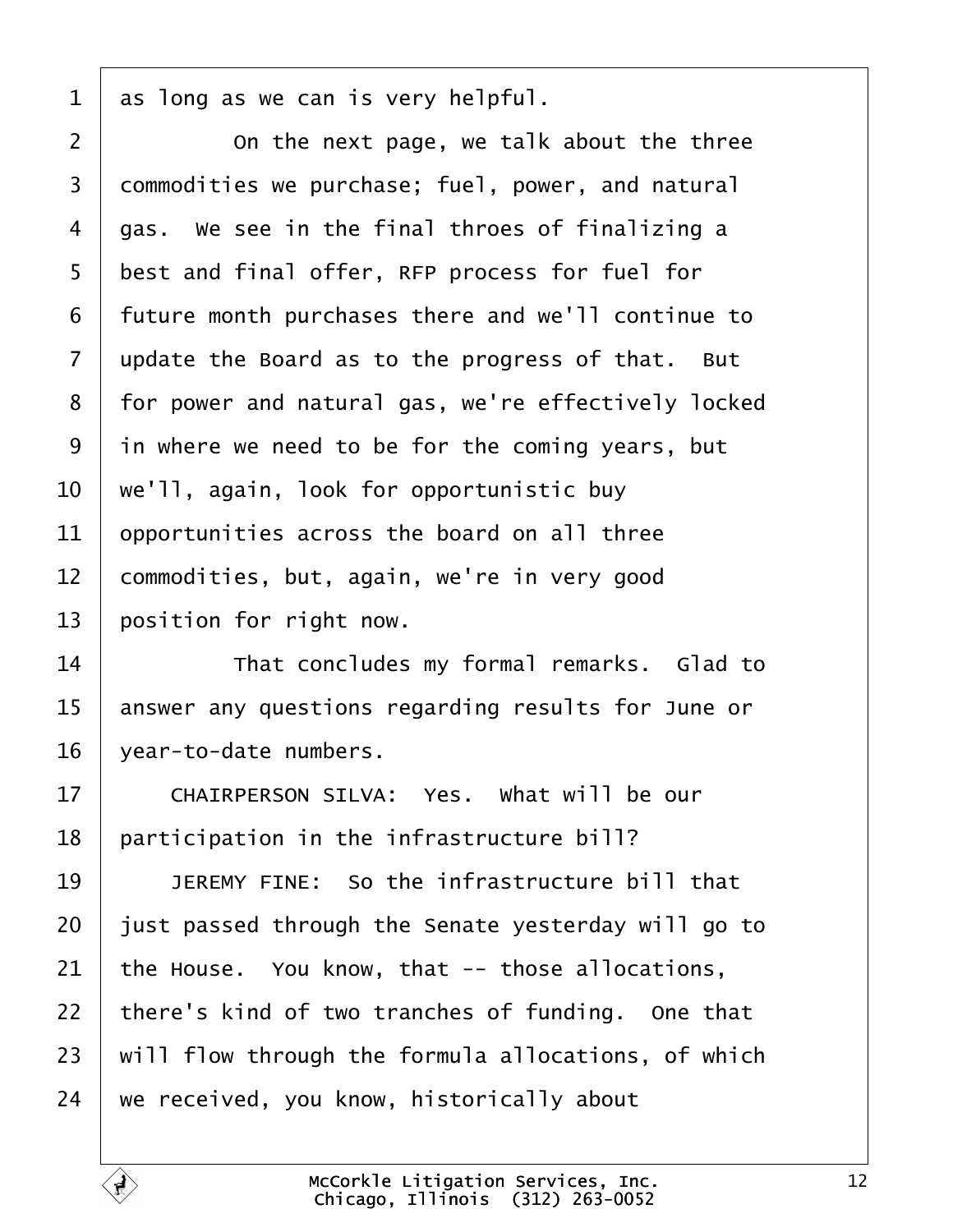<span id="page-12-0"></span>1 | 58 percent of those allocations. Based on recent 2 | renegotiation of larger allocation, we'll receive, you know, approximately that, a little bit better than that, you know, of the formula allocations. 5 | There's also a pot of discretionary funds that we'll be competing for as well. So we've very  $\pm$  excited about the additional allocation of formula 8 | funds, of which we'll receive about a hundred 9 | million dollars a year more over the five-year  $\vert$  period based on those allocation percentages, as | well as the opportunity to compete, you know, for some of the discretionary funds that will be available as well. 14 CHAIRPERSON SILVA: Thank you. 15 | PRESIDENT CARTER: Director Irvine -- Silva, | let me add a little bit to what Jeremy just said.  $\parallel$  This is a very good bill for CTA if it | gets implemented and not only do I believe, as | Jeremy pointed out, that we're going to see a substantial boost in the formula funding that we  $\vert$  receive subject to the allocation process that RTA  $\parallel$  will have to determine, I also believe that the discretionary programs are going to be very robust in terms of opportunities for CTA and I think that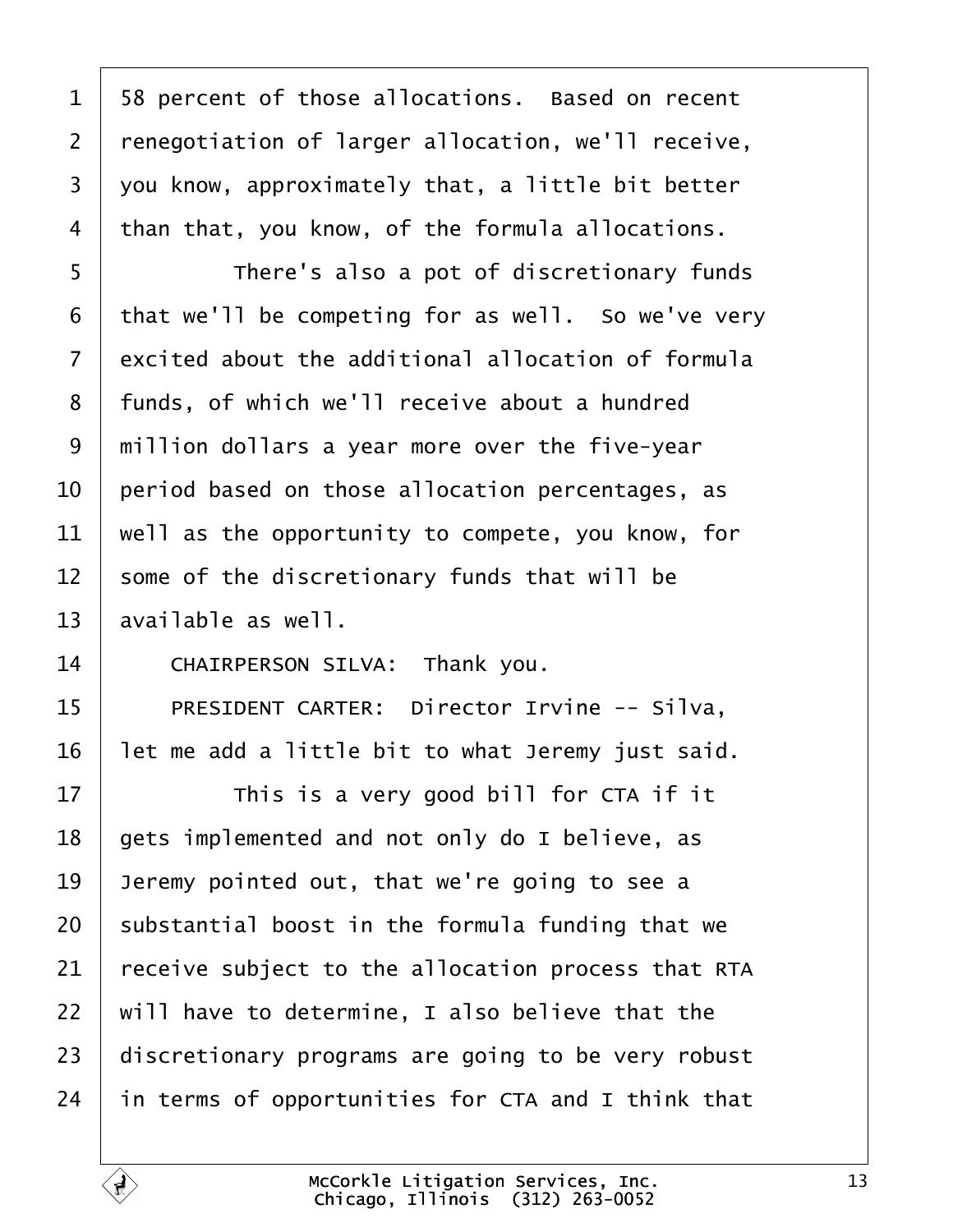<span id="page-13-0"></span> we're well-positioned to take advantage of those  $\mid$  discretionary programs that allow the projects that we want to pursue over the course of the next several years.

5 So, you know, if these numbers hold up and if the politics work out well in D.C., I think that we will -- I will start to make a very busy period 8 | for my infrastructure team as we are able to start  $\mid$  moving forward with a lot of projects that we currently don't have the funding for.

 $\vert$  1 also think that there's a corresponding conversation that has yet to occur around the  $\vert$  non-Federal match for all these funds. And while  $\parallel$  we're fortunate to have a good State capital | program in place right now with a PAYGO funding that allows us to have some consistency going | forward, there may be opportunities to pursue a whole lot more where we're going to have to identify funding sources to support that and Jeremy and I have already started having conversations about what we may have to do in terms of our own  $\vert$  capacity if we need to identify additional funding to make sure we maximize and capture all of the Federal funds that are on the table.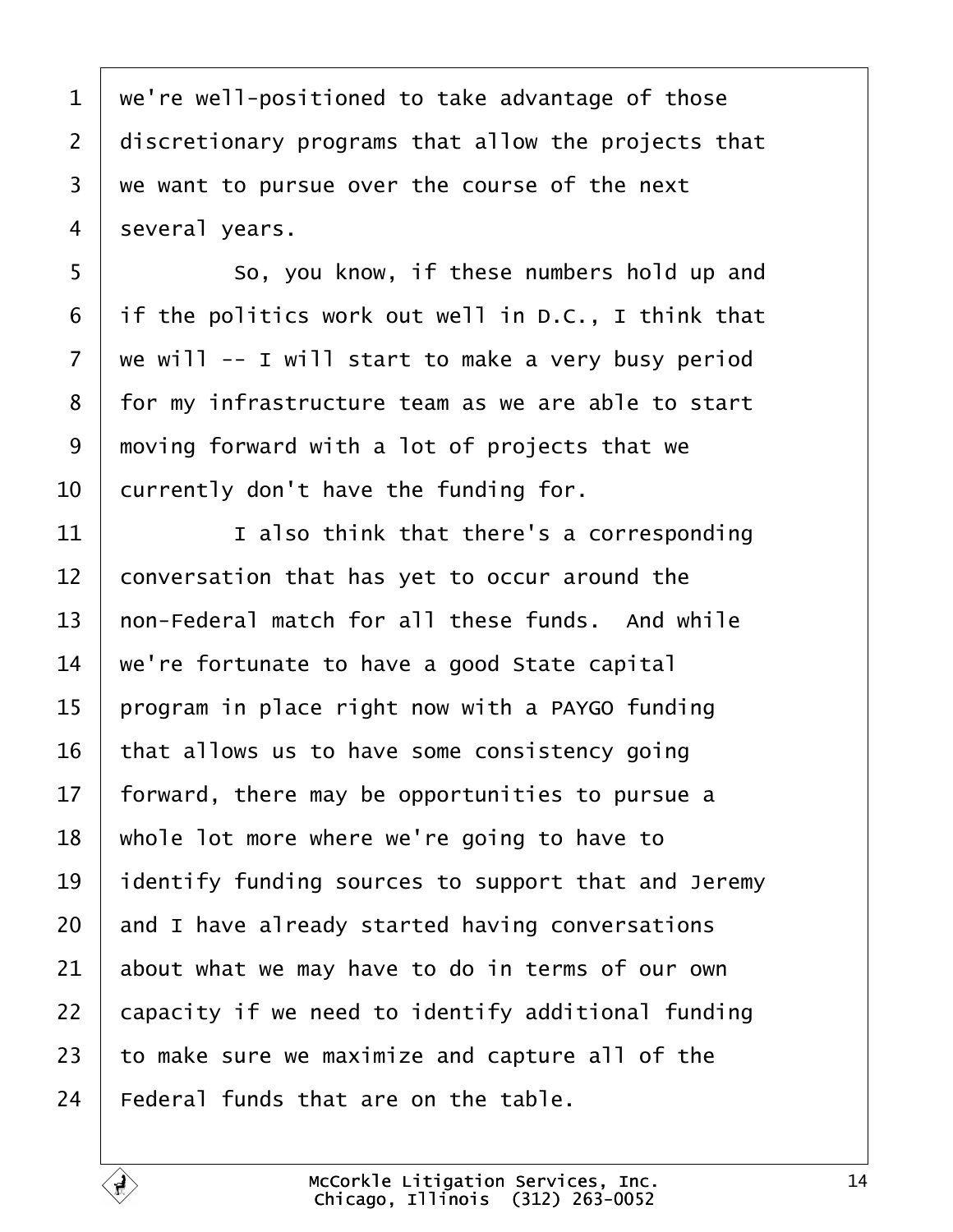<span id="page-14-0"></span>1 **I** is certainly my goal to go after and  $2$  capture as much as the Federal funding as is 3 | available to support our ongoing needs to get a 4 state of good repair. So stay tuned. I'm very  $5$  excited about it. I think there's going to be a  $6$  | lot more good news coming out of this project. 7 | SECRETARY LONGHINI: Thank you, President. 8 **b Director Barclay, any questions?** 9 DIRECTOR BARCLAY: No questions at this time,  $10$  Greg. 11 SECRETARY LONGHINI: Director Jakes? 12 DIRECTOR JAKES: No questions. Thank you. 13 SECRETARY LONGHINI: Director Irvine? 14 | DIRECTOR IRVINE: No questions. Thanks. 15 | SECRETARY LONGHINI: Director Miller? 16 | DIRECTOR MILLER: No questions. Good job. 17 SECRETARY LONGHINI: Director Alva Rosales? 18 **DIRECTOR ALVA ROSALES:** Just a question with 19 | regards to President Carter, your comments  $20$  regarding matching funds. Do we know about what  $21$  percentage that would be? 22 PRESIDENT CARTER: Yeah. Historically for most 23  $\vert$  of these programs, there's a 20 percent match that  $24$  we have to provide in order to get 8 percent of the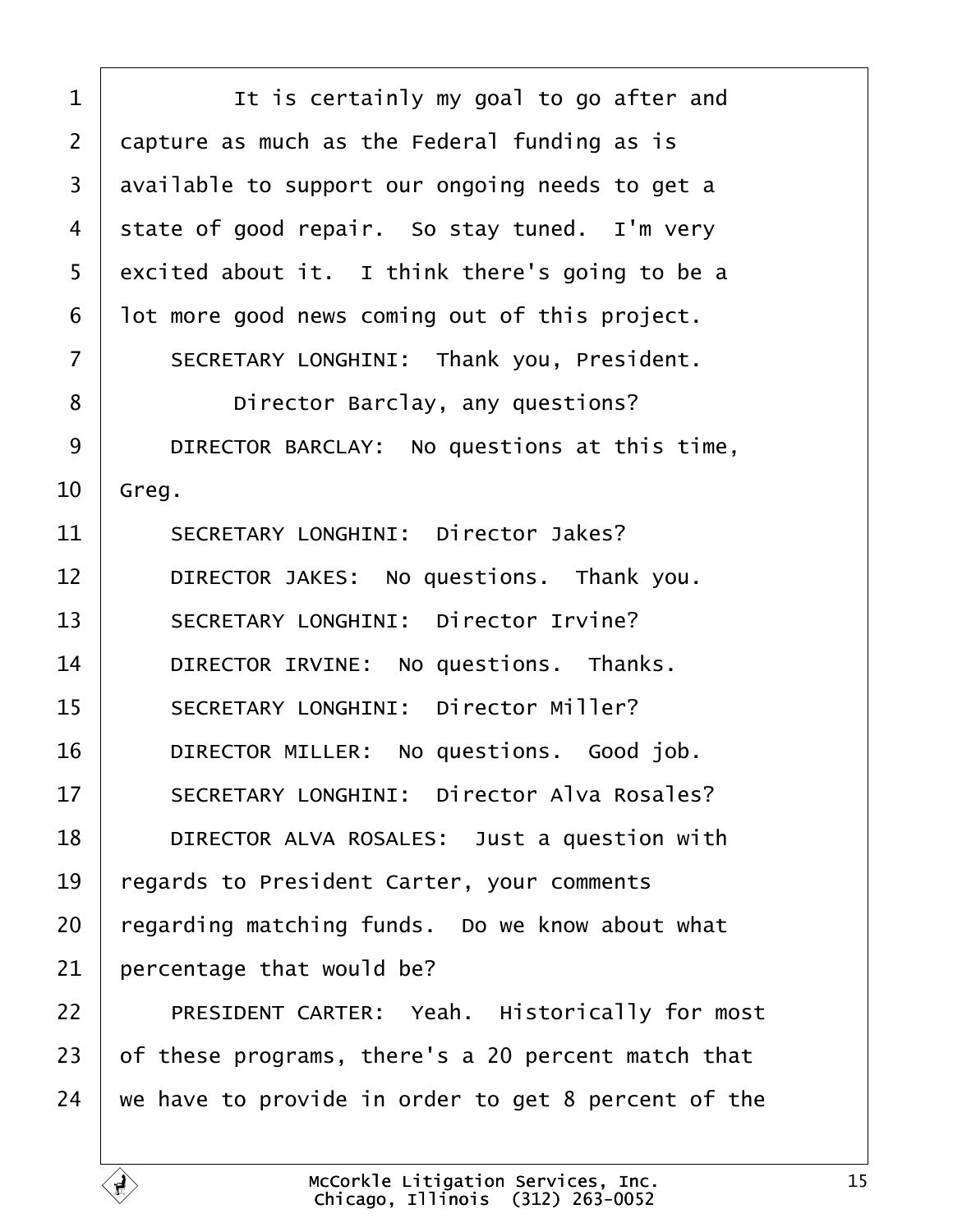<span id="page-15-0"></span> funding for a project. There are some variables to that in certain situations, but for the most part,  $3 \mid$  we're looking for about 20 percent.

4 So if we're getting \$100 million worth of 5 | formula money more a year, then that's another 6 | \$20 million worth of non-Federal funding we have to | find to match that. And there are a number of ways  $\vert$  that we could do that, including offsetting other 9 expenses that qualify for non-Federal match and  $\vert$  things like that. Jeremy and his team are really very familiar with this process.

12 | Ithink, historically, particularly because of the fact that we haven't had a reliable State program over many years, we've gotten very | good at being innovative in our ways of finding 16 | funds to support the Federal program and I don't | have any question that we won't be able to do the same thing this time around.

**I I** also have to point out one other thing | that I didn't mention that I'm very excited about with regards to the Federal program and, Director | Irvine, this I think is near and dear to your  $\vert$  heart, which is there's a new funding program for accessibility that we worked on with Senator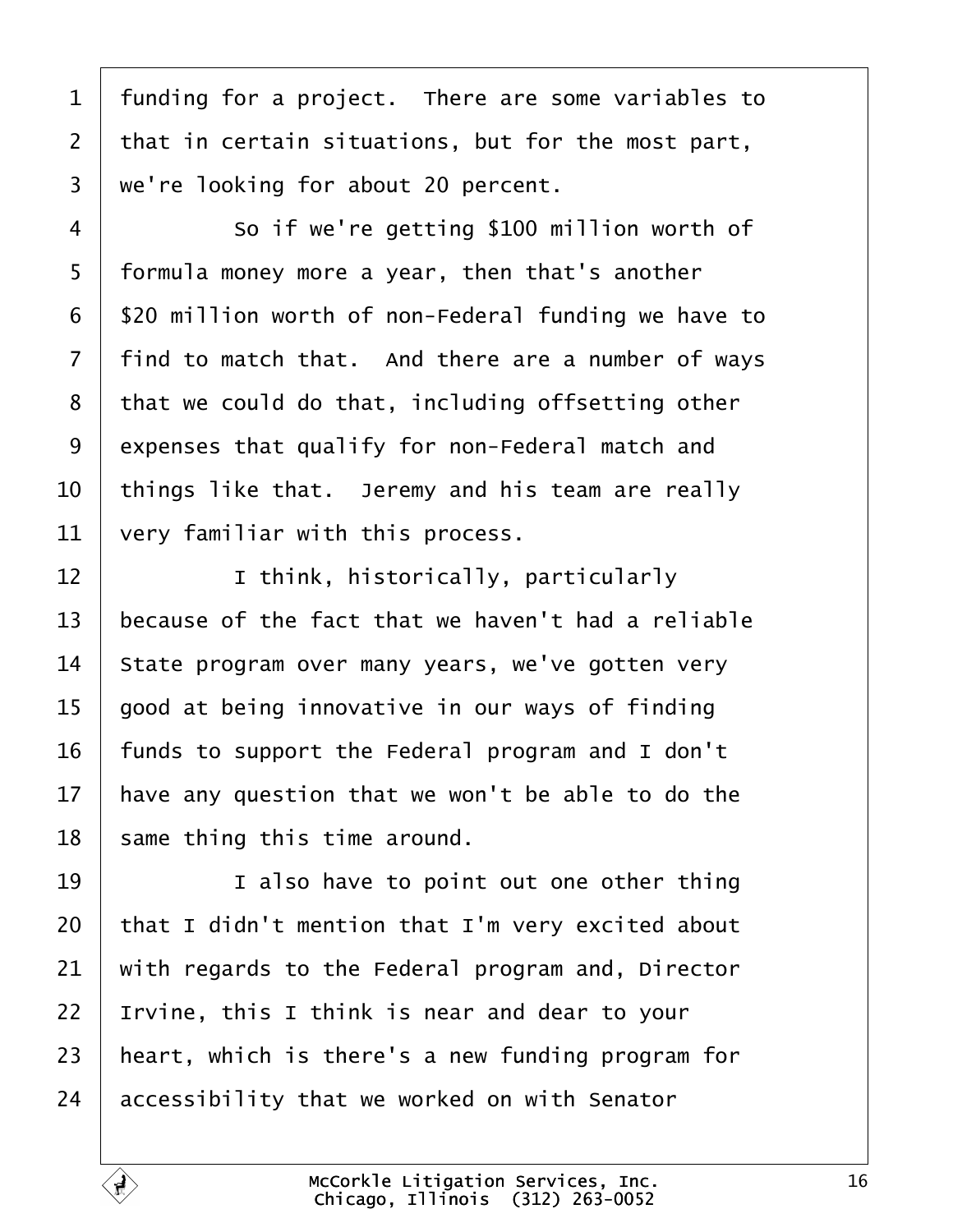<span id="page-16-0"></span> $1$  Duckworth and that would support our ASAP plan as  $2 \mid$  we go forward and that basically could put me in a  $3$  position to accelerate the timeline for a lot of  $4$  the accessibility work that we need to do for our 5 | stations that still have to be made accessible and  $6$  | I'm very excited about our ability to pursue those  $7$  | funds, which are discretionary, as we go forward 8 because I think we're well positioned with a 9 defined plan and need that allows for us to move  $10$   $\vert$  quickly to take advantage of that.

11 | DIRECTOR IRVINE: You are right, President  $12$   $\vert$  Carter. I am very excited about that and I 13 appreciate all of your leadership on this and your  $14$  team and putting us in a great position to have 15 | those funds and make even more stations accessible.  $16$  so thank you for highlighting that.

17 SECRETARY LONGHINI: Okay. Thank you.

18· · · · · · Chairman Silva, we are finished with  $19$  | questions on this item, so we may proceed to Agenda  $20$  Item Number 4.

21 CHAIRPERSON SILVA: Our next order of business  $\pm$  is review of an ordinance authorizing free rides on  $\vert$  the first day of school for Chicago Public Schools in 2021 and 2022. Jeremy.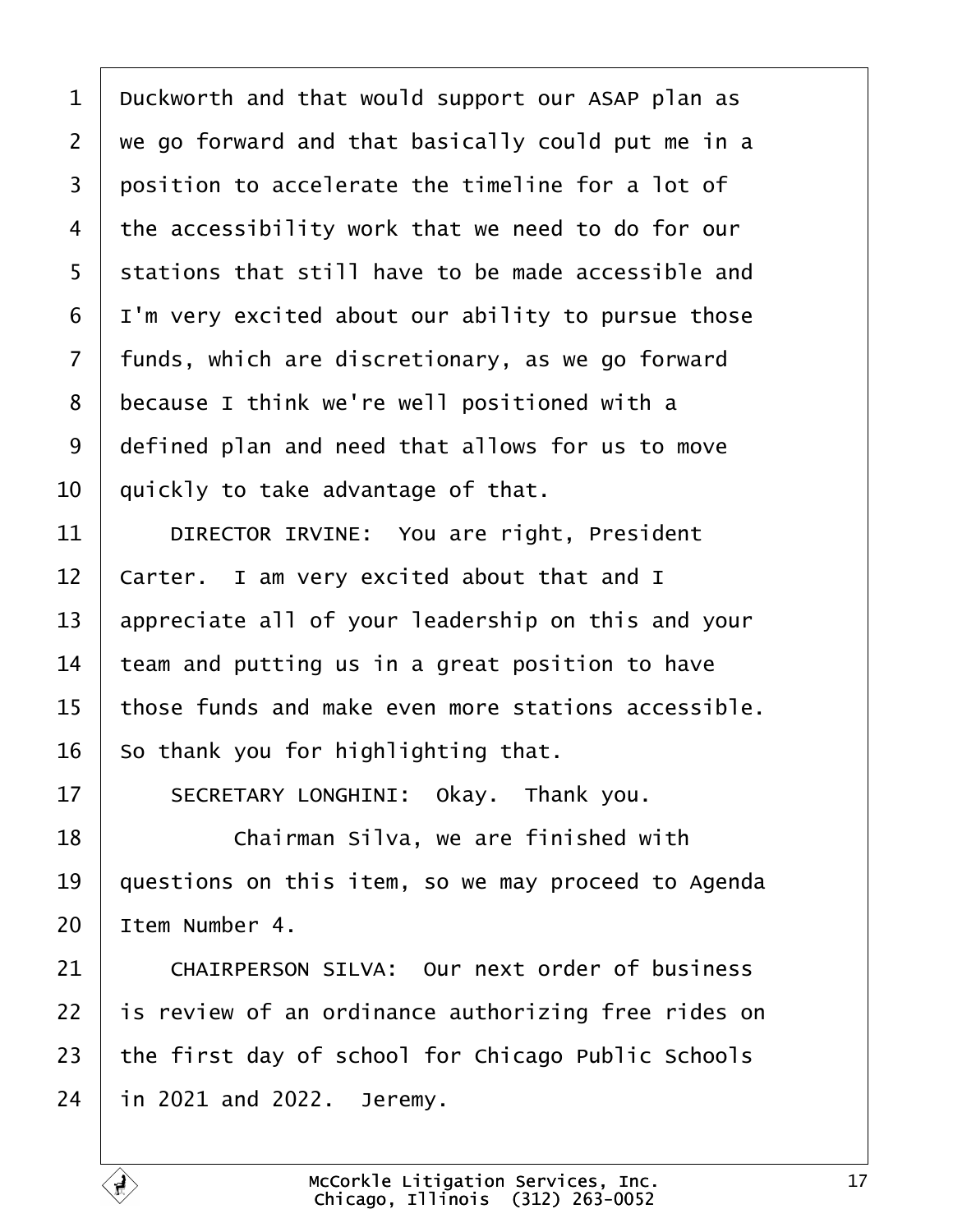<span id="page-17-0"></span>1 | JEREMY FINE: Thank you. Again, I am a Jeremy | Fine, your Chief Financial Officer.

3 Today I present for your consideration an 4 ordinance authorizing free fares for all 5 S chool-aged children and the adults accompanying them on the first day of school in 2021 and 2022.  $\vert$  This will be effective on the first day of school 8 | for 2021, which is currently scheduled for | August 30th, 2021 and on the date to be determined  $\vert$  later for the start of the 2022 school year. Free rides will be given between 5:00 a.m. and  $\parallel$  8:30 p.m., which are the normal hours that student reduced fares are valid on CTA.

14· · · · · · CTA has provided this program since 2011, although there was no program in 2020 due to the | pandemic. The program supports Chicago Public  $\vert$  Schools' efforts to boost attendance on the first day of school and set the tone for the upcoming school year.

**For the first day of school in 2021, CTA**  has partnered with Butcher Boy Cooking Oils, a 22 | Chicagoland woman-owned business to serve as a 23 | sponsor to us at a portion of the cost of the free rides.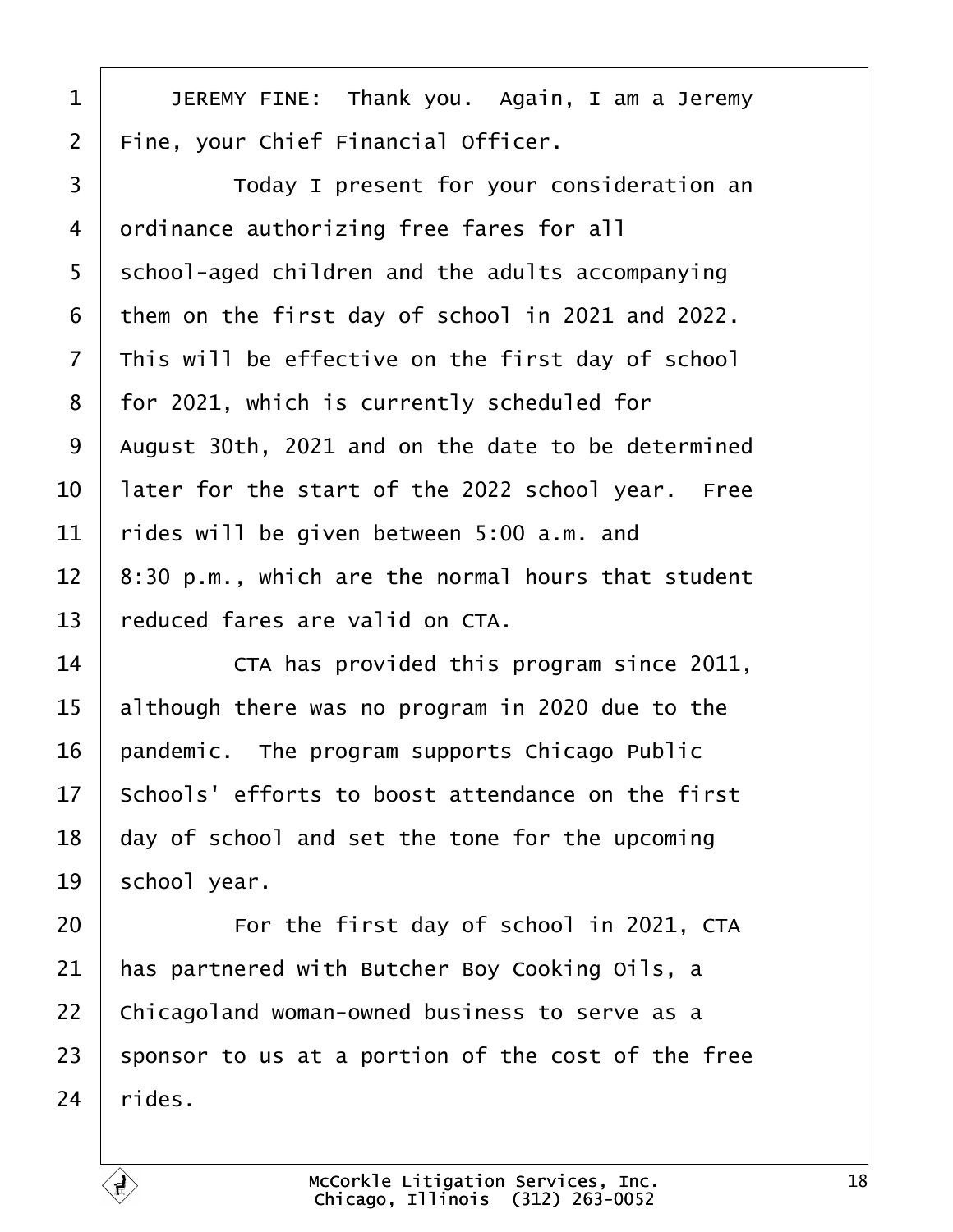<span id="page-18-0"></span>**This ordinance also authorizes the** 2 | president to accept a sponsorship for the 2022  $3 \mid program$ .

4 | I'm glad to answer any questions that you  $5 \mid$  may have.

6 CHAIRPERSON SILVA: Do we have a number of bidders, okay, that bid for this ordinance? I 8 | mean ...

9 JEREMY FINE: So we -- we actively solicit  $\parallel$  sponsorships for this program as well as other | programs. You know, in the past, it's been a  $\parallel$  little hit or miss on whether or not we're able to secure a sponsor for the program based on, you | know, what kind of, you know, marketing dollars | that firms have and things like that.

**IDED** 16 **16** In the past, you know, when the program  $\parallel$  first started, Sun Times and others were sponsors.  $\mid$  We had most recently Under Armour as a sponsor 19 | prior to the pandemic. But we're very excited. I  $\parallel$  mean, enthusiastically excited about having Butcher Boy Cooking Oils as a sponsor for the program this  $\vert$  year. You know, obviously we're still kind of in  $\vert$  the throes of a pandemic and, you know, with | limited marketing dollars in general out there. So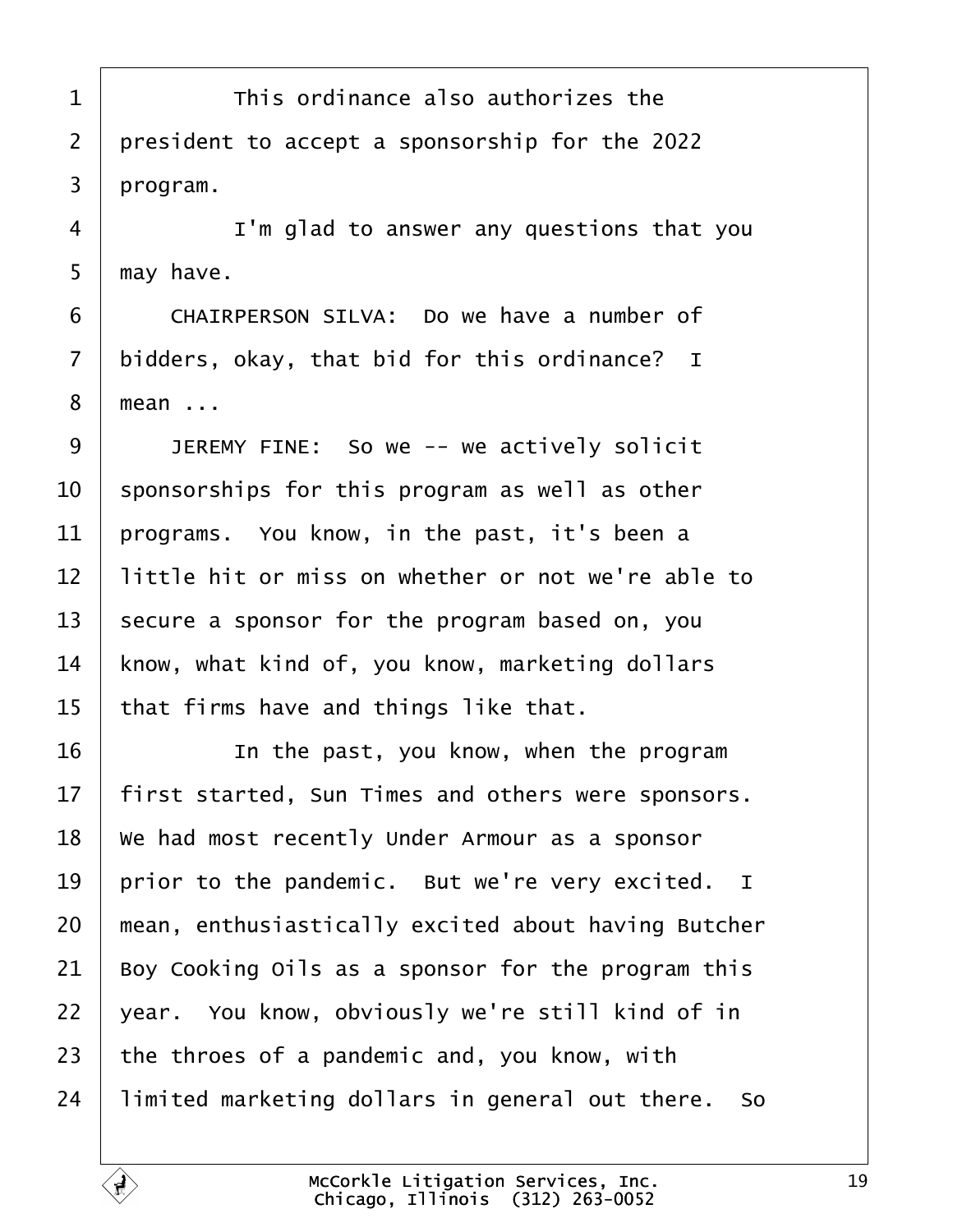<span id="page-19-0"></span>

| $\mathbf 1$    | the fact that we were able to secure a sponsor      |
|----------------|-----------------------------------------------------|
| $\overline{2}$ | speaks well of the program, speaks well of the      |
| 3              | opportunity that Butcher Boy saw with CTA and CPS   |
| 4              | in this case. So we're very excited to have them    |
| 5              | on board, you know, because frankly, in the current |
| 6              | environment, there's not a lot of marketing dollars |
| $\overline{7}$ | for these types of sponsorships. So it was a        |
| 8              | really big pick-up for CTA to land this.            |
| 9              | CHAIRPERSON SILVA: Good job. Keep it up.            |
| 10             | JEREMY FINE: Thank you.                             |
| 11             | SECRETARY LONGHINI: Director Barclay?               |
| 12             | DIRECTOR BARCLAY: No questions. Thank you.          |
| 13             | SECRETARY LONGHINI: Director Jakes?                 |
| 14             | DIRECTOR JAKES: No questions. Thank you,            |
| 15             | Jeremy.                                             |
| 16             | SECRETARY LONGHINI: Director Irvine?                |
| 17             | DIRECTOR IRVINE: No questions. Thanks. Good         |
| 18             | work.                                               |
| 19             | SECRETARY LONGHINI: Director Miller?                |
| 20             | DIRECTOR MILLER: No questions. Good job.            |
| 21             | Thanks.                                             |
| 22             | SECRETARY LONGHINI: Director Alva Rosales?          |
| 23             | DIRECTOR ALVA ROSALES: No questions. Just           |
| 24             | good job.                                           |
|                |                                                     |

 $\Gamma$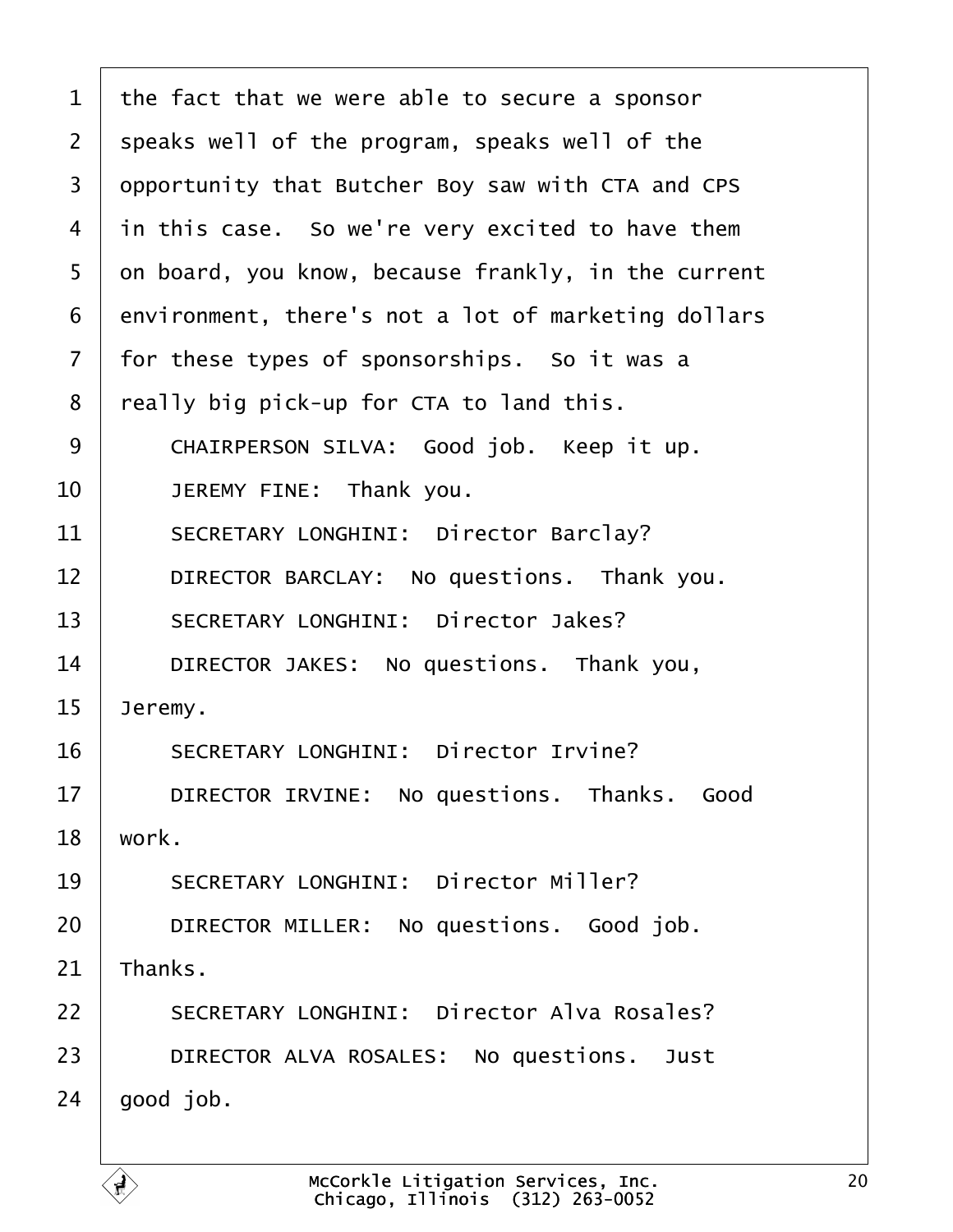<span id="page-20-0"></span>

| $\mathbf{1}$   | SECRETARY LONGHINI: Thank you all.                   |
|----------------|------------------------------------------------------|
| $\overline{2}$ | Chairman Silva, there are no further                 |
| $\overline{3}$ | questions.                                           |
| $\overline{4}$ | CHAIRPERSON SILVA: Our next order of                 |
| 5              | business --                                          |
| 6              | SECRETARY LONGHINI: Chairman, we need to get         |
| $\overline{7}$ | this on the omnibus.                                 |
| 8              | CHAIRPERSON SILVA: Since there are no further        |
| 9              | questions, may I have leave to place this item on    |
| 10             | the omnibus for board approval?                      |
| 11             | DIRECTOR IRVINE: So moved.                           |
| 12             | DIRECTOR ALVA ROSALES: I'll second.                  |
| 13             | SECRETARY LONGHINI: Moved by Director Irvine,        |
| 14             | second by Director Alva Rosales. So we may now go    |
| 15             | to Number 5, Chairman.                               |
| 16             | CHAIRPERSON SILVA: Our next order of business        |
| 17             | is a review of an ordinance authorizing an           |
| 18             | intergovernmental agreement with Cook County for     |
| 19             | Sheriff's Work Alternative Program, SWAP, crews to   |
| 20             | provide groundskeeping and maintenance work on       |
| 21             | Authority property. Don Bonds.                       |
| 22             | DONALD BONDS: Good morning. My name is Donald        |
| 23             | I'm the Chief Transit Officer here at CTA.<br>Bonds. |
| 24             | Staff is recommending the authorization to           |
|                |                                                      |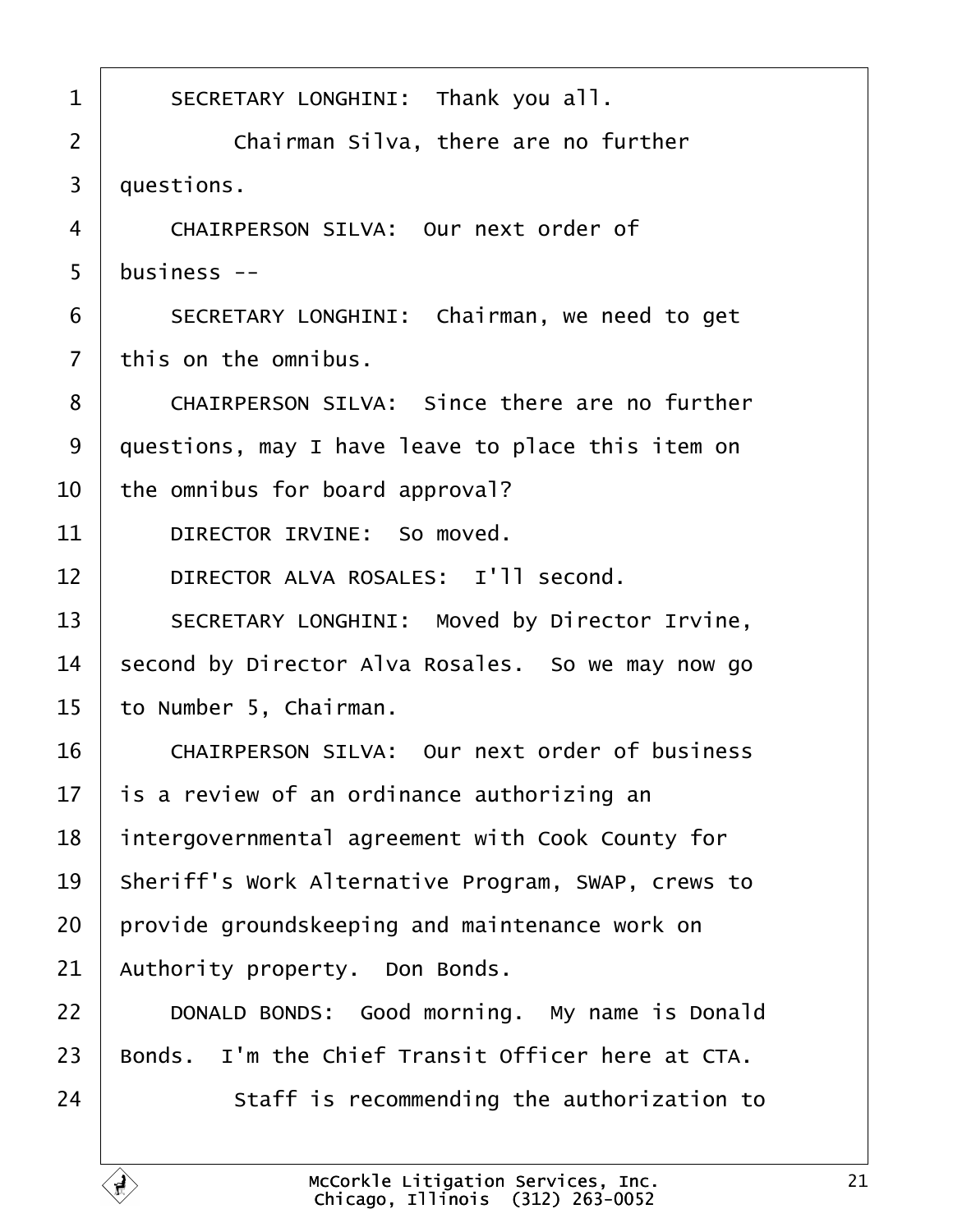<span id="page-21-0"></span> $1$   $\vert$  renew an intergovernmental agreement with  $2$   $\vert$  Cook County for participants in the Sheriff's Work 3 | Alternative Program to provide groundskeeping and 4 | maintenance work on CTA property.

5 | This ordinance would authorize a renewal 6 of the IGA for Cook County for work crews of Cook 7 County jail inmates who have been sentenced to  $8$  | provide groundskeeping and maintenance work, such  $9$  as litter removal on CTA property on the Sheriff's 10 Work Alternative Program, SWAP.

11 The SWAP crews have been performing these  $12$  duties for CTA since 1994. In 2017, CTA and the 13 | sheriff entered into a current agreement for a term  $14$  of three years with two option years. The first 15 | option year is set to expire on December 31st, 2021  $16$  and the County wishes to enter into a new  $17$  agreement.

18 | SWAP has been suspended per Cook County 19 Circuit Court General Administration Order 2020 through 2020-01 due to the COVID-19 pandemic. When the Circuit Court and Sheriff resume the SWAP | program, the Sheriff will provide CTA with SWAP work crews per this agreement.

24 The term of the new agreement is two years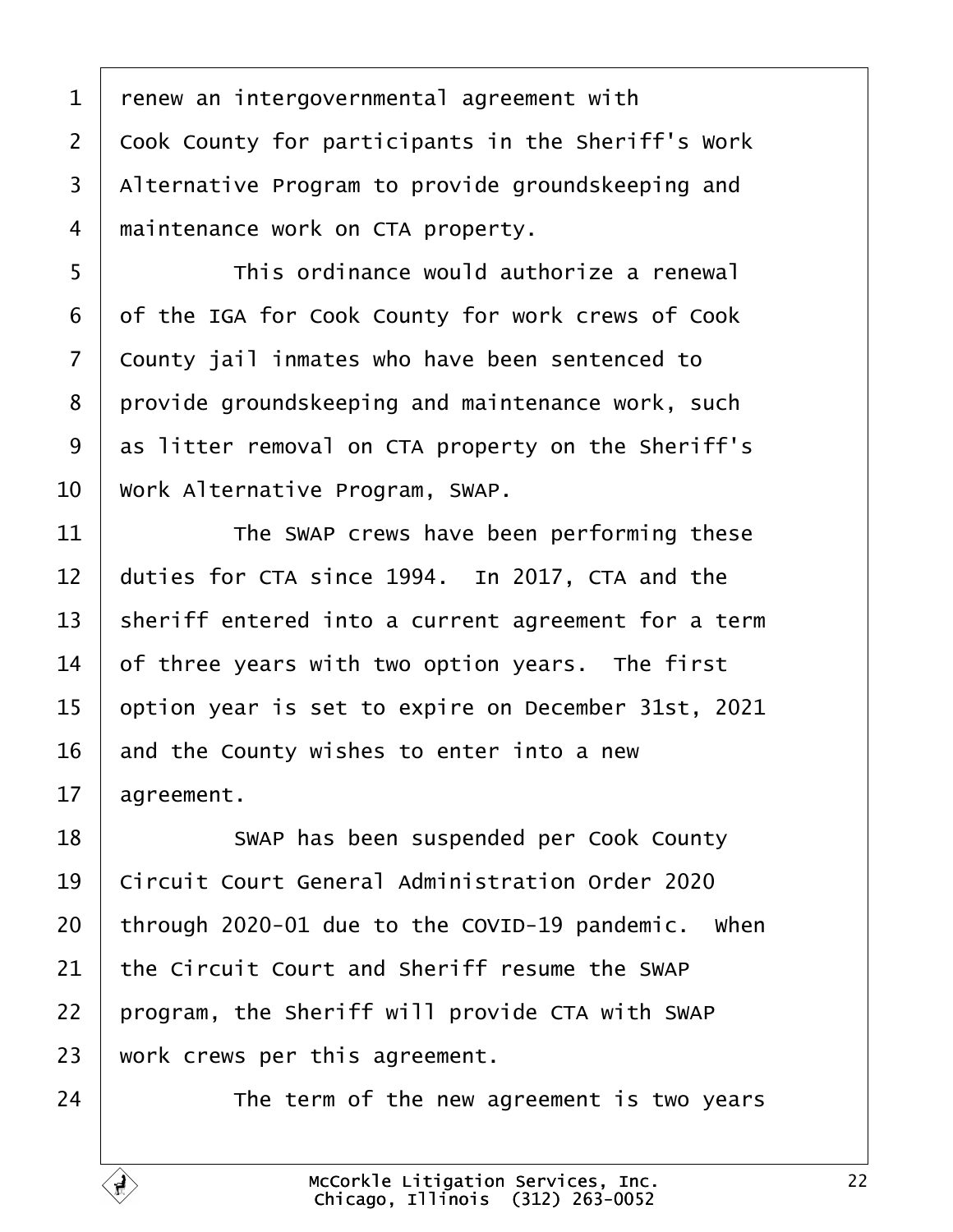<span id="page-22-0"></span>1 | from September 1st, 2021 through August 31st, 2023,  $2$  but permits either party to terminate the agreement  $3 \mid$  upon 30 days after six months. Also, the Sheriff 4 provides SWAP crew work crews to the CTA for free; 5 | however, the CTA reimburses the Sheriff for its  $6$  cost for administering the SWAP program, such as  $7$  the cost of providing deputies to quard the SWAP 8 | offenders and the cost of transport. Those costs  $9$   $\mid$  may exceed \$450,000 per year.

**I b** The SWAP crews, they work at no more than  $\parallel$  four locations each week. They arrive at their  $\vert$  location at 8:20 a.m. and leave at 2:30 p.m. and provide indoor work if the weather makes outdoor impossible for them to work.

**8 15** So this program has been around for quite a while with CTA and it has been a great thing for  $\vert$  us to use to help keep our properties clean | throughout the CTA.

19  $\parallel$  50 I'm happy to answer any questions at  $20$  this time.

21 CHAIRPERSON SILVA: No questions. 22 | SECRETARY LONGHINI: Director Barclay? 23 DIRECTOR BARCLAY: No questions. 24 SECRETARY LONGHINI: Director Jakes?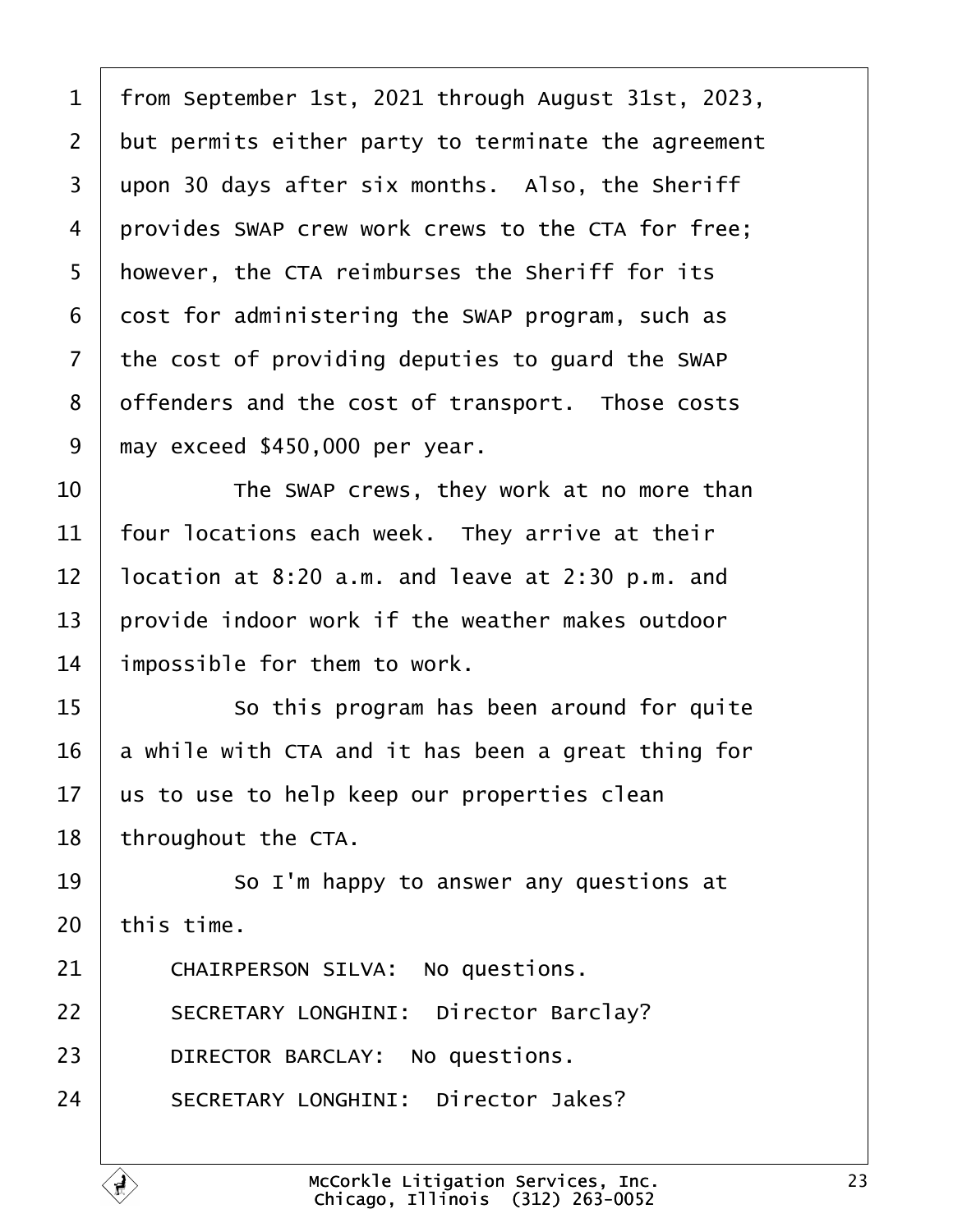<span id="page-23-0"></span>

| $\mathbf{1}$      | DIRECTOR JAKES: No questions. Just                 |
|-------------------|----------------------------------------------------|
| $\overline{2}$    | commendation. Thank you so much for that, Donald.  |
| 3                 | That warms my heart. Thank you.                    |
| 4                 | SECRETARY LONGHINI: Director Irvine?               |
| 5                 | DIRECTOR IRVINE: No questions. But, again, I       |
| 6                 | second Director Jakes. Great program. Thank you.   |
| $\overline{7}$    | SECRETARY LONGHINI: Director Miller?               |
| 8                 | DIRECTOR MILLER: No questions. Keep up the         |
| 9                 | good work. Thanks.                                 |
| 10                | DONALD BONDS: Thank you.                           |
| 11                | SECRETARY LONGHINI: Director Alva Rosales?         |
| $12 \overline{ }$ | DIRECTOR ALVA ROSALES: No questions, but           |
| 13                | something that's just very important, very needed. |
| 14                | So thanks for your hard work on that.              |
| 15                | DONALD BONDS: Thank you.                           |
| 16                | SECRETARY LONGHINI: Finished with the              |
| 17                | questions, Chairman Silva.                         |
| 18                | CHAIRPERSON SILVA: If there are no further         |
| 19                | questions, may I have leave to place this item on  |
| 20                | the omnibus for board approval?                    |
| 21                | DIRECTOR IRVINE: So moved.                         |
| 22                | DIRECTOR ALVA ROSALES: I'll second.                |
| 23                | SECRETARY LONGHINI: Moved by Director Irvine       |
| 24                | and seconded by Director Alva Rosales. Time for    |
|                   |                                                    |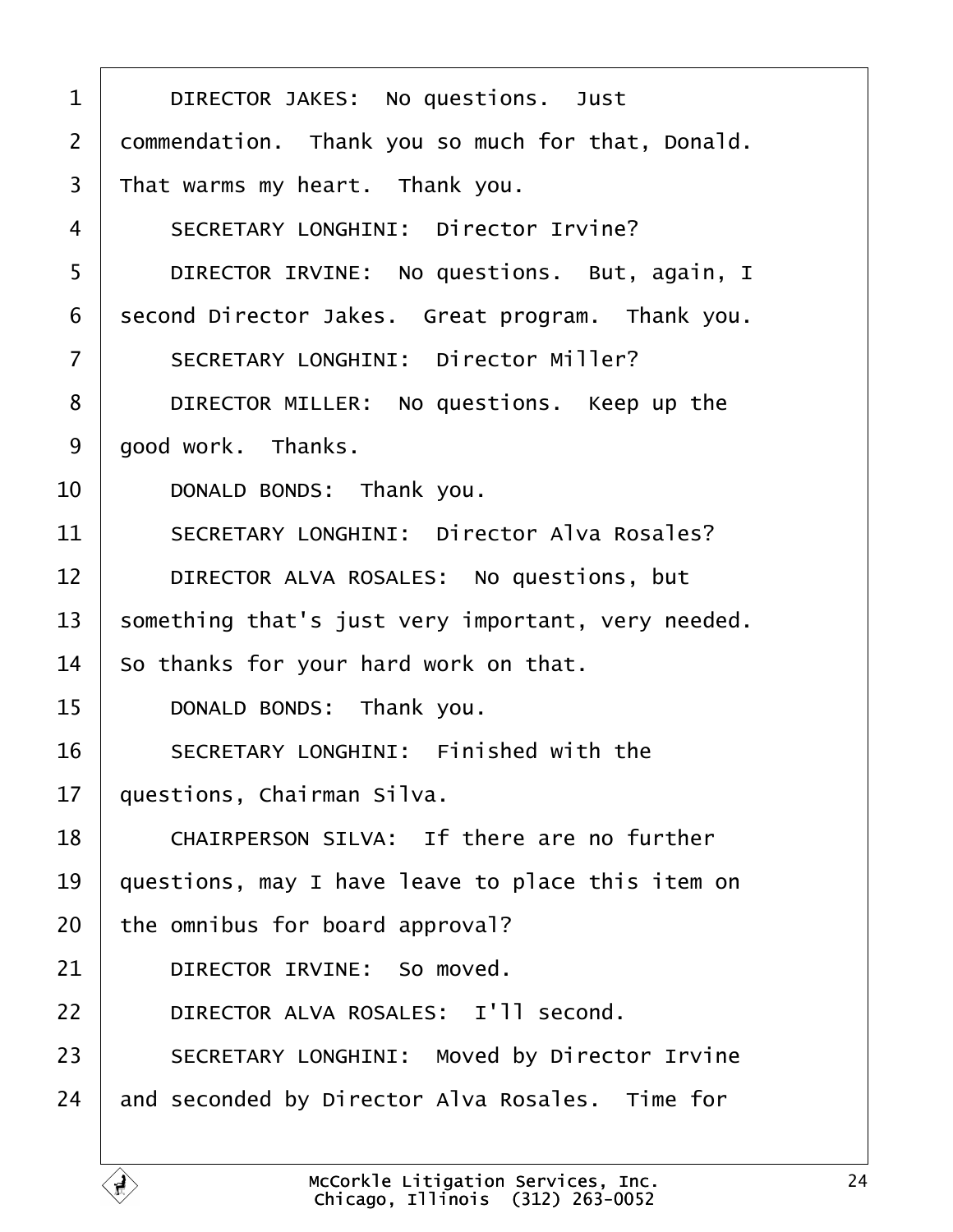<span id="page-24-0"></span>| Number 6, Chairman Silva.

2 | CHAIRPERSON SILVA: Our next order of business is review of an ordinance authorizing an amendment 4 to an intergovernmental agreement with PACE for the 5 | South Halsted bus corridor enhancement project. | Mike Connelly.

7 | MIKE CONNELLY: Good morning. I'm Mike 8 | Connelly, your Chief Planning Officer.

9 | Before you today is an ordinance to amend the intergovernmental agreement between CTA and | PACE to complete the National Environmental Protection Act work and the advanced conceptual design phase for the South Halsted bus enhancement  $\vert$  project. We've been working through the advanced 15 conceptual design for these bus improvements on this South Halsted corridor.

**17** At this time, we have a need to revise the 18 recommended roadway improvement option to a concept  $\vert$  that is feasible from a traffic standpoint and is acceptable from a community and place making perspective. To accomplish this, additional analysis and design work is needed to help the team arrive at a new preferred alternative for this corridor and to allow PACE and CTA to advance the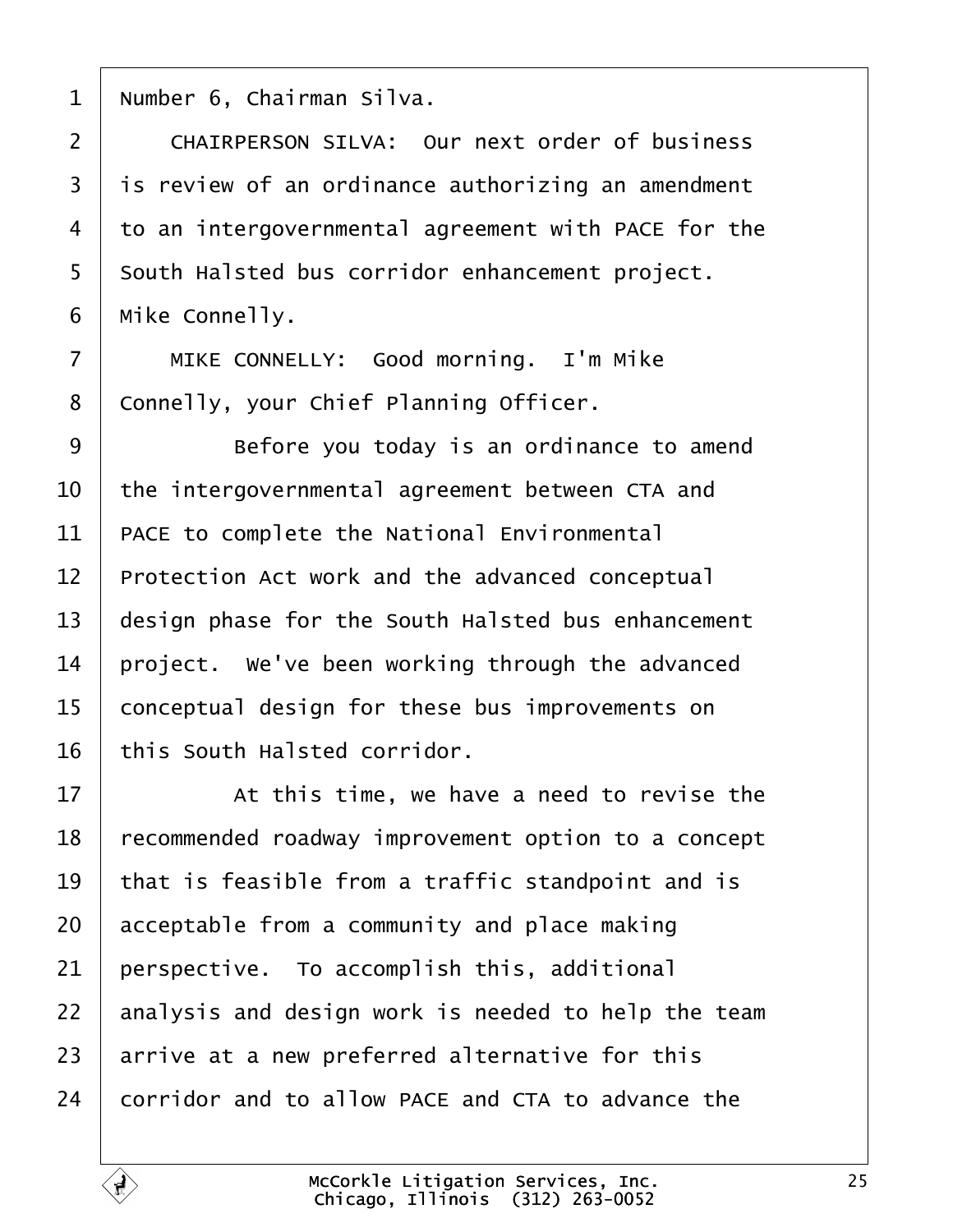<span id="page-25-0"></span> project to the next phases of design and ultimately to construction.

3 Under the amended IGA, CTA will transport 4 an additional \$100,000 and PACE is contributing an | additional  $$168,000$ .

·6· · · · · · The South Halsted corridor is 11 miles  $\mid$  from the PACE transportation center in Harvey and 8 | serves both the 95th Street and 79th Street Red Line stations. This corridor carried 100,000  $\vert$  riders daily during pre-pandemic times and these  $\vert$  routes have retained a higher percentage of  $\mid$  ridership than our system average. PACE Route 352, 13 | which operates on this corridor, is PACE's highest | ridership route.

15 | Funding is available for this amendment to  $\vert$  the IGA to support bus improvements on this vital  $\pm$  far south side bus corridor.

  $\vert$   $\vert$   $\vert$   $\vert$   $\vert$   $\vert$  be glad to answer any questions that | you might have.

20 | CHAIRPERSON SILVA: Okay. I'm not -- I don't have any questions.

22 | SECRETARY LONGHINI: Director Barclay? **DIRECTOR BARCLAY:** I don't have any questions, but I do have a comment. I think this is a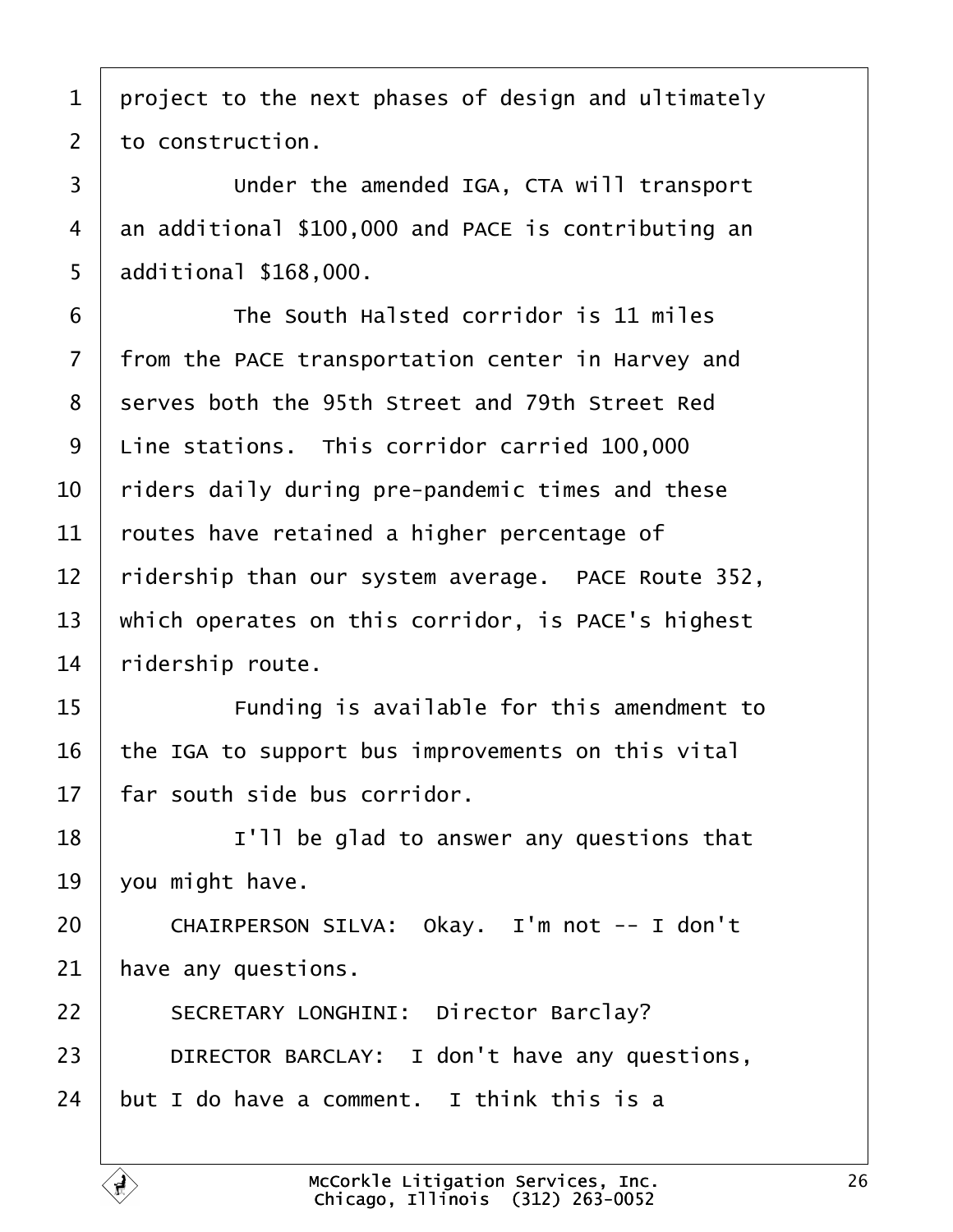<span id="page-26-0"></span>

| $\mathbf 1$    | significant project because this is the gateway for |
|----------------|-----------------------------------------------------|
| $\overline{2}$ | a lot of CTA riders to get to the southern suburbs  |
| 3              | straight up Halsted Street. There's really no       |
| 4              | other transportation thoroughfare that will take    |
| 5              | you to Markham and Harvey and places like that. So  |
| 6              | I'm glad that we're working with PACE to get this   |
| $\overline{7}$ | done. The sooner the better and I'm glad that       |
| 8              | we're partnering with them.                         |
| 9              | SECRETARY LONGHINI: Thank you, Chairman.            |
| 10             | Director Jakes?                                     |
| 11             | DIRECTOR JAKES: No questions.                       |
| 12             | SECRETARY LONGHINI: Director Irvine?                |
| 13             | DIRECTOR IRVINE: No questions.                      |
| 14             | SECRETARY LONGHINI: Director Miller?                |
| 15             | DIRECTOR MILLER: No questions.                      |
| 16             | SECRETARY LONGHINI: Director Alva Rosales?          |
| 17             | DIRECTOR ALVA ROSALES: No questions.                |
| 18             | SECRETARY LONGHINI: That concludes the              |
| 19             | questions, Chairman Silva.                          |
| 20             | CHAIRPERSON SILVA: If there are no further          |
| 21             | questions, I have leave to place this item on the   |
| 22             | omnibus for board approval?                         |
| 23             | DIRECTOR IRVINE: So moved.                          |
| 24             | DIRECTOR ALVA ROSALES: I'll second.                 |
|                |                                                     |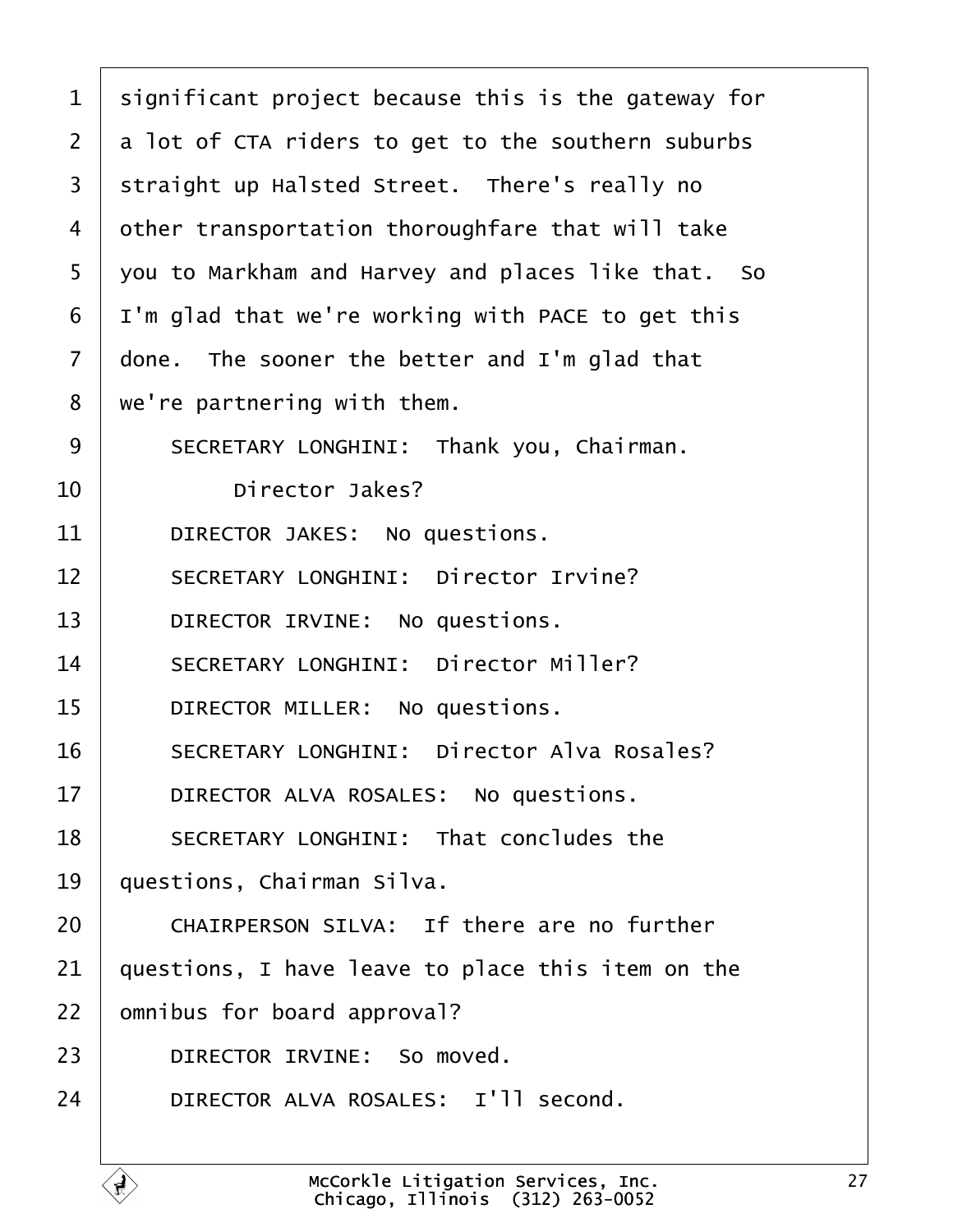<span id="page-27-0"></span>1 SECRETARY LONGHINI: Moved and seconded by  $\vert$  Directors Irvine and Alva Rosales. We may proceed to Number 7, sir.

4 CHAIRPERSON SILVA: Our next order of business | is the review of an ordinance authorizing an agreement with City Year, Inc. for volunteer service activities. Sam Smith.

8 | SAM SMITH: Good morning. I am Sam Smith, your Vice-President of Government and Community  $10 \parallel$  Relations.

 staff is the recommending an agreement  $\parallel$  with City Year, Inc., whereby CTA provides fare 13 | media to 190 City Year members each program year  $\vert$  for the next two years. City Year, Inc. in return  $\parallel$  will provide volunteer time to CTA.

**16** · · · · City Year is a national youth service 17 | organization that provides  $-$ - that works with young adults ages 17 to 24 and provides one-year of 19 | full-time community service, leadership development, and civic engagement. This is a  $\vert$  public-private partnership supported by the 22 AmeriCorps National Service Network.

**Per the agreement, City Year will provide** | 8,032 hours of total volunteer time each program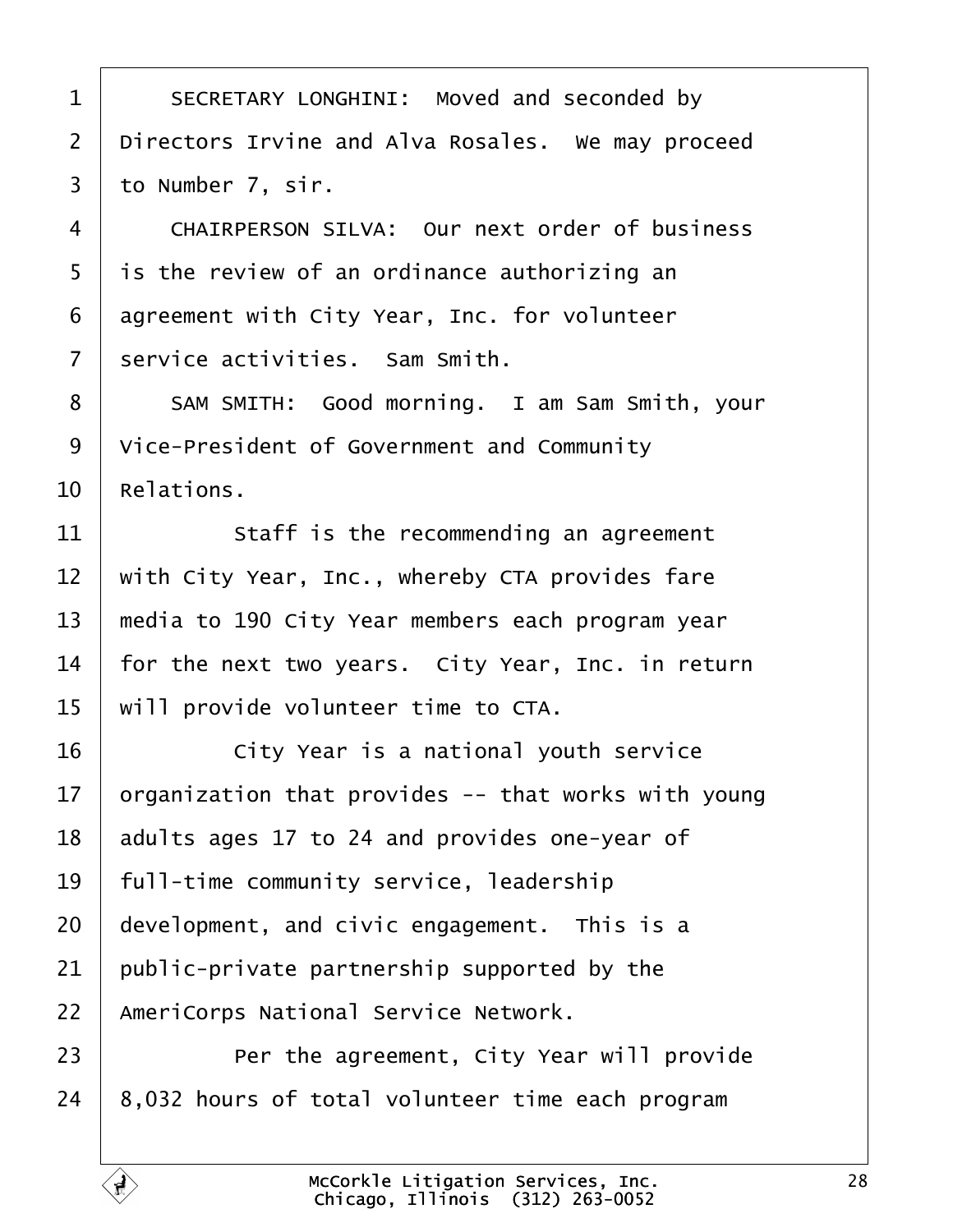<span id="page-28-0"></span> $1$  vear for various CTA projects and needs including  $2$  assisting with field activities, such as posting 3 | flyers and handing out broachers at bus stops and 4 | rail stations, notifying customers of service 5 | changes, and providing volunteer support for 6 | various CTA community outreach events.

·7· · · · · · CTA in return will provide each City Year 8 member with an unlimited riding pass that will  $9$  expire at the end of each applicable program year.  $10$  This agreement authorizes up to 190 passes each  $11$  program year. The total value of all the passes is 12 currently estimated at  $$200,000$  per year, the same  $13$  | level as the last two agreements.

**The Steam Extern** in partnership with City Year since 1999. The value of the members' volunteer work is expected to equal or exceed the value of  $\parallel$  the passes. CTA's current agreement expires -- expired, excuse me, on June 15, 2021. If approved,  $\vert$  the new agreement for the 2021 to 2022 and 2022 to | 2023 program years will run until June 15th, 2023.

21  $\vert$  21  $\vert$   $\vert$   $\vert$   $\vert$   $\vert$  be happy to answer any questions that  $22$  | you may have.

23 | CHAIRPERSON SILVA: I don't have a question. 24 SECRETARY LONGHINI: Director Barclay?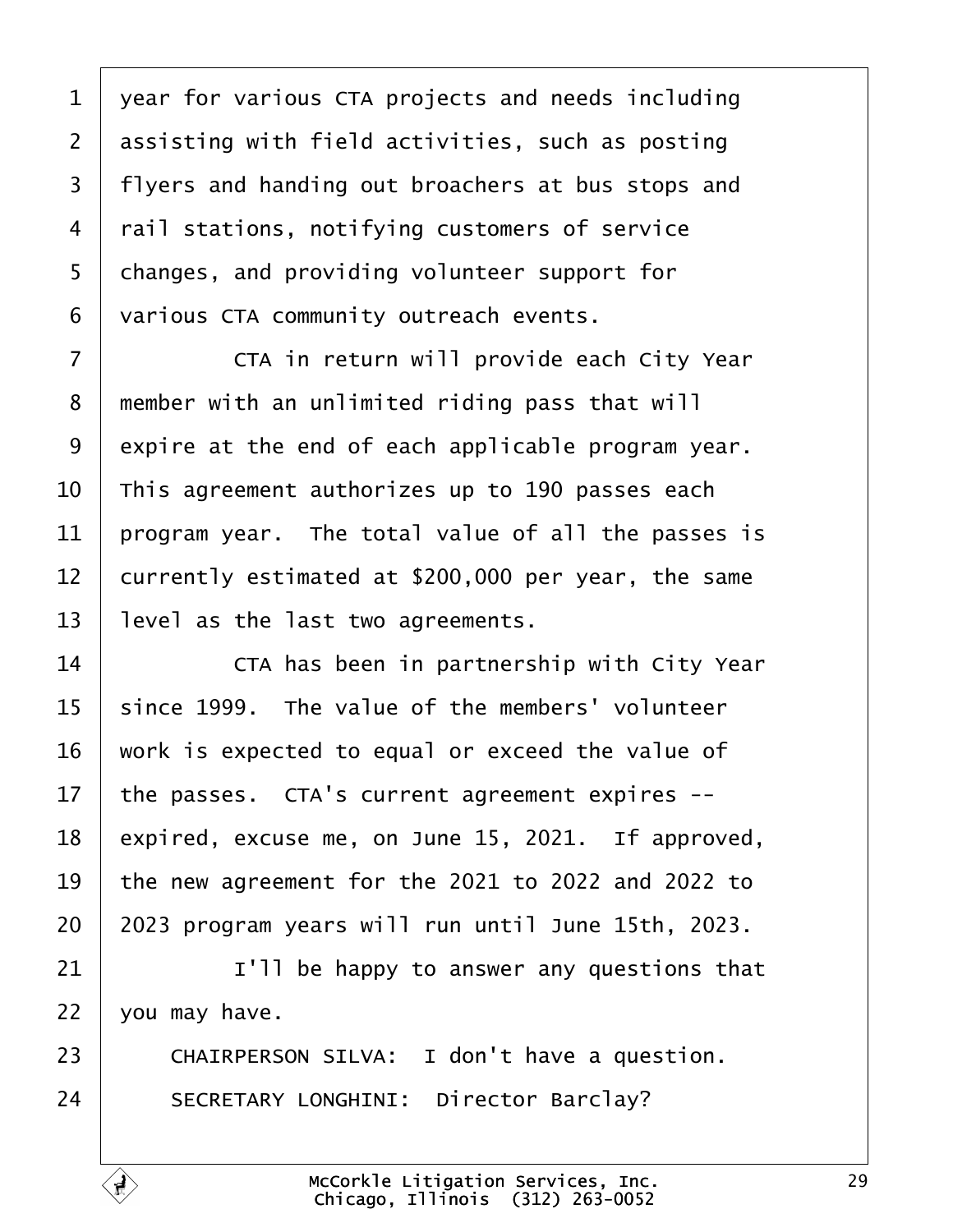<span id="page-29-0"></span>1 DIRECTOR BARCLAY: No questions. 2 | SECRETARY LONGHINI: Director Jakes? 3 DIRECTOR JAKES: No questions. Thank you. 4 SECRETARY LONGHINI: Director Irvine? 5 DIRECTOR IRVINE: No questions. 6 SECRETARY LONGHINI: No? Director Miller? 7 DIRECTOR MILLER: No questions. 8 | SECRETARY LONGHINI: Director Alva Rosales? 9 DIRECTOR ALVA ROSALES: No questions. 10 SECRETARY LONGHINI: That concludes questions,  $11 \mid$  Chairman Silva. 12 CHAIRPERSON SILVA: Since there are no further 13  $\vert$  questions, may I have leave to place this item on  $14$   $\vert$  the omnibus for approval? 15 **DIRECTOR IRVINE:** So moved. 16 DIRECTOR ALVA ROSALES: Second. 17 SECRETARY LONGHINI: Moved and seconded by 18 | Directors Irvine and Alva Rosales. That concludes  $19$   $\vert$  the ordinances, Chairman, and moves to the  $20$  contracts. A-1 is first. 21 CHAIRPERSON SILVA: Our next order of business  $22$  | is Contract Number A-1, an equipment maintenance  $23$  contract. 24 SECRETARY LONGHINI: Questions, Chairman?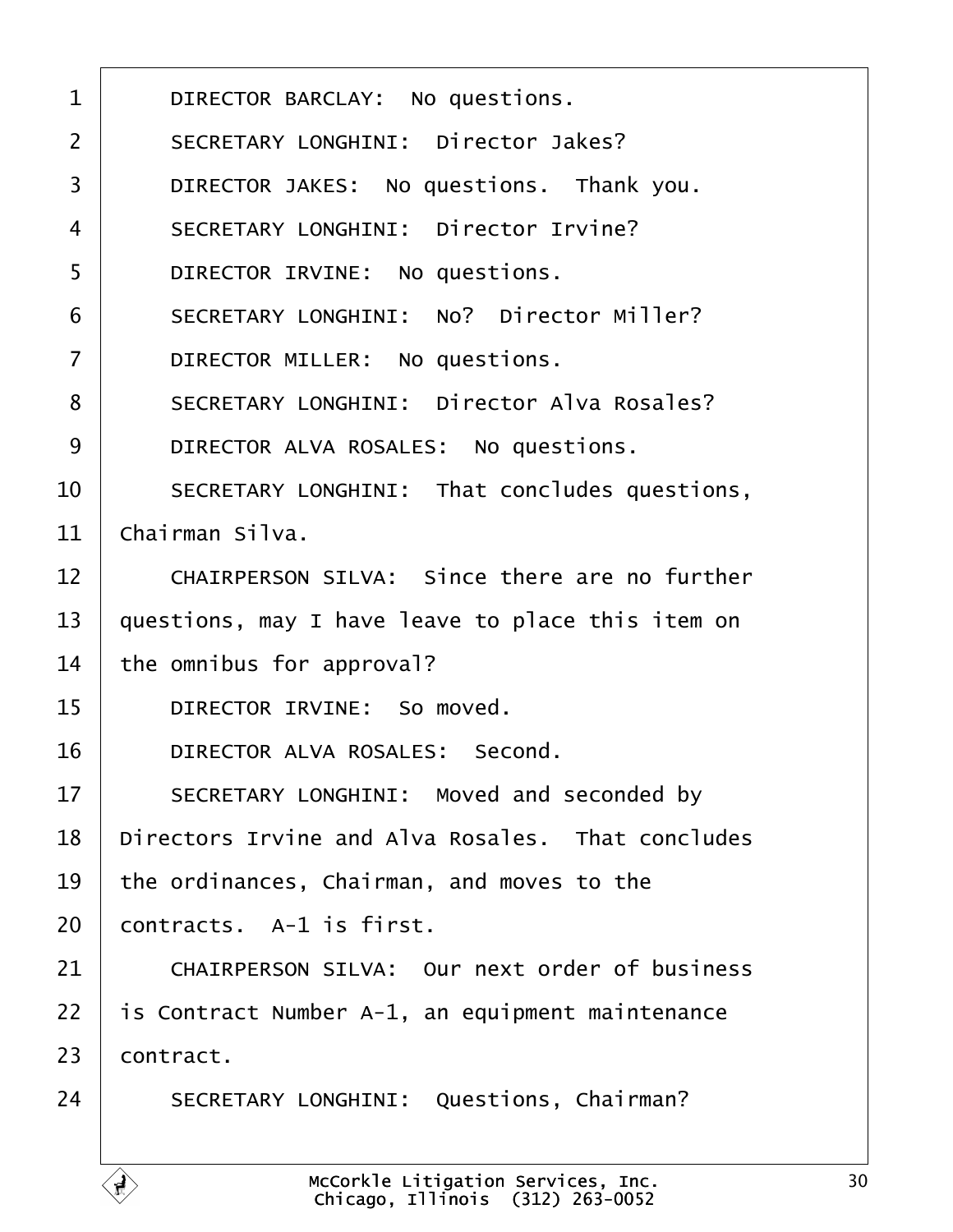<span id="page-30-0"></span>1 | CHAIRPERSON SILVA: I -- no, I don't have any  $2$   $\mid$  questions. No questions. 3 | SECRETARY LONGHINI: Okay. All right. 4 | Director Barclay? 5 DIRECTOR BARCLAY: No questions. 6 | SECRETARY LONGHINI: Director Jakes? 7 | DIRECTOR JAKES: No questions. 8 | SECRETARY LONGHINI: Director Irvine? 9 DIRECTOR IRVINE: No questions. 10 SECRETARY LONGHINI: Director Miller? 11 DIRECTOR MILLER: No questions. 12 SECRETARY LONGHINI: Director Alva Rosales? 13 | DIRECTOR ALVA ROSALES: No questions. 14 SECRETARY LONGHINI: No questions, sir. We may  $15$  | proceed to B, as in boy, 1. 16· · · ·CHAIRPERSON SILVA:· Our next order of business 17  $\vert$  is Contract Number B-1, a change order to a  $18$   $\vert$  delivery service contract. No questions. 19 SECRETARY LONGHINI: Director Barclay? 20 DIRECTOR BARCLAY: No questions. 21 SECRETARY LONGHINI: Director Jakes? 22 **DIRECTOR JAKES:** No questions. 23 SECRETARY LONGHINI: Director Irvine? 24 DIRECTOR IRVINE: No questions.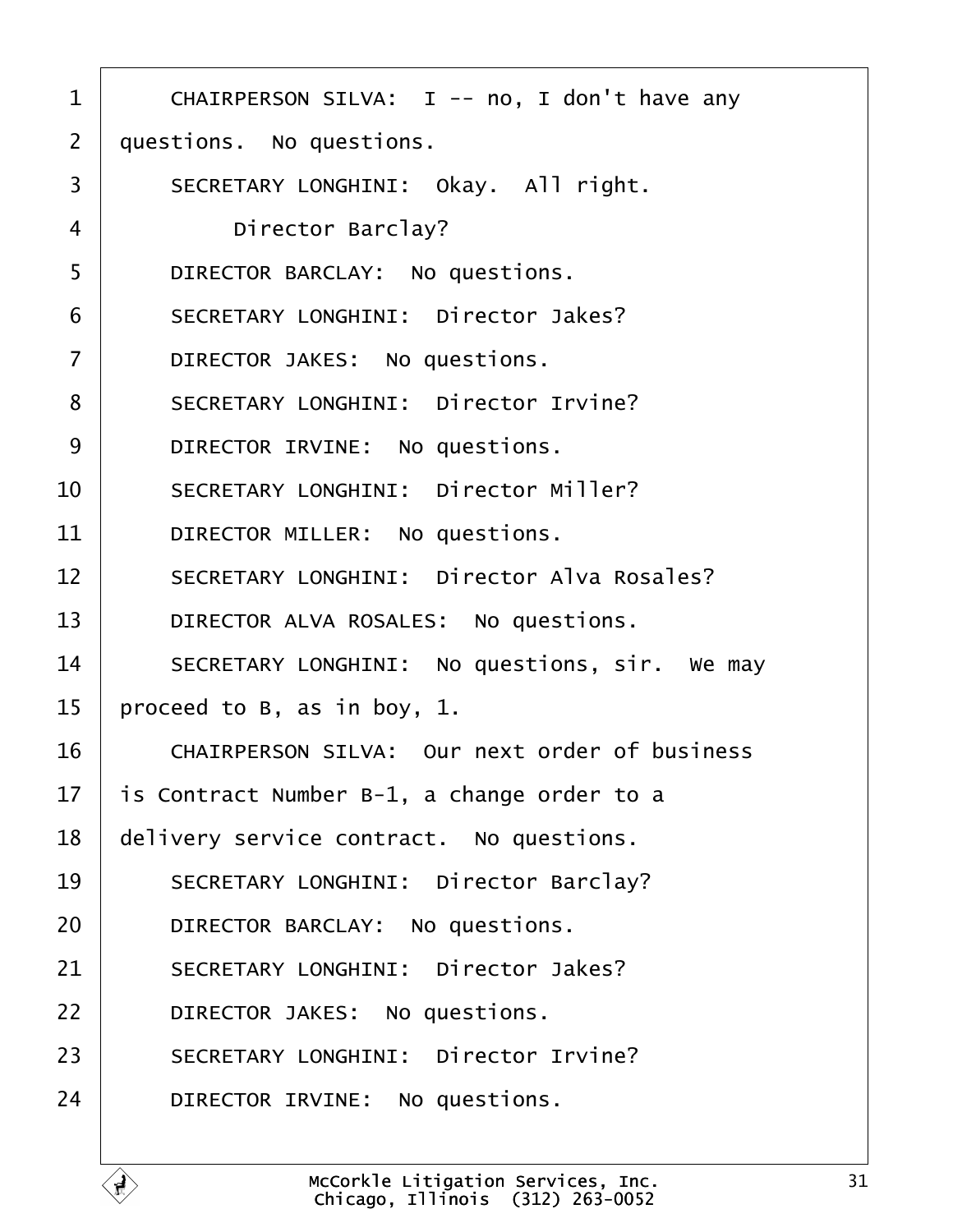<span id="page-31-0"></span>

| $\mathbf{1}$   | SECRETARY LONGHINI: Director Miller?               |
|----------------|----------------------------------------------------|
| $\overline{2}$ | DIRECTOR MILLER: No questions.                     |
| 3              | SECRETARY LONGHINI: Director Alva Rosales?         |
| 4              | DIRECTOR ALVA ROSALES: No questions.               |
| 5              | SECRETARY LONGHINI: We may proceed, Chairman,      |
| 6              | to Contract Number D, as in dog, 1.                |
| $\overline{7}$ | CHAIRPERSON SILVA: Our next order of business      |
| 8              | is Contract Number D-1, a planning services        |
| 9              | contract. No questions.                            |
| 10             | SECRETARY LONGHINI: Director Barclay?              |
| 11             | DIRECTOR BARCLAY: No questions at this time.       |
| 12             | SECRETARY LONGHINI: Director Jakes?                |
| 13             | DIRECTOR JAKES: No questions.                      |
| 14             | SECRETARY LONGHINI: Director Irvine?               |
| 15             | DIRECTOR IRVINE: No questions.                     |
| 16             | SECRETARY LONGHINI: Director Miller?               |
| 17             | DIRECTOR MILLER: No questions.                     |
| 18             | SECRETARY LONGHINI: Director Alva Rosales?         |
| 19             | DIRECTOR ALVA ROSALES: No questions.               |
| 20             | SECRETARY LONGHINI: All right. We may proceed      |
| 21             | to $F-1$ .                                         |
| 22             | CHAIRPERSON SILVA: Our next order of business      |
| 23             | is Contract Number F-1, a change order for program |
| 24             | administration. No questions.                      |
|                |                                                    |

ſ.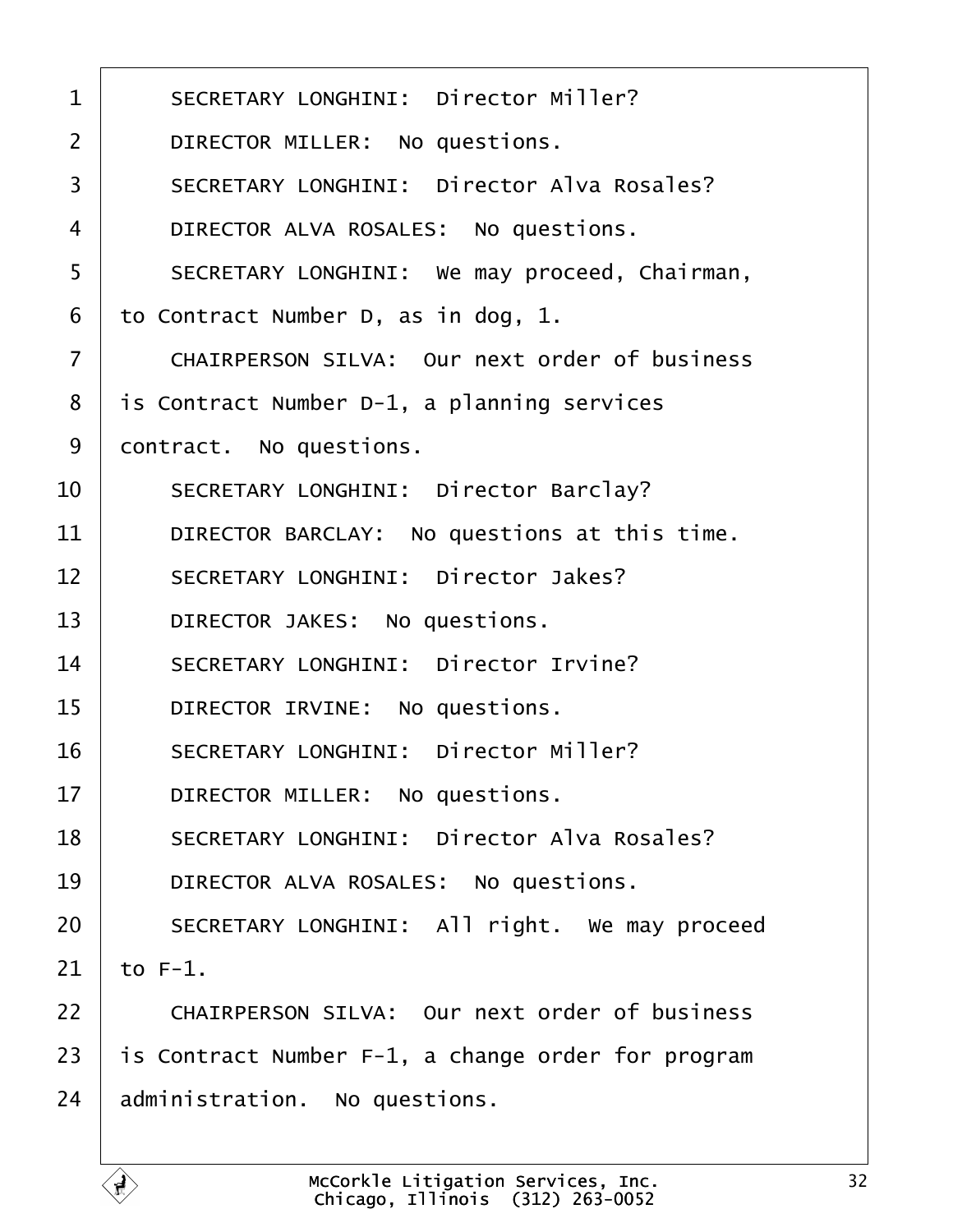<span id="page-32-0"></span>

| $\mathbf 1$    | SECRETARY LONGHINI: Director Barclay?         |
|----------------|-----------------------------------------------|
| $\overline{2}$ | DIRECTOR BARCLAY: No questions.               |
| 3              | SECRETARY LONGHINI: Director Jakes?           |
| $\overline{4}$ | DIRECTOR JAKES: No questions.                 |
| 5              | SECRETARY LONGHINI: Director Irvine?          |
| 6              | DIRECTOR IRVINE: No questions.                |
| $\overline{7}$ | SECRETARY LONGHINI: Director Miller?          |
| 8              | DIRECTOR MILLER: No questions.                |
| 9              | SECRETARY LONGHINI: Director Alva Rosales?    |
| 10             | DIRECTOR ALVA ROSALES: No questions.          |
| 11             | SECRETARY LONGHINI: All right. We can move to |
| 12             | $F-2$ .                                       |
| 13             | CHAIRPERSON SILVA: Our next order of business |
| 14             | is Contract Number F-2, an RFP for insurance  |
| 15             | contract. No questions.                       |
| 16             | SECRETARY LONGHINI: Director Barclay?         |
| 17             | DIRECTOR BARCLAY: No questions.               |
| 18             | SECRETARY LONGHINI: Director Jakes?           |
| 19             | DIRECTOR JAKES: No questions.                 |
| 20             | SECRETARY LONGHINI: Director Irvine?          |
| 21             | DIRECTOR IRVINE: No questions.                |
| 22             | SECRETARY LONGHINI: Director Miller?          |
| 23             | DIRECTOR MILLER: No questions.                |
| 24             | SECRETARY LONGHINI: Director Alva Rosales?    |
|                |                                               |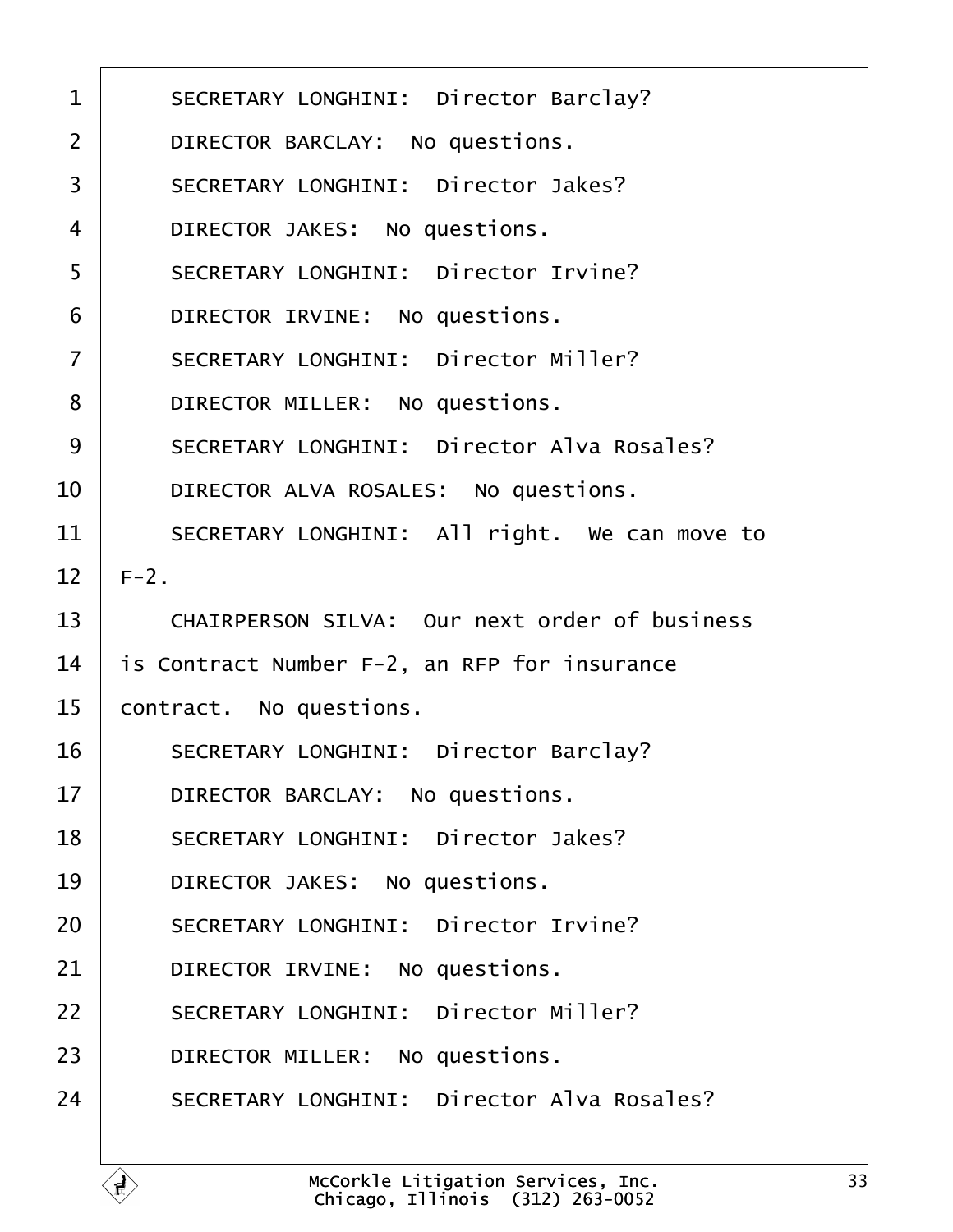<span id="page-33-0"></span>

| 1              | DIRECTOR ALVA ROSALES: No questions.               |
|----------------|----------------------------------------------------|
| $\overline{2}$ | SECRETARY LONGHINI: We can now proceed to G,       |
| 3              | as in girl, $1.$                                   |
| $\overline{4}$ | CHAIRPERSON SILVA: Our next order of business      |
| 5              | is Contract Number G-1, a change order for         |
| 6              | technology support. No questions.                  |
| $\overline{7}$ | SECRETARY LONGHINI: Director Barclay?              |
| 8              | DIRECTOR BARCLAY: No questions.                    |
| 9              | SECRETARY LONGHINI: Director Jakes?                |
| 10             | DIRECTOR JAKES: No questions.                      |
| 11             | SECRETARY LONGHINI: Director Irvine?               |
| 12             | DIRECTOR IRVINE: No questions.                     |
| 13             | SECRETARY LONGHINI: Director Miller?               |
| 14             | DIRECTOR MILLER: No questions.                     |
| 15             | SECRETARY LONGHINI: Director Alva Rosales?         |
| 16             | DIRECTOR ALVA ROSALES: No questions.               |
| 17             | SECRETARY LONGHINI: All right. There's no          |
| 18             | questions, Chairman Silva. So we may -- we removed |
| 19             | this contract from the omnibus, so we will need to |
| 20             | vote on this now.                                  |
| 21             | CHAIRPERSON SILVA: Yes.                            |
| 22             | SECRETARY LONGHINI: So we need a motion to         |
| 23             | recommend board approval of Contract Number G-1.   |
| 24             | CHAIRPERSON SILVA: Our next --                     |
|                |                                                    |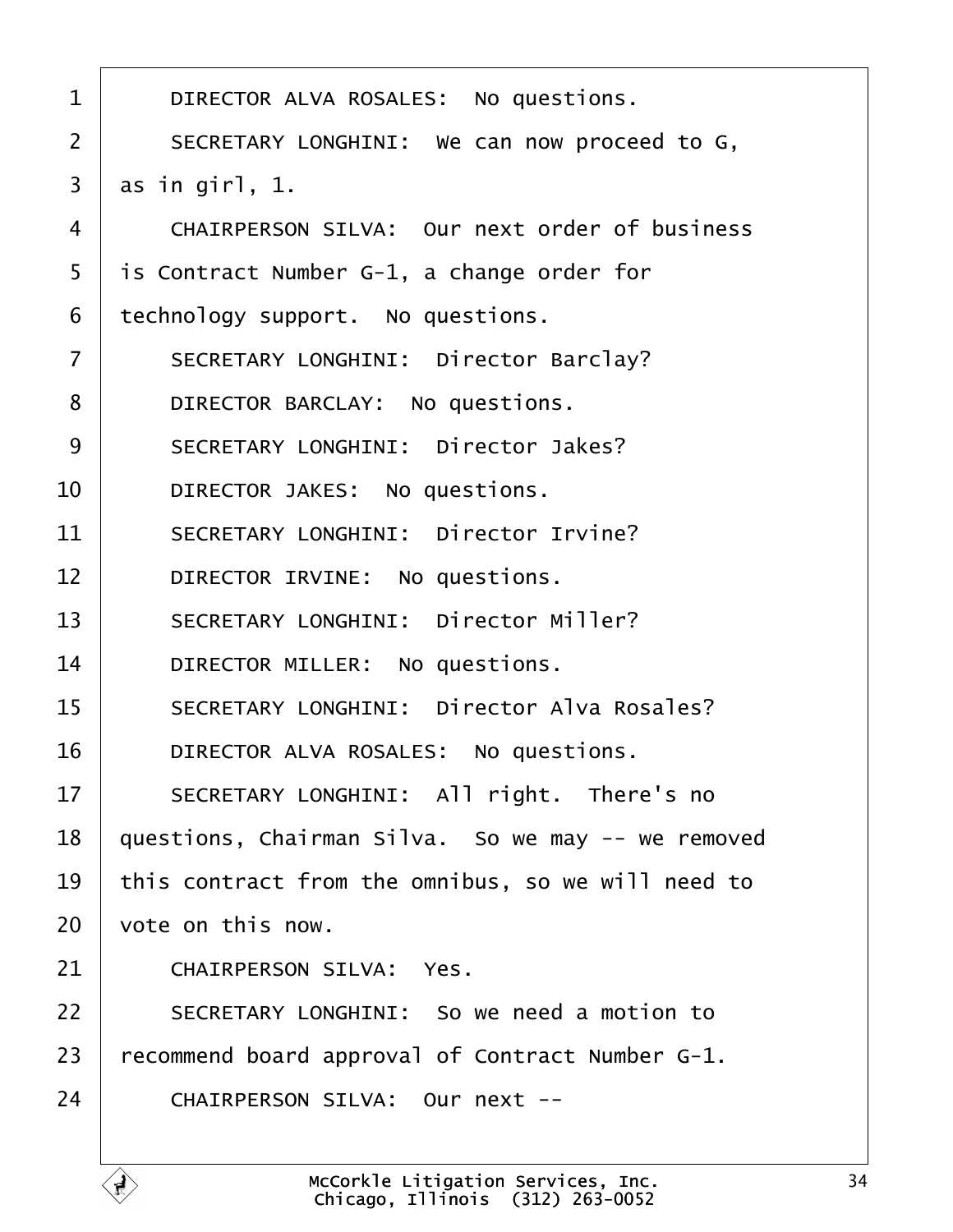<span id="page-34-0"></span>

| $\mathbf{1}$      | SECRETARY LONGHINI: Let's get this motion done      |
|-------------------|-----------------------------------------------------|
| $\overline{2}$    | here first, sir. So --                              |
| 3                 | CHAIRPERSON SILVA: I will entertain a motion        |
| 4                 | to recommend board approval of Contract Number G-1. |
| 5                 | SECRETARY LONGHINI: Correct.                        |
| 6                 | DIRECTOR IRVINE: So moved.                          |
| $\overline{7}$    | SECRETARY LONGHINI: Director Alva Rosales, you      |
| 8                 | probably shouldn't second this. So                  |
| 9                 | DIRECTOR ALVA ROSALES: That's what I was just       |
| 10                | about to say. Yeah.                                 |
| 11                | SECRETARY LONGHINI: Can I have a second from        |
| $12 \overline{ }$ | somebody else, please?                              |
| 13                | DIRECTOR MILLER: So moved -- second rather.         |
| 14                | Second.                                             |
| 15                | SECRETARY LONGHINI: Okay. Director, so on           |
| 16                | this motion for G-1, moved by Director Irvine,      |
| 17                | seconded by Director Miller. I will now take the    |
| 18                | vote.                                               |
| 19                | Director Barclay?                                   |
| 20                | DIRECTOR BARCLAY: Yes.                              |
| 21                | SECRETARY LONGHINI: Director Jakes?                 |
| 22                | DIRECTOR JAKES: Yes.                                |
| 23                | SECRETARY LONGHINI: Director Irvine?                |
| 24                | DIRECTOR IRVINE: Yes.                               |
|                   |                                                     |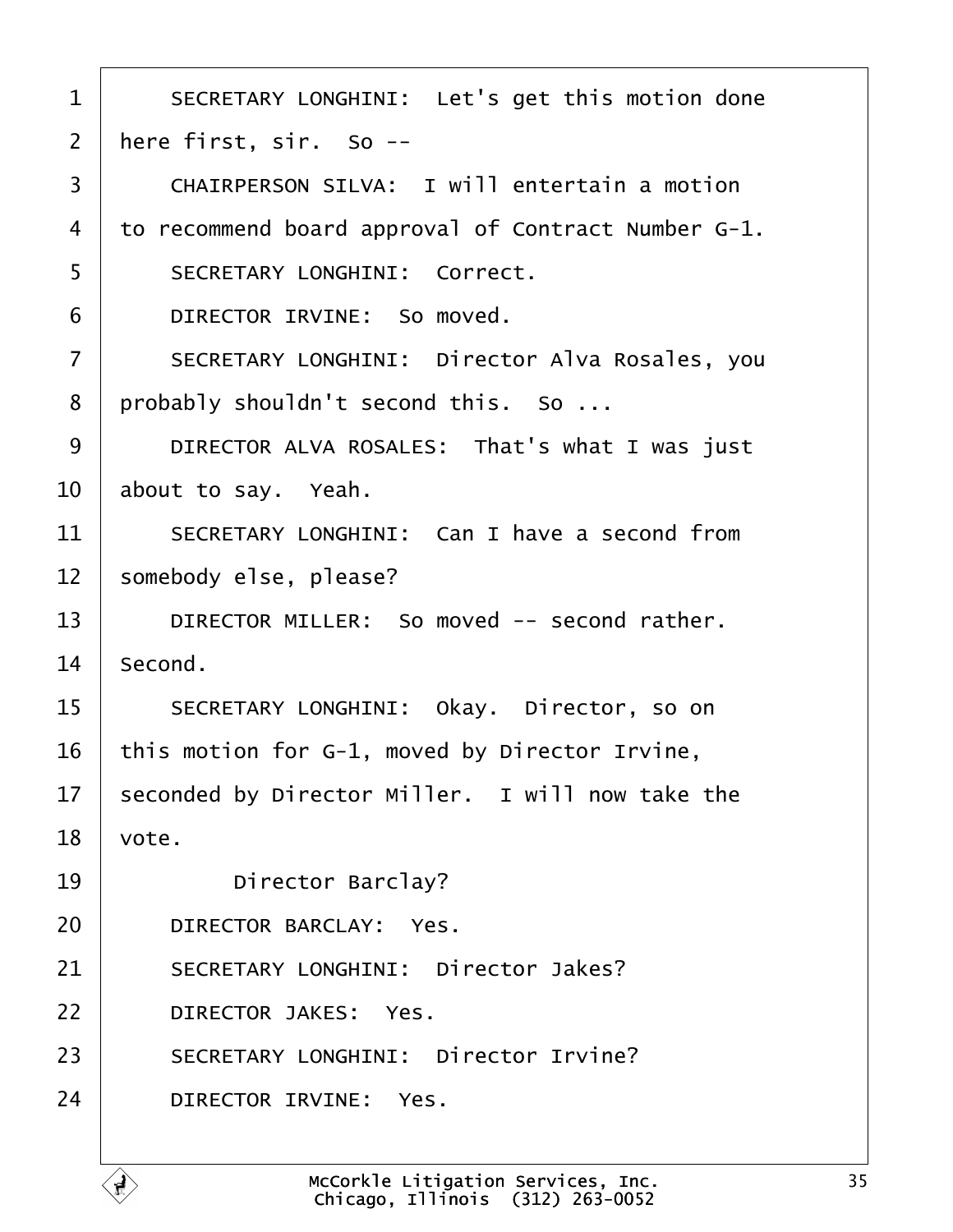<span id="page-35-0"></span>

| $\mathbf 1$    | SECRETARY LONGHINI: Director Miller?               |  |  |  |  |
|----------------|----------------------------------------------------|--|--|--|--|
| $\overline{2}$ | DIRECTOR MILLER: Yes.                              |  |  |  |  |
| 3              | SECRETARY LONGHINI: Director Alva Rosales?         |  |  |  |  |
| 4              | DIRECTOR ALVA ROSALES: I will abstain.             |  |  |  |  |
| 5              | SECRETARY LONGHINI: Chairman Silva?                |  |  |  |  |
| 6              | CHAIRPERSON SILVA: Yes.                            |  |  |  |  |
| $\overline{7}$ | SECRETARY LONGHINI: Okay. So on G-1 we took a      |  |  |  |  |
| 8              | vote. It's approved with five yes votes and        |  |  |  |  |
| 9              | Director Alva Rosales abstained. So we may now     |  |  |  |  |
| 10             | move to G, as in girl, 2.                          |  |  |  |  |
| 11             | CHAIRPERSON SILVA: Our next order of business      |  |  |  |  |
| 12             | is Contract Number G-2, a contract for high-volume |  |  |  |  |
| 13             | printers. No questions.                            |  |  |  |  |
| 14             | SECRETARY LONGHINI: Director Barclay?              |  |  |  |  |
| 15             | DIRECTOR BARCLAY: No questions.                    |  |  |  |  |
| 16             | SECRETARY LONGHINI: Director Jakes?                |  |  |  |  |
| 17             | DIRECTOR JAKES: No questions.                      |  |  |  |  |
| 18             | SECRETARY LONGHINI: Director Irvine?               |  |  |  |  |
| 19             | DIRECTOR IRVINE: No questions.                     |  |  |  |  |
| 20             | SECRETARY LONGHINI: Director Miller?               |  |  |  |  |
| 21             | DIRECTOR MILLER: No questions.                     |  |  |  |  |
| 22             | SECRETARY LONGHINI: Director Alva Rosales?         |  |  |  |  |
| 23             | DIRECTOR ALVA ROSALES: No questions.               |  |  |  |  |
| 24             | SECRETARY LONGHINI: Chairman Silva?                |  |  |  |  |
|                |                                                    |  |  |  |  |

É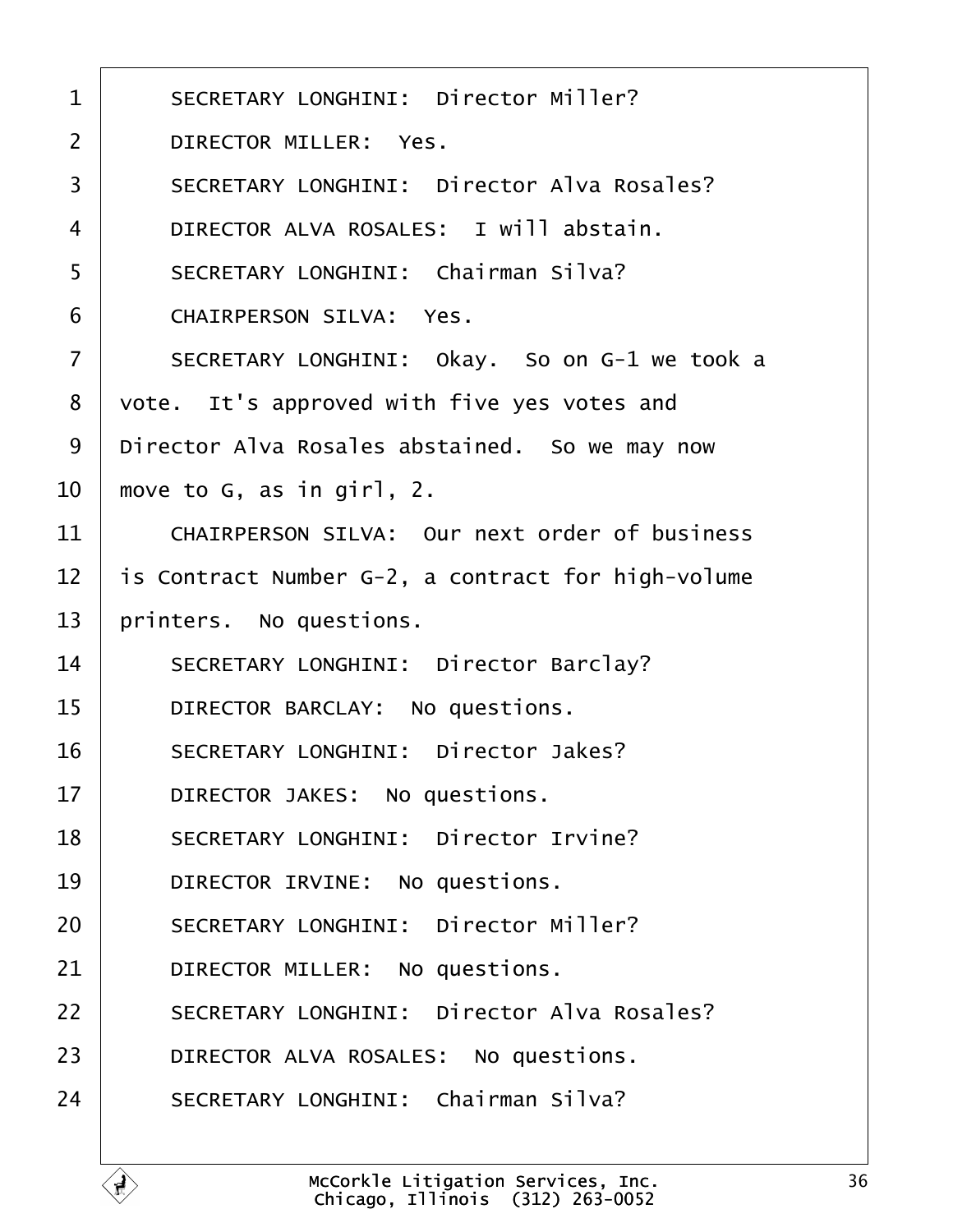<span id="page-36-0"></span>

| $\mathbf{1}$   | CHAIRPERSON SILVA: No questions.                 |  |  |  |  |  |
|----------------|--------------------------------------------------|--|--|--|--|--|
| $\overline{2}$ | SECRETARY LONGHINI: All right. We may move to    |  |  |  |  |  |
| 3              | $G-3$ .                                          |  |  |  |  |  |
| $\overline{4}$ | CHAIRPERSON SILVA: Our next order of business    |  |  |  |  |  |
| 5              | is Contract Number G-3, a change order for an    |  |  |  |  |  |
| 6              | Oracle service contract. No questions.           |  |  |  |  |  |
| $\overline{7}$ | SECRETARY LONGHINI: Questions, Chairman Silva?   |  |  |  |  |  |
| 8              | CHAIRPERSON SILVA: No questions.                 |  |  |  |  |  |
| 9              | SECRETARY LONGHINI: All right. Director          |  |  |  |  |  |
| 10             | Barclay?                                         |  |  |  |  |  |
| 11             | DIRECTOR BARCLAY: No questions.                  |  |  |  |  |  |
| 12             | SECRETARY LONGHINI: Director Jakes?              |  |  |  |  |  |
| 13             | DIRECTOR JAKES: No questions.                    |  |  |  |  |  |
| 14             | SECRETARY LONGHINI: Director Irvine?             |  |  |  |  |  |
| 15             | DIRECTOR IRVINE: No questions.                   |  |  |  |  |  |
| 16             | SECRETARY LONGHINI: Direct Miller?               |  |  |  |  |  |
| 17             | DIRECTOR MILLER: No questions.                   |  |  |  |  |  |
| 18             | SECRETARY LONGHINI: Director Alva Rosales?       |  |  |  |  |  |
| 19             | DIRECTOR ALVA ROSALES: No questions.             |  |  |  |  |  |
| 20             | SECRETARY LONGHINI: All right. We can move to    |  |  |  |  |  |
| 21             | $J-1.$                                           |  |  |  |  |  |
| 22             | CHAIRPERSON SILVA: Our final order of business   |  |  |  |  |  |
| 23             | today is Contract Number J-1, an amendment to an |  |  |  |  |  |
| 24             | engineering contract. No questions.              |  |  |  |  |  |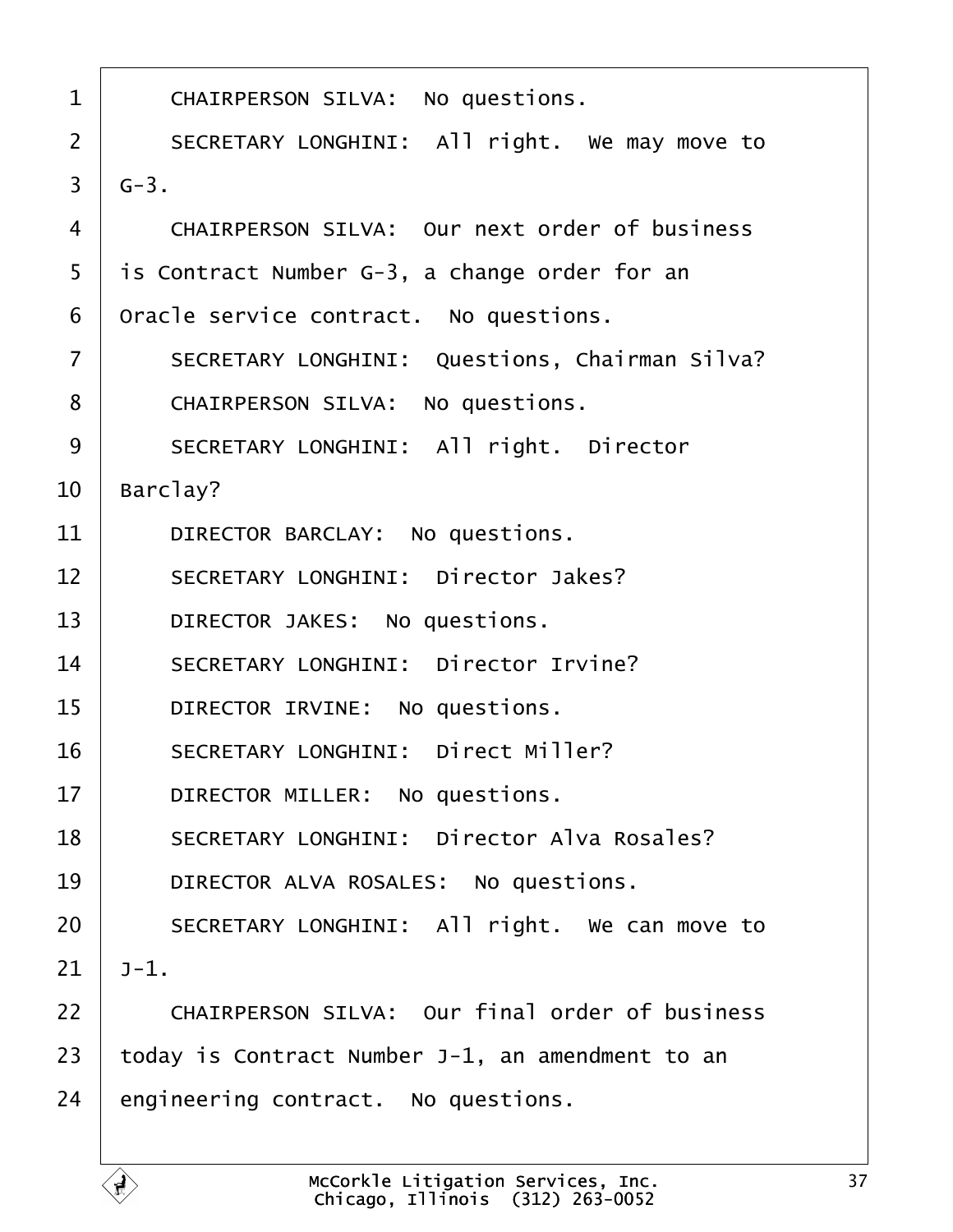<span id="page-37-0"></span>1 | SECRETARY LONGHINI: Director Barclay? 2 | DIRECTOR BARCLAY: No questions. 3 | SECRETARY LONGHINI: Director Jakes? 4 DIRECTOR JAKES: No questions. 5 SECRETARY LONGHINI: Director Irvine? 6 **DIRECTOR IRVINE:** No questions. 7 | SECRETARY LONGHINI: Director Miller? 8 **DIRECTOR MILLER:** No questions. 9 | SECRETARY LONGHINI: Director Alva Rosales? 10 | DIRECTOR ALVA ROSALES: No questions. 11 SECRETARY LONGHINI: All right. Chairman, we  $12$  may proceed to 8-A. 13 CHAIRPERSON SILVA: If there are no further 14  $\parallel$  questions on the contract, may I have leave to  $15$  | place -- place eight contracts that the Committee  $16$   $\mid$  reviewed on the omnibus? 17 DIRECTOR IRVINE: So moved. 18 | DIRECTOR ALVA ROSALES: I'll second. 19 SECRETARY LONGHINI: That has been moved by  $20$  | Director Irvine, seconded by Director Alva Rosales. 21  $\vert$  and that includes -- those are the eight contracts,  $22$  | all the contracts except G-1.  $23$   $\frac{1}{2}$  we may now proceed to 8-B. 24 | CHAIRPERSON SILVA: Since there is no further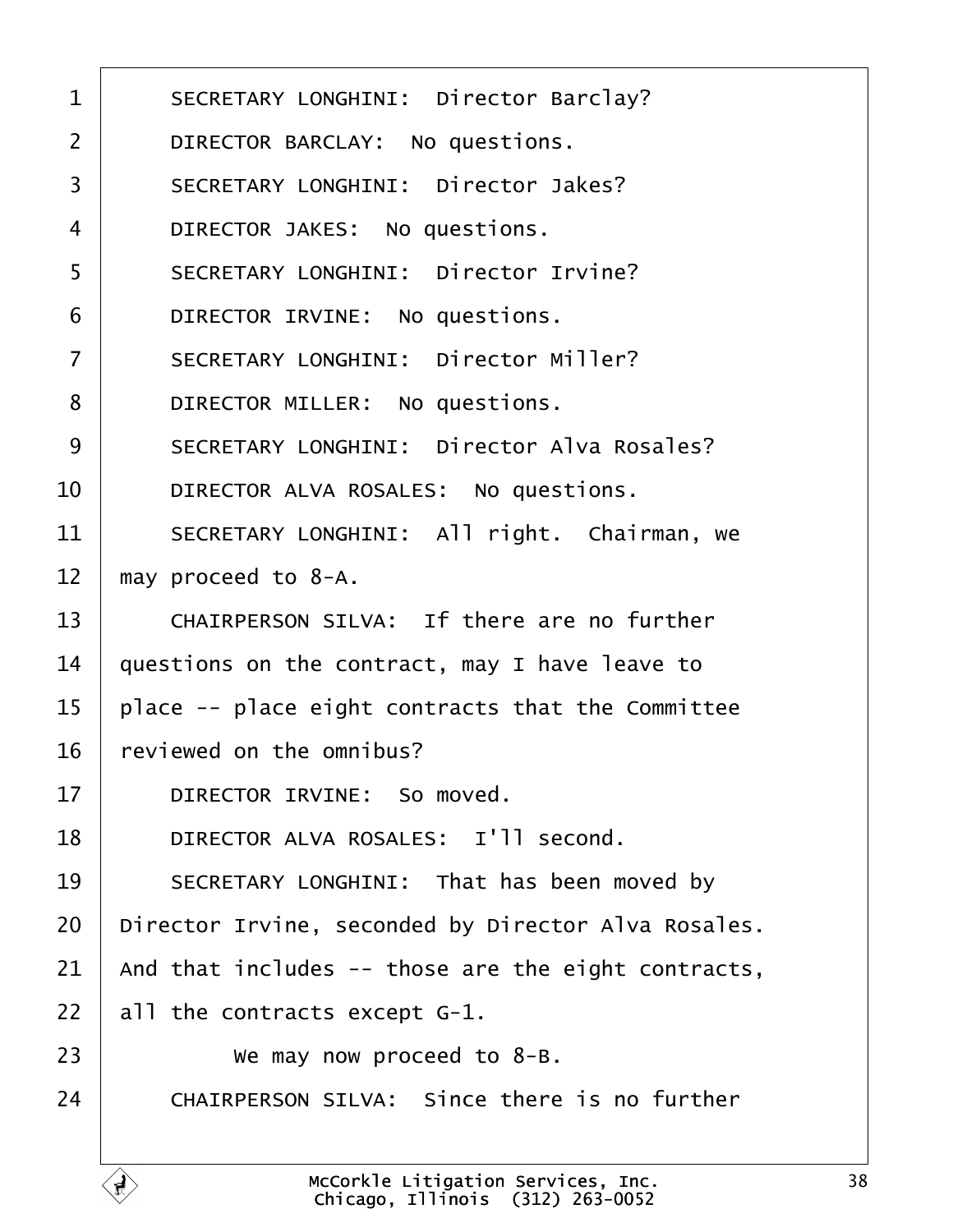<span id="page-38-0"></span>

| $\mathbf{1}$   | business to come before the Committee, may I have a |  |  |  |  |  |
|----------------|-----------------------------------------------------|--|--|--|--|--|
| $\overline{2}$ | motion to approve the omnibus and recommend the     |  |  |  |  |  |
| $\overline{3}$ | omnibus for board approval?                         |  |  |  |  |  |
| 4              | DIRECTOR IRVINE: So moved.                          |  |  |  |  |  |
| 5              | DIRECTOR ALVA ROSALES: Second.                      |  |  |  |  |  |
| 6              | SECRETARY LONGHINI: Moved and seconded by           |  |  |  |  |  |
| $\overline{7}$ | Directors Irvine and Alva Rosales. I'll take the    |  |  |  |  |  |
| 8              | rollcall vote.                                      |  |  |  |  |  |
| 9              | Director Barclay?                                   |  |  |  |  |  |
| 10             | DIRECTOR BARCLAY: Yes.                              |  |  |  |  |  |
| 11             | SECRETARY LONGHINI: Director Jakes?                 |  |  |  |  |  |
| 12             | DIRECTOR JAKES: Yes.                                |  |  |  |  |  |
| 13             | SECRETARY LONGHINI: Director Irvine?                |  |  |  |  |  |
| 14             | DIRECTOR IRVINE: Yes.                               |  |  |  |  |  |
| 15             | SECRETARY LONGHINI: Director Miller?                |  |  |  |  |  |
| 16             | DIRECTOR MILLER: Yes.                               |  |  |  |  |  |
| 17             | SECRETARY LONGHINI: Director Alva Rosales?          |  |  |  |  |  |
| 18             | DIRECTOR ALVA ROSALES: Yes.                         |  |  |  |  |  |
| 19             | SECRETARY LONGHINI: Chairman Silva?                 |  |  |  |  |  |
| 20             | CHAIRPERSON SILVA: Yes.                             |  |  |  |  |  |
| 21             | SECRETARY LONGHINI: That motion to approve the      |  |  |  |  |  |
| 22             | omnibus is approved with six yes votes. We'll go    |  |  |  |  |  |
| 23             | to Number 9.                                        |  |  |  |  |  |
| 24             | CHAIRPERSON SILVA: Finally, may I have a            |  |  |  |  |  |
|                |                                                     |  |  |  |  |  |

 $\mathbf{A}$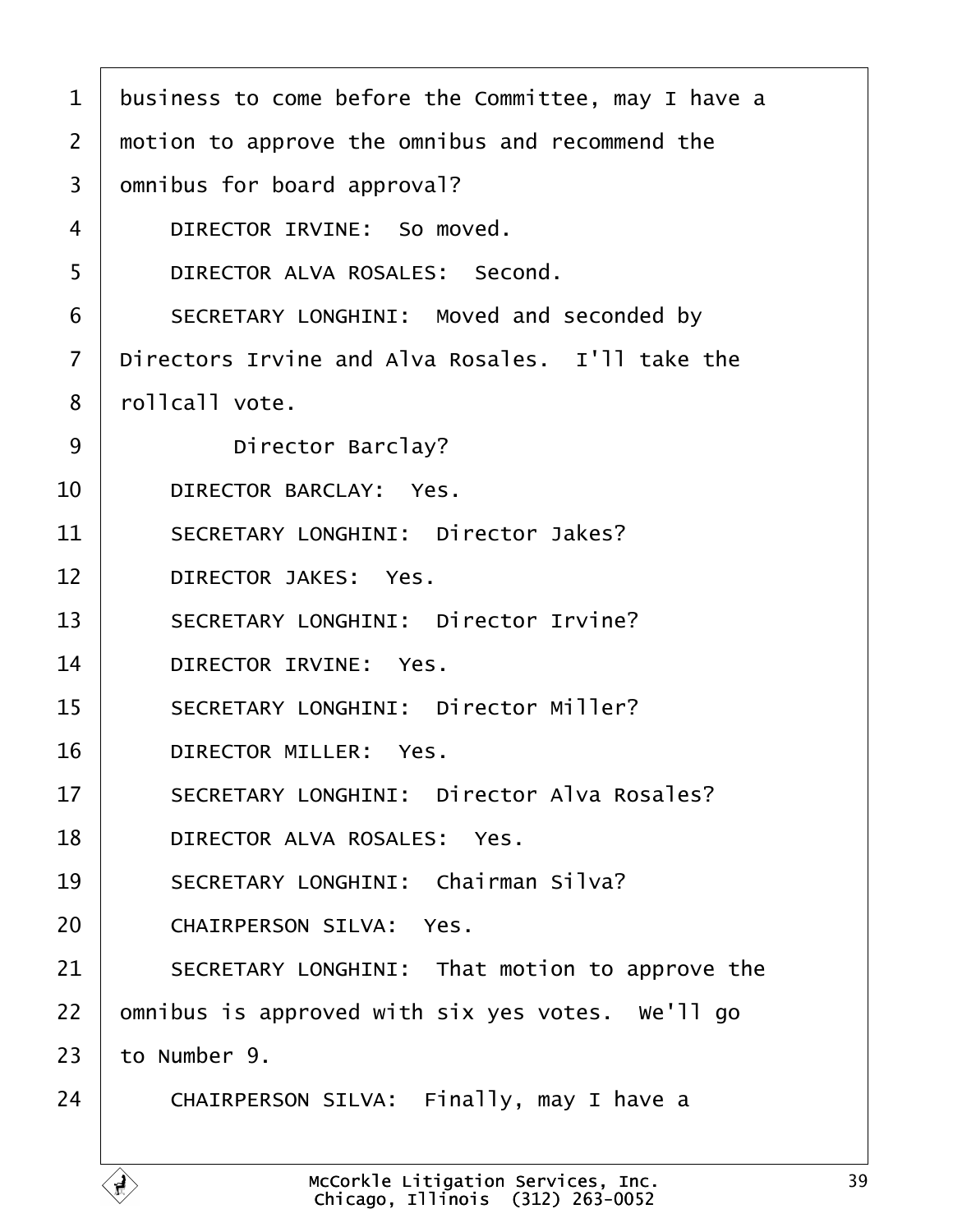<span id="page-39-0"></span>

| 1              | motion to adjourn?                                                     |  |  |  |  |
|----------------|------------------------------------------------------------------------|--|--|--|--|
| $\overline{2}$ | DIRECTOR IRVINE: So moved.                                             |  |  |  |  |
| 3              | DIRECTOR ALVA ROSALES: Second.                                         |  |  |  |  |
| $\overline{4}$ | SECRETARY LONGHINI: Moved and seconded by                              |  |  |  |  |
| 5              | Directors Irvine and Alva Rosales. I'll take a                         |  |  |  |  |
| 6              | vote.                                                                  |  |  |  |  |
| $\overline{7}$ | Director Barclay?                                                      |  |  |  |  |
| 8              | DIRECTOR BARCLAY: Yes.                                                 |  |  |  |  |
| 9              | SECRETARY LONGHINI: Director Jakes?                                    |  |  |  |  |
| 10             | DIRECTOR JAKES: Yes.                                                   |  |  |  |  |
| 11             | SECRETARY LONGHINI: Director Irvine?                                   |  |  |  |  |
| 12             | DIRECTOR IRVINE: Yes.                                                  |  |  |  |  |
| 13             | SECRETARY LONGHINI: Director Miller?                                   |  |  |  |  |
| 14             | DIRECTOR MILLER: Yes.                                                  |  |  |  |  |
| 15             | SECRETARY LONGHINI: Director Alva Rosales?                             |  |  |  |  |
| 16             | DIRECTOR ALVA ROSALES: Yes.                                            |  |  |  |  |
| 17             | SECRETARY LONGHINI: Chairman Silva?                                    |  |  |  |  |
| 18             | CHAIRPERSON SILVA: Yes.                                                |  |  |  |  |
| 19             | SECRETARY LONGHINI: The motion to adjourn is                           |  |  |  |  |
| 20             | approved with six yes votes and we'll be back with                     |  |  |  |  |
| 21             | the full board meeting in approximately five                           |  |  |  |  |
| 22             | minutes. Thank you.                                                    |  |  |  |  |
| 23             | (which were all the proceedings                                        |  |  |  |  |
| 24             | had in the above-entitled                                              |  |  |  |  |
|                | McCorkle Litigation Services, Inc.<br>Chicago. Illinois (312) 263-0052 |  |  |  |  |

 $\Gamma$ 

Chicago, Illinois· (312) 263-0052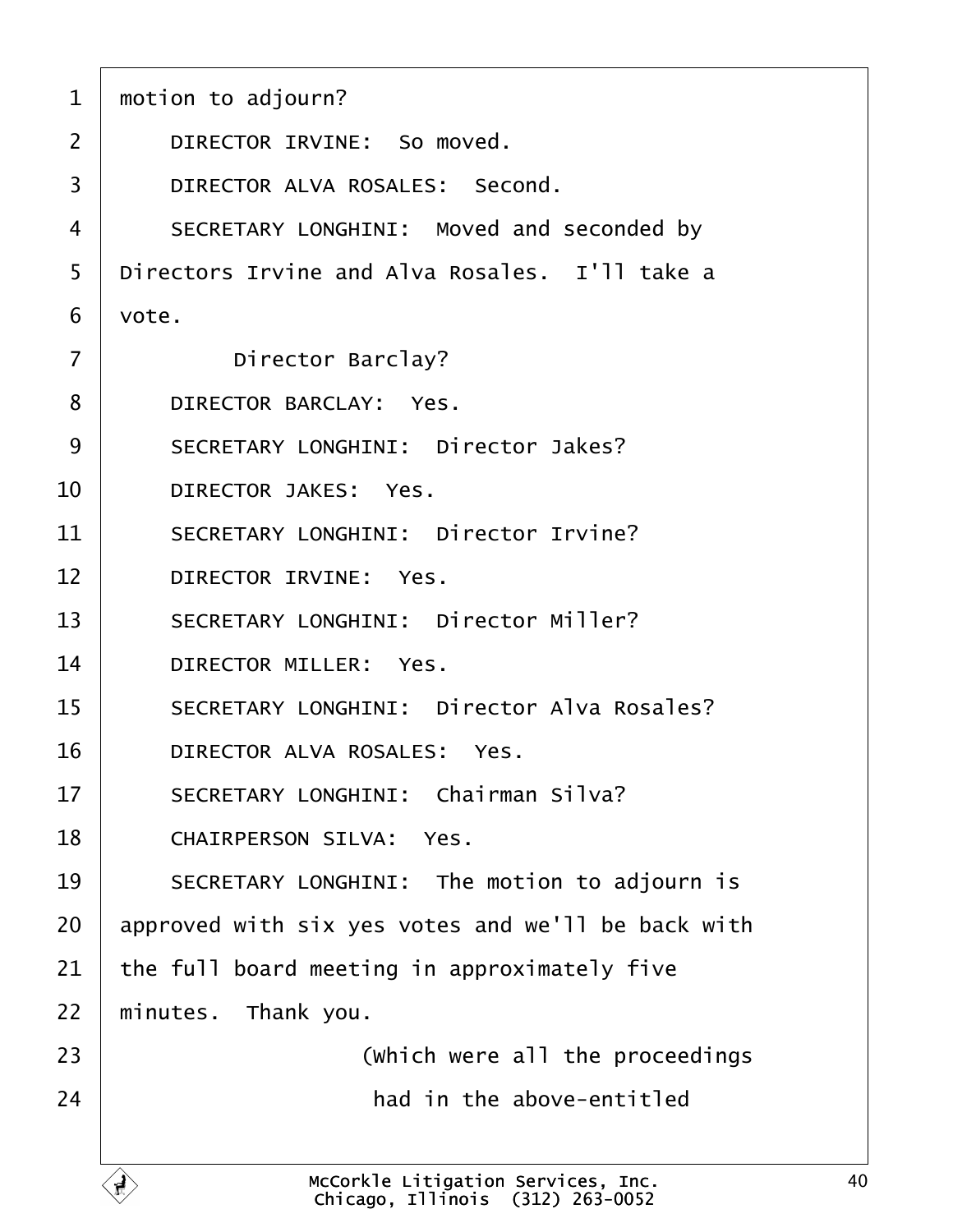<span id="page-40-0"></span>

| $\mathbf 1$             | cause.)                                                                                      |
|-------------------------|----------------------------------------------------------------------------------------------|
| $\overline{2}$          | (Meeting adjourned at                                                                        |
| $\overline{3}$          | 10:08 a.m.                                                                                   |
| $\overline{\mathbf{4}}$ |                                                                                              |
| 5                       |                                                                                              |
| $\overline{6}$          |                                                                                              |
| $\overline{7}$          |                                                                                              |
| 8                       |                                                                                              |
| 9                       |                                                                                              |
| 10                      |                                                                                              |
| $11\,$                  |                                                                                              |
| $12\,$                  |                                                                                              |
| 13                      |                                                                                              |
| 14                      |                                                                                              |
| 15                      |                                                                                              |
| 16                      |                                                                                              |
| 17                      |                                                                                              |
| 18                      |                                                                                              |
| 19                      |                                                                                              |
| 20                      |                                                                                              |
| 21                      |                                                                                              |
| 22                      |                                                                                              |
| 23                      |                                                                                              |
| 24                      |                                                                                              |
|                         |                                                                                              |
|                         | McCorkle Litigation Services, Inc.<br>Chicago, Illinois (312) 263-0052<br>41<br>$\mathbf{F}$ |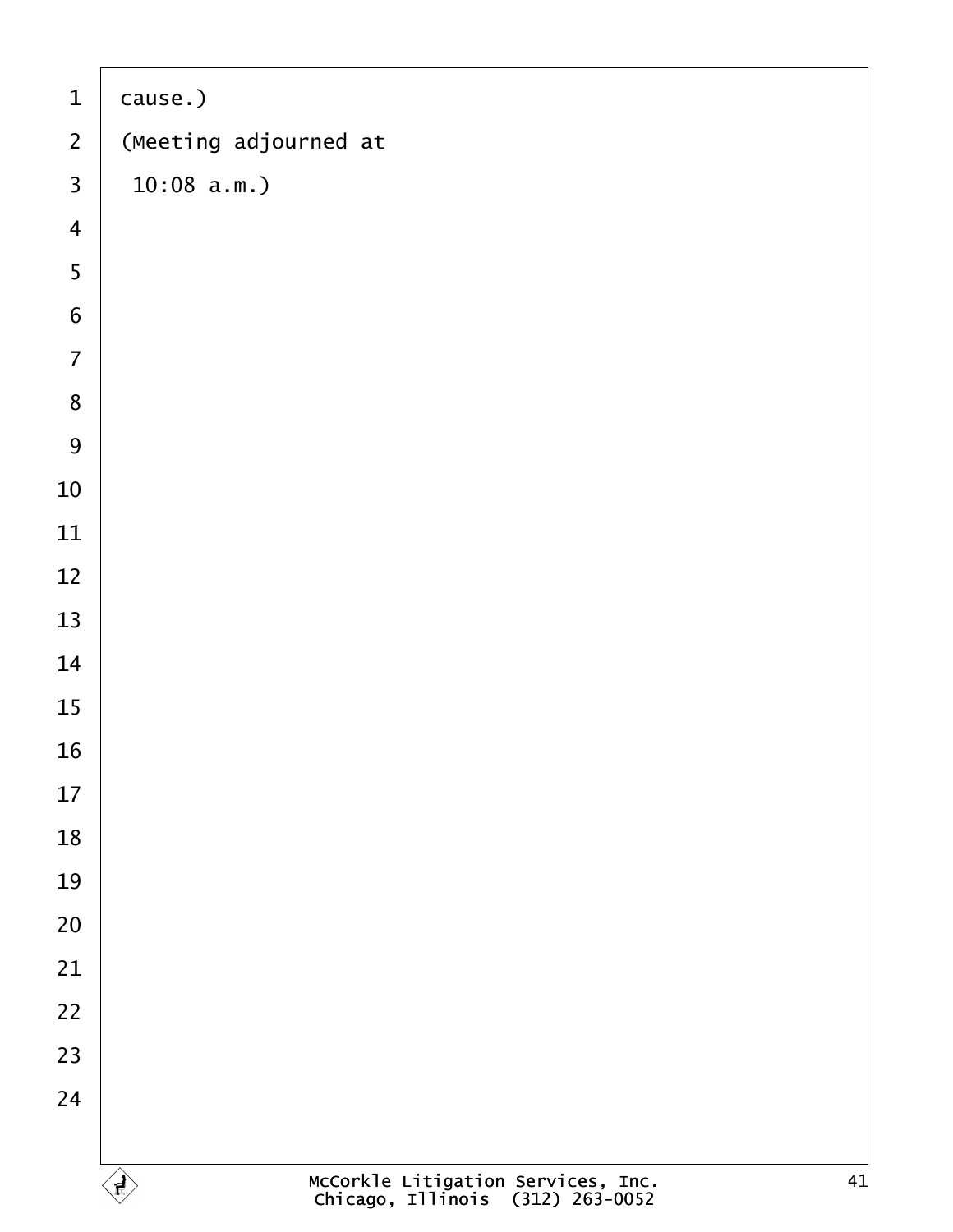1 | STATE OF ILLINOIS ) ·2· · · · · · · · · · · )· SS: 3 COUNTY OF C O O K ) 5 | Tabitha Watson, being first duly sworn, on

 oath says that she is a court reporter doing business in the State of Illinois and that she 8 | reported in shorthand the proceedings of said | meeting and that the foregoing is a true and  $\vert$  correct transcript of her shorthand notes so taken  $\vert$  as aforesaid and contains the proceedings given at said meeting on said date.

FOSSWOTTEN  $\overline{\phantom{a}14}$   $\overline{\phantom{a}14}$ 

**If the State of Certified Shorthand Reporter**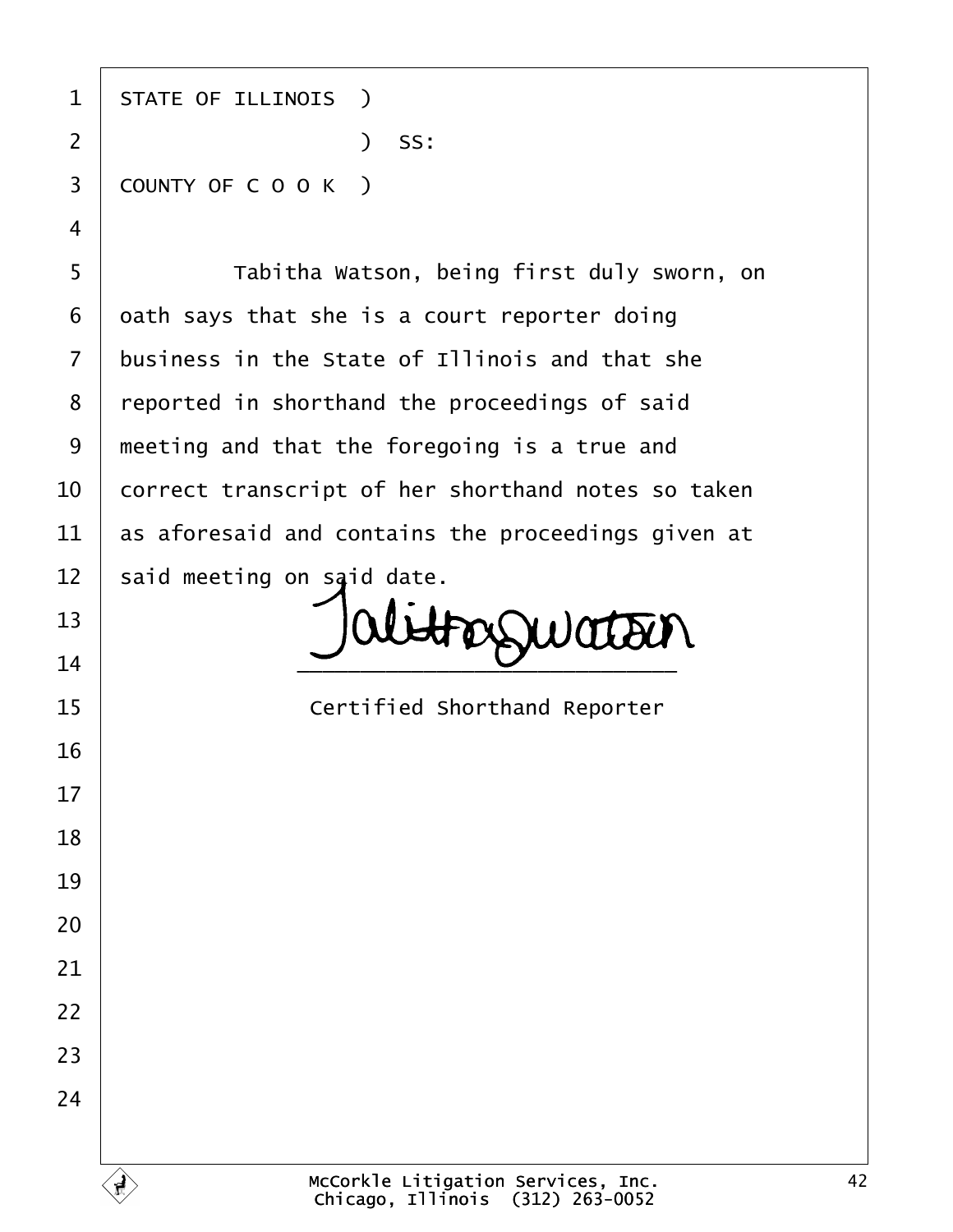\$ \$10  $10:2$ \$100  $16:4$ \$100.000  $26.4$ \$15  $10:1$ \$168,000  $26:5$ \$17  $7.24$ \$20 16:6 \$200,000  $29.12$  $$21$  $9:11$ \$27  $11:2$ \$28  $7:8$ \$30  $10:5.9$ \$33  $9.11$ \$361  $11:12$ \$450,000  $23:9$ \$6  $Q \cdot Q$ \$700,000  $7:5,14,18$ \$80  $11.4$ \$81  $10:10$ \$90  $10:12$  $\mathbf{1}$ 1 31:15 32:6 34:3  $1.8$  $7:15$ 10  $11:5,8$ 100.000  $26.9$ 10:08 41:3  $11$  $3:2426:6$  $11th$ 3:10 4:4  $12$  $8:5$  $14$  $5.1879$ 15 29:18  $15<sub>th</sub>$ 29:20 17 28:18 17.8  $9.14$ 190 28:13.29:10 1994  $22:12$ 1999  $29:15$  $1st$  $23.1$ 

 $\mathbf{r}$ 

 $\overline{2}$ 6  $5:15.36:10$  $2.3$  $R \cdot \Delta$ 20  $\overline{7}$  $15:23:16:3$ 2011 18:14 7(e) 2017  $22.12$ 79th 2020 18:15 22:19 2020-01 22:20 2021 8  $3:10.12.244:4.19$  $5.1817.2418689$ 8.032 20 22:15 23:1 29:18. 19 8-A 2022 17:24 18:6.10 19:2  $8 - B$ 29:19 2023  $8:20$  $23:129:20$  $23rd$  $8:30$  $3:12$ 24 28:18  $2:30$ 23:12 9  $\overline{\mathbf{3}}$ 95th  $32$  $8:23$  $3.3$  $8:8$  $A-1$  $3.5$  $8:23$ a.m. 30 3:13 23:3 ability 30th  $18.9$  $31st$ 22:15 23:1 abstain 352  $26:12$ abstained 37.6  $9.14$ accelerate  $\overline{\mathbf{A}}$ accent acceptable 17:20 4.6 accessibility  $8:9$ 4.7 accessible  $9:7$ 4th  $3.7$ accomplish 5 Act 10:3 21:15  $5.4$ actively  $9:6$ 50 activities  $11.2$ 567 add  $4.12$ 58 additional  $13:1$  $5:00$ 18:11 adds

4

5

 $\overline{2}$ 

adjourn 40:1,19 adiourned  $41.2$ administering  $23.6$ administration 22:19 32:24 adults  $18:528:18$ advance 25:24 advanced 25:12.14 advantage 14:1 17:10 Agenda  $17:19$ ages 28:18 aggregate  $10:10$ agreement 21:18 22:1,13,17,23, 24 23:2 25:4,10 28:6,11,23 29:10,17. 19 agreements  $29.13$ allocation 11:6,7,14 13:2,7,10,  $21$ allocations 12:21 23 13:1 4 alternative 21:19 22:3,10 25:23 Alva  $5:7.86:11.1215:17.$ 18 20:22.23 21:12. 14 24:11,12,22,24 27.16 17 24 28.2 30:8.9.16.18 31:12. 13 32:3,4,18,19 18:11 23:12 41:3 33:9,10,24 34:1,15, 16 35:7,9 36:3,4,9, 22,23 37:18,19 38:9, above-entitled 10,18,20 39:5,7,17, 18 40:3,5,15,16 amend  $25.9$ amended 4:6 7:4,14,17,21 8:4, 8,23 9:3,6,10,13 10:6,11 26:3 amendment 25:3 26:15 37:23 **Americorps**  $28.22$ analysis  $25:22$ applicable  $29.9$ accompanying approval 5:17 21:10 24:20 27:22 30:14 34:23 35:4 39:3 approve 5:18 6:15 39:2,21 3:17,21 4:6 10:17 approved 6:16 29:18 36:8 39:22 40:20 approximately 11:19 13:3 40:21 Armour  $19.18$ **ARPA**  $11:14$ 13:7 14:22 25:21 arrive 23:11 25:23 **ASAP**  $17.1$ 

6

 $\overline{7}$ 

8

 $9.425.1$ 

 $28:3$ 

 $26.8$ 

 $15:24$ 

 $28.24$ 

 $38.12$ 

38:23

 $23.12$ 

18:12

39:23

 $26.8$ 

30:20,22

11:20 17:6

 $40.24$ 

 $36.4$ 

 $36.9$ 

 $17:3$ 

 $19.2$ 

 $25:20$ 

16:24 17:4

17:5.15

18:5

 $25.21$ 

 $25:12$ 

 $19.9$ 

13:16

 $26.45$ 

 $10:9$ 

28:7 29:2

9

A

 $3:164:7$ 

assisting  $29:2$ attendance  $18:17$ attending  $5.14$ **Audit**  $4:20$ **August** 3:7,10,24 4:4 18:9  $23.1$ **Authority** 3:9,18,23 21:21 authorization  $21.24$ authorize  $22 - 5$ authorizes 19:1 29:10 authorizing  $17:22$  18:4 21:17  $25:328:5$ average  $26:12$  $B-1$ 31:17 hack  $40.20$ **Barclay** 4:23,24 6:3,4 15:8,9 20:11,12 23:22,23 26:22,23 29:24 30:1 31:4,5,19,20 32:10, 11 33:1,2,16,17 34:7.8 35:19.20 36:14.15 37:10.11 38:1,2 39:9,10 40:7, 8 based 10:20 13:1,10 19:13 basically  $17:2$ hasis  $7.14$  15 20 22 23 8:4,6,8,10,24 9:3,6, 7,12,15,20 10:7,11,  $12$ begin  $4:14$ bid  $19.7$ **bidders** 19:7 big  $20.8$ hill 12:18,19 13:17 bit 11:21 13:3,16 board  $3:5694:1511:15$ 12:7.11 20:5 21:10  $24.20$   $27.22$   $34.23$ 35:4 39:3 40:21 boards  $11:13$ **Bonds** 21:21.22.23 24:10. 15 boost 13:20 18:17 bottom  $9:9$ boy 18:21 19:21 20:3  $31:15$ 

B

broachers  $29:3$ budget  $4:207:4,5,14,15,17.$  $19.22.238:4.5.7.8$  $10.23.24936710$ 12, 13, 15, 19 10: 1, 6, 7,11,12 budgeted 7:13 10:21 buildina  $4.12$ **bus** 25:5.13.15 26:16.17  $29.3$ business 5:16 6:17 17:21 18:22 21:5,16 25:2 28:4 30:21 31:16 32.7.22.33.13.34.4 36:11 37:4.22 39:1 busy  $14.7$ **Butcher** 18:21 19:20 20:3 buy  $12:10$ C call 4:18.20 capacity  $14:22$ capital  $14.14$ capture 14:23 15:2 cares  $10:17.1911:4.6.21$ carried 26:9 Carter  $4:11$  5:13 13:15 15:19,22 17:12 case  $20.4$ cause  $41.1$ center  $26.7$ Chairman 4:14 5:9 6:13 17:18 21:2.6.15 24:17 25:1 27:9,19 30:11,19,24 32:5 34:18 36:5,24 37:7 38:11 39:19  $40:17$ **CHAIRPERSON**  $4.16$  18 5:10 16 6:14.17 12:17 13:14  $17.21$  19.6  $20.9$  $21.481623.21$ 24:18 25:2 26:20 27:20 28:4 29:23 30:12,21 31:1,16 32:7,22 33:13 34:4, 21,24 35:3 36:6,11 37:1,4,8,22 38:13,24 39:20,24 40:18 change 31:17 32:23 34:5  $37.5$ changed  $3:8$ Chicago  $3:6,17,23$  17:23 18:16 Chicagoland 18:22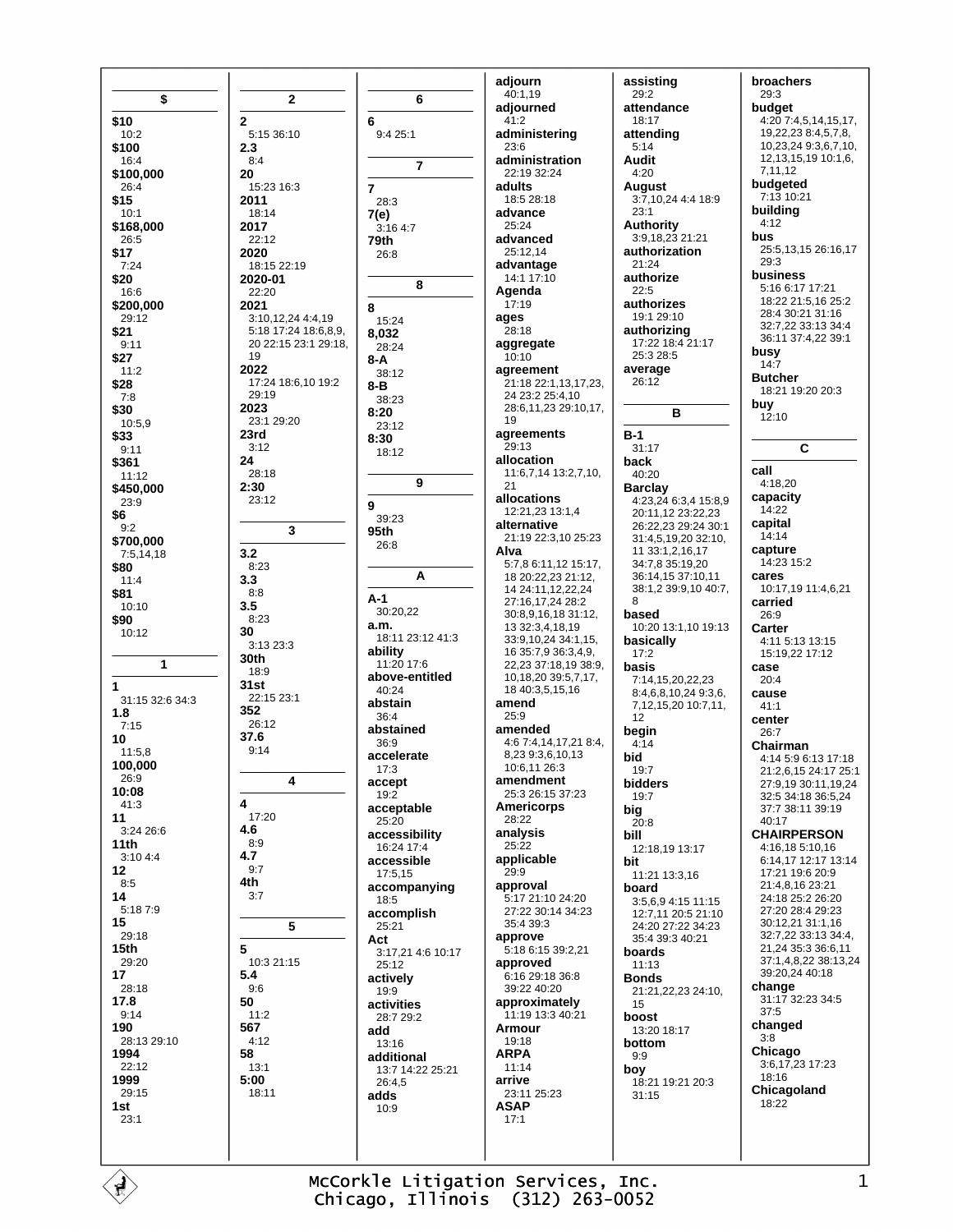Chief 6:20 18:2 21:23 25:8 children  $18:5$ Circuit 22:19.21 City 28:6, 12, 13, 14, 16, 23 29:7,14 civic  $28.20$ clean  $23:17$ combined  $10:5$ commendation  $24.2$ comment 26:24 comments  $15.19$ committee 3:9 4:15,19 5:11,17 38:15 39:1 commodities  $12.312$ community 25:20 28:9,19 29:6 compete  $13:11$ competing 13:6 complete  $25:11$ concept  $25:18$ conceptual  $25.12.15$ concludes 12:14 27:18 30:10, 18 conduct  $3:19$ **Connelly**  $25:6,7,8$ consideration  $18:3$ consistency  $14.16$ construction  $26:2$ continue 6:23 7:12 8:11.17  $11.15126$ continued  $9:23$ continues  $7:68:1$ contract 30:22.23.31:17.18 32:6,8,9,23 33:14,15 34:5,19,23 35:4 36:12 37:5,6,23,24  $38:14$ contracts 30:20 38:15,21,22 contributing  $26.4$ controls  $11.18$ conversation  $11.1214.12$ conversations 10:18 14:20 Cook 21:18 22:2,6,18 Cooking 18:21 19:21 Correct  $35:5$ 

corridor 25:5,16,24 26:6,9, 13.17 cost 18:23 23:6.7.8 costs  $23.8$ **Counsel**  $4.105.13$ County 21:18 22:2,6,7,16,18 couple  $9:4$ coupled  $9.12$ Court  $22.19.21$ COVID-19 3:10,14 22:20 **CPS**  $20.3$ crew  $23:4$ crews 21:19 22:6,11,23  $23:410$ critical 10:13,14 **CRRSA**  $11.9$ **CTA** 13:17,24 18:13,14, 20 20:3.8 21:23  $22.49122223345$ 16,18 25:10,24 26:3 27:2 28:12,15 29:1, 6,7,14 CTA's 29:17 current 20:5 22:13 29:17 customers 29:4 D  $D-1$  $32:8$ D.C.  $14.6$ daily  $26:10$ damages  $8:20$ date  $18:9$ day 17:23 18:6.7.18.20 days  $3.13.23.3$ dear  $16.22$ December  $22.15$ declaration  $3.14$ defined 17:9 delivery  $31.18$ depending  $8:23$ deputies  $23:7$ desian 25:13,15,22 26:1 determine 13:22 determined 3:18 18:9

development 28:20 **Direct**  $37.16$ **Director** 4:23,24 5:1,2,3,4,5, 6,7,8,19,21,23,24 6:3,4,5,6,7,8,9,10, 11,12 13:15 15:8.9. 11, 12, 13, 14, 15, 16, 17.18 16:21 17:11 20:11,12,13,14,16, 17, 19, 20, 22, 23 21:11,12,13,14 23:22,23,24 24:1,4, 567811122122 23.24 26:22.23 27:10,11,12,13,14, 15.16.17.23.24 29:24 30:1.2.3.4.5.6. 7,8,9,15,16 31:4,5,6, 7.8.9.10.11.12.13. 19,20,21,22,23,24 32:1,2,3,4,10,11,12, 13, 14, 15, 16, 17, 18, 19 33:1,2,3,4,5,6,7, 8,9,10,16,17,18,19, 20,21,22,23,24 34:1, 7,8,9,10,11,12,13, 14, 15, 16 35: 6, 7, 9, 13, 15, 16, 17, 19, 20, 21,22,23,24 36:1,2, 3.4.9.14.15.16.17. 18.19,20,21,22,23 37:9 11 12 13 14 15 17.18.19 38:1,2,3,4, 5.6.7.8.9.10.17.18. 20 39:4,5,9,10,11, 12.13.14.15.16.17. 18 40:2.3.7.8.9.10. 11, 12, 13, 14, 15, 16 **Directors** 28:2 30:18 39:7 40:5 disaster  $3:14.204.28$ discretionary 13:5,12,23 14:2 17:7 discussions  $11:16$ dog  $32.6$ dollars 7:18,22 8:5,14 13:9 19:14.24 20:6 Don  $21.21$ **Donald** 21:22 24:2.10.15 Dorval  $4.11$ drawing  $11:2.3$ drawn  $11:5$ draws 10:17.24 dropping  $9:9$ **Duckworth**  $17.1$ due 3:10 8:15 18:15  $22:20$ duties  $22:12$ E effect  $4:3.9$ 

effective  $18:7$ effectively  $12.8$ efforts  $18:17$ electronically  $4:5$ end  $29.9$ engagement  $28:20$ engineering  $37:24$ enhancement 25:5,13 enter 22:16 entered  $22:13$ entertain  $35.3$ enthusiastically 19:20 environment  $20.6$ Environmental  $25:11$ equal  $29.16$ equipment  $30.22$ essentially  $8:7,14$ estimated  $10.2429.12$ events 29:6 exceed 23:9 29:16 excited 13:7 15:5 16:20 17:6,12 19:19,20  $20.4$ excuse 29:18 exhaust 10:19 11:9 expectations 7:13 10:21 expected 7:7 8:2 11:20.22  $29.16$ expenses 6:24 8:11,22 9:2,18 10:22 11:19 16:9 expire 22:15 29:9 expired  $29.18$ expires 29:17 extend  $10:1311:21$ extending 11:24 F  $F-1$ 32:21,23  $F-2$ 33:12.14 fact 16:13 20:1 familiar  $16.11$ fare  $7.232128.12$ 

fares 18:4.13 favorable  $8.22$ feasible  $25.19$ Federal 10:14 11:7,10 14:24 15:2 16:16,21 field  $29.2$ final 12:4,5 37:22 finalizing  $12.4$ Finally  $39.24$ finance 4:15,196:18 **Financial**  $6.2018.2$ find  $16:7$ finding 16:15 Fine 6:18.19 12:19 18:1.2 19:9 20:10 finished  $17.1824.16$ firms 19:15 five-year  $13:9$ flat 7:4 8:14.21 flow  $12.23$ flyers -<br>29:3 formal  $12.14$ format  $3.8$ formula 12:23 13:4,7,20 16:5 fortunate  $14.14$ forward 14:9.17 17:2.7 frankly  $20:5$ free 7:10 17:22 18:4.10. 23 23:4 fuel 8:15 12:3,5 full  $40.21$ full-time 28:19 funding<br>6:24 9:22,24 10:4, 14.19.22.23 11:4.10. 14 18 12:22 13:20 14:10.15,19,22 15:2 16:1.6.23 26:15 funds 10:2 11:7,11,21,23 13:5,8,12 14:13,24 15:20 16:16 17:7,15 future 11:5.24 12:6 G  $G-1$ 34:5,23 35:4,16 36:7 38:22

 $G-2$ 36:12  $G-3$  $37:3.5$ gas  $12:4.8$ gateway  $27:1$ general 4.105.1219.24  $22.19$ girl 34:3 36:10 give  $7.11$ glad 12:14 19:4 26:18  $27:6.7$ goal  $15:1$ good  $3:44:16176:1923$ 8:12 9:16.24 11:22 12:12 13:17 14:14 15:4.6.16 16:15 20:9,17,20,24 21:22 24:9 25:7 28:8 Government  $28.9$ Governor  $3.12$ Governor's  $4:2$ great 17:14 23:16 24:6 Greg  $15:10$ Gregory  $3:5$ groundskeeping 21:20 22:3.8 guard  $23:7$ н half 8:3,5,13 10:4 halfway  $9.20$ **Halsted** 25:5,13,16 26:6 27:3 handing  $29.3$ happy 23:19 29:21 hard  $24:14$ Harvey  $26.727.5$ head  $3.17$ hear  $5.20$ heart  $16.23243$ held  $4:5$ helpful  $12.1$ high-volume 36:12 higher 26:11 highest 26:13 highlighting  $17:16$ historic  $7:10$ 

McCorkle Litigation Services, Inc. Chicago, Illinois (312) 263-0052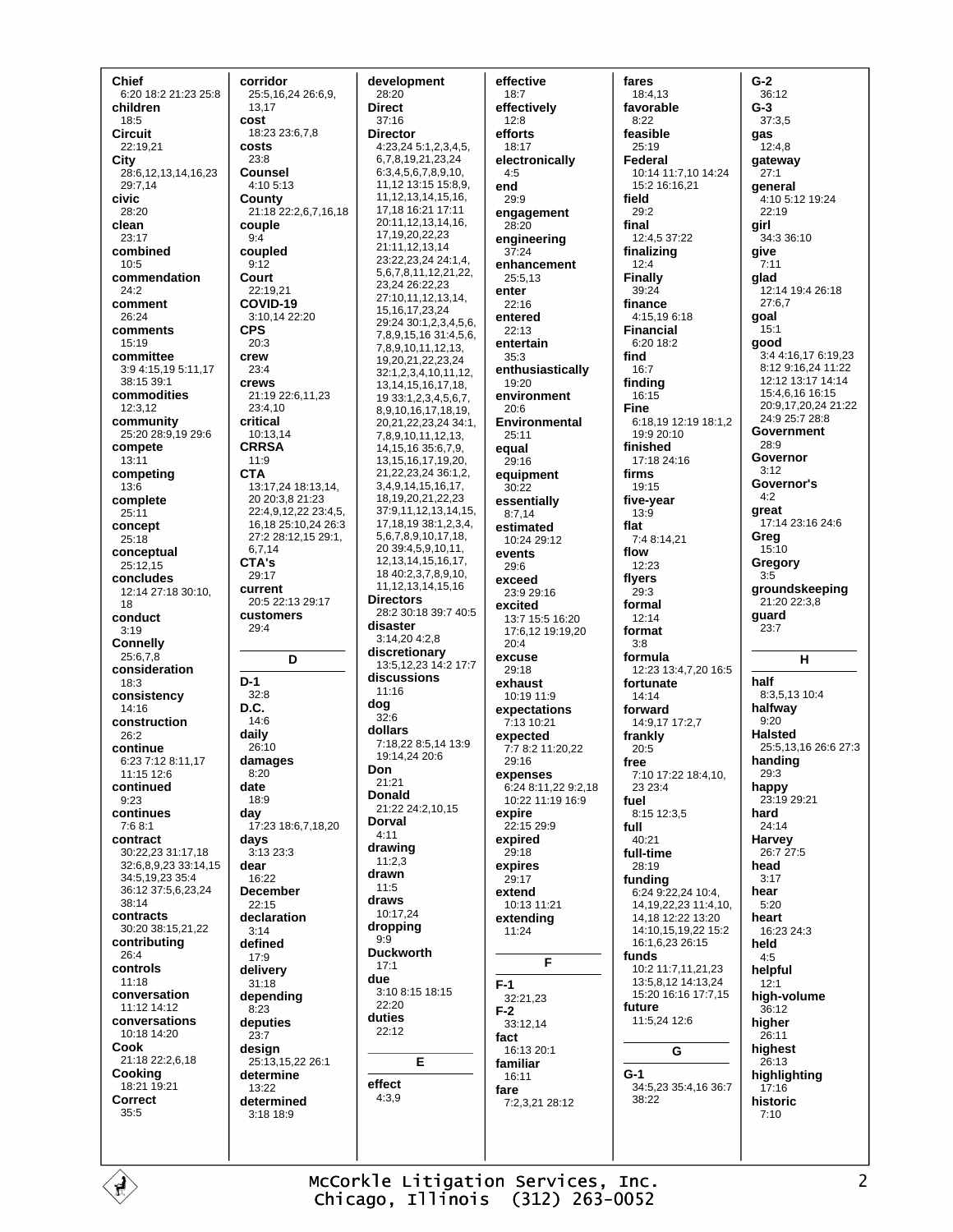| historically         | jail                  | 24:4,7,11,16,23              | 9,10,12 11:2,3,4,12    | offsetting           | pass                 |
|----------------------|-----------------------|------------------------------|------------------------|----------------------|----------------------|
|                      |                       |                              |                        |                      |                      |
| 12:24 15:22 16:12    | 22:7                  | 26:22 27:9,12,14,16,         | 13:9 16:4,6            | 16:8                 | 7:2,3,21 29:8        |
| hit                  | Jakes                 | 18 28:1 29:24 30:2,          | minutes                | Oils                 | passed               |
| 19:12                | 5:1,2 6:5,6 15:11,12  | 4, 6, 8, 10, 17, 24 31: 3,   | 5:17 6:2,16 40:22      | 18:21 19:21          | 12:20                |
| hold                 | 20:13,14 23:24 24:1,  | 6,8,10,12,14,19,21,          | money                  | omnibus              | passes               |
| 14:5                 | 6 27:10,11 30:2,3     | 23 32:1,3,5,10,12,           | 16:5                   | 21:7,10 24:20 27:22  | 29:10,11,17          |
|                      |                       | 14, 16, 18, 20 33: 1, 3,     |                        |                      |                      |
| hours                | 31:6,7,21,22 32:12,   |                              | month                  | 30:14 34:19 38:16    | past                 |
| 18:12 28:24          | 13 33:3,4,18,19       | 5,7,9,11,16,18,20,           | 7:3,16 8:18 9:1,24     | 39:2,3,22            | 8:17 19:11,16        |
| House                | 34:9,10 35:21,22      | 22,24 34:2,7,9,11,           | 10:6 11:1 12:6         | one-year             | <b>PAYGO</b>         |
| 12:21                | 36:16,17 37:12,13     | 13, 15, 17, 22 35: 1, 5,     | months                 | 28:18                | 14:15                |
|                      | 38:3,4 39:11,12       | 7,11,15,21,23 36:1,          | 11:3,5,24 23:3         | ongoing              |                      |
| hundred              | 40:9,10               | 3,5,7,14,16,18,20,           |                        |                      | percent              |
| 13:8                 |                       | 22,24 37:2,7,9,12,           | morning                | 3:20 15:3            | 11:6,8 13:1 15:23,24 |
|                      | Jeremy                |                              | 3:4 4:16.17 6:19       | Open                 | 16:3                 |
|                      | 6:18,19 12:19 13:16,  | 14, 16, 18, 20 38: 1, 3,     | 21:22 25:7 28:8        | 3:16,21 4:6          | percentage           |
| т                    | 19 14:19 16:10        | 5,7,9,11,19 39:6,11,         | motion                 | operates             | 15:21 26:11          |
|                      | 17:24 18:1 19:9       | 13, 15, 17, 19, 21 40: 4,    | 5:18 6:15 34:22        |                      |                      |
| <b>ICE</b>           | 20:10,15              | 9,11,13,15,17,19             |                        | 26:13                | percentages          |
| 10:4                 | job                   | lot                          | 35:1,3,16 39:2,21      | opportunistic        | 13:10                |
| identify             |                       | 14:9,18 15:6 17:3            | 40:1,19                | 12:10                | performer            |
| 14:19,22             | 15:16 20:9,20,24      |                              | move                   | opportunities        | 8:18                 |
|                      | July                  | 20:6 27:2                    | 5:15 17:9 33:11        | 12:11 13:24 14:17    | performers           |
| IGA                  | 3:12 5:18             |                              | 36:10 37:2,20          |                      |                      |
| 22:6 26:3,16         | June                  | M                            |                        | opportunity          | 8:16                 |
| <b>Illinois</b>      |                       |                              | moved                  | 13:11 20:3           | performing           |
| 4:4                  | 6:21 7:16 9:1,5 11:1  |                              | 5:19 21:11,13 24:21,   | option               | 22:11                |
| implemented          | 12:15 29:18,20        | made                         | 23 27:23 28:1 30:15,   | 22:14,15 25:18       | period               |
|                      |                       | 17:5                         | 17 35:6, 13, 16 38:17, | Oracle               | 3:13 13:10 14:7      |
| 13:18                |                       | maintenance                  | 19 39:4,6 40:2,4       |                      |                      |
| important            | Κ                     | 21:20 22:4,8 30:22           |                        | 37:6                 | permits              |
| 24:13                |                       | make                         | moves                  | order                | 23:2                 |
| impossible           | Karen                 |                              | 30:19                  | 4:19 5:16 6:17 15:24 | permitted            |
|                      | 4:11                  | 14:7,23 17:15                | moving                 | 17:21 21:4.16 22:19  | 3:21                 |
| 23:14                | kind                  | makes                        | 14:9                   | 25:2 28:4 30:21      |                      |
| improvement          | 9:20 12:22 19:14,22   | 23:13                        |                        |                      | perspective          |
| 25:18                |                       | making                       |                        | 31:16,17 32:7,22,23  | 25:21                |
| <b>improvements</b>  |                       |                              | N                      | 33:13 34:4,5 36:11   | phase                |
| 25:15 26:16          | L                     | 25:20                        |                        | 37:4,5,22            | 25:13                |
|                      |                       | marketing                    | national               | ordinance            | phases               |
| in-person            | Labor                 | 19:14,24 20:6                | 25:11 28:16,22         | 17:22 18:4 19:1,7    |                      |
| 3:19,22              |                       | <b>Markham</b>               |                        |                      | 26:1                 |
| includes             | 8:13                  | 27:5                         | natural                | 21:17 22:5 25:3,9    | pick-up              |
| 38:21                | Lake                  |                              | 12:3.8                 | 28:5                 | 20:8                 |
|                      | 4:12                  | match                        | needed                 | ordinances           | place                |
| including            | land                  | 14:13 15:23 16:7,9           | 24:13 25:22            | 30:19                |                      |
| 16:8 29:1            | 20:8                  | matching                     |                        | organization         | 4:1 14:15 21:9 24:19 |
| indoor               |                       | 15:20                        | needing                |                      | 25:20 27:21 30:13    |
| 23:13                | larger                |                              | 11:23                  | 28:17                | 38:15                |
| infrastructure       | 13:2                  | <b>Materials</b>             | net-net                | original             | places               |
|                      | leadership            | 8:14                         | 9:6,13,19              | 7:5,15,19,23 8:5,10, | 27:5                 |
| 12:18,19 14:8        | 17:13 28:19           | maximize                     | <b>Network</b>         | 24 9:3,7,12,15 10:7, |                      |
| <b>Injuries</b>      |                       | 14:23                        |                        | 12                   | plan                 |
| 8:20                 | leave                 | means                        | 28:22                  |                      | 17:1,9               |
| inmates              | 21:9 23:12 24:19      |                              | news                   | out-performance      | planning             |
| 22:7                 | 27:21 30:13 38:14     | 3:20                         | 11:22 15:6             | 11:17                | 25:8 32:8            |
|                      | leaves                | media                        | non-federal            | outdoor              | point                |
| innovative           | 8:6 9:1 10:5 11:4     | 28:13                        | 14:13 16:6,9           | 23:13                |                      |
| 16:15                | left                  | meeting                      |                        | outreach             | 16:19                |
| instance             |                       | 3:19 4:15,19 5:14            | nonfarebox             | 29:6                 | pointed              |
| 11:1                 | 11:8                  |                              | 7:12 8:3               |                      | 13:19                |
| insurance            | level                 | 40:21 41:2                   | normal                 | over-performance     | politics             |
|                      | 29:13                 | meetings                     | 18:12                  | 10:20                | 14:6                 |
| 33:14                | life                  | 3:9,17,21,22,244:4,          |                        |                      |                      |
| intergovernmental    | 10:14                 | 6,8                          | notice                 |                      | portion              |
| 21:18 22:1 25:4,10   |                       | member                       | 3:8                    | P                    | 18:23                |
| Irvine               | light                 |                              | notifying              |                      | position             |
| 5:3,4,19 6:7,8 13:15 | 3:19                  | 29:8                         | 29:4                   | p.m.                 | 12:13 17:3.14        |
|                      | limited               | members                      | number                 | 18:12 23:12          | positioned           |
| 15:13,14 16:22       | 19:24                 | 5:12 28:13                   | 5:15 7:10 16:7 17:20   | PACE                 |                      |
| 17:11 20:16,17       | lines                 | members'                     |                        | 25:4,11,24 26:4,7,12 | 17:8                 |
| 21:11,13 24:4,5,21,  |                       |                              | 19:6 21:15 25:1 28:3   |                      | positive             |
| 23 27:12,13,23 28:2  |                       |                              |                        |                      | 7:5,23 8:9,12,13,21  |
|                      | 8:13                  | 29:15                        | 30:22 31:17 32:6.8.    | 27:6                 |                      |
| 30:4,5,15,18 31:8,9, | litter                | mention                      | 23 33:14 34:5,23       | <b>PACE's</b>        | 9:2,5,10,13,18,19    |
|                      | 22:9                  | 16:20                        | 35:4 36:12 37:5,23     | 26:13                | 10:3,6,11            |
| 23,24 32:14,15 33:5, |                       | <b>Mike</b>                  | 39:23                  |                      |                      |
| 6,20,21 34:11,12     | <b>location</b>       | 25:6,7                       |                        | pandemic             | posting              |
| 35:6,16,23,24 36:18, | 23:12                 |                              | numbers                | 3:11,15 18:16 19:19, | 29:2                 |
| 19 37:14,15 38:5,6,  | <b>locations</b>      | miles                        | 6:22 7:9 9:9 10:9      | 23 22:20             | pot                  |
| 17,20 39:4,7,13,14   | 23:11                 | 26:6                         | 12:16 14:5             | part                 | 13:5                 |
| 40:2,5,11,12         | locked                | Miller                       |                        | 16:2                 |                      |
|                      | 12:8                  | 5:5,6,21,23,24 6:9,          |                        | participants         | potentially          |
| issued               |                       | 10 15:15,16 20:19,           | O                      |                      | 10:19                |
| 3:8                  | long                  | 20 24:7,8 27:14,15           |                        | 22:2                 | power                |
| item                 | 12:1                  |                              | occur                  | participation        | 8:15 12:3,8          |
| 17:19,20 21:9 24:19  | longer                | 30:6,7 31:10,11              | 14:12                  | 12:18                | practical            |
| 27:21 30:13          | 11:21                 | 32:1,2,16,17 33:7,8,         | offenders              | partnered            |                      |
|                      |                       | 22,23 34:13,14               | 23:8                   | 18:21                | 3:18                 |
|                      | Longhini              | 35:13,17 36:1,2,20,          |                        |                      | pre-pandemic         |
| J                    | 3:4,54:17,225:1,3     | 21 37:16,17 38:7,8           | offer                  | partnering           | 26:10                |
|                      | 5,7,9,11,20,22 6:1,5, | 39:15,16 40:13,14            | 12:5                   | 27:8                 | preferred            |
| J-1                  | 7,9,11,13,15 15:7,    |                              | Office                 | partnership          | 25:23                |
| 37:21,23             | 11, 13, 15, 17 17: 17 | million                      | 3:7                    | 28:21 29:14          |                      |
|                      | 20:11,13,16,19,22     | 7:8,15,18,22,24 8:4,         |                        |                      | present              |
| J.B.                 |                       | 5,8,9,14,23 9:2,4,6,         | <b>Officer</b>         | party                | 18:3                 |
| 3:12                 | 21:1,6,13 23:22,24    | 7, 11, 14 10: 1, 2, 3, 4, 5, | 6:20 18:2 21:23 25:8   | 23:2                 |                      |
|                      |                       |                              |                        |                      |                      |
|                      |                       |                              |                        |                      |                      |

McCorkle Litigation Services, Inc.<br>Chicago, Illinois (312) 263-0052

 $\overline{\mathbf{r}}$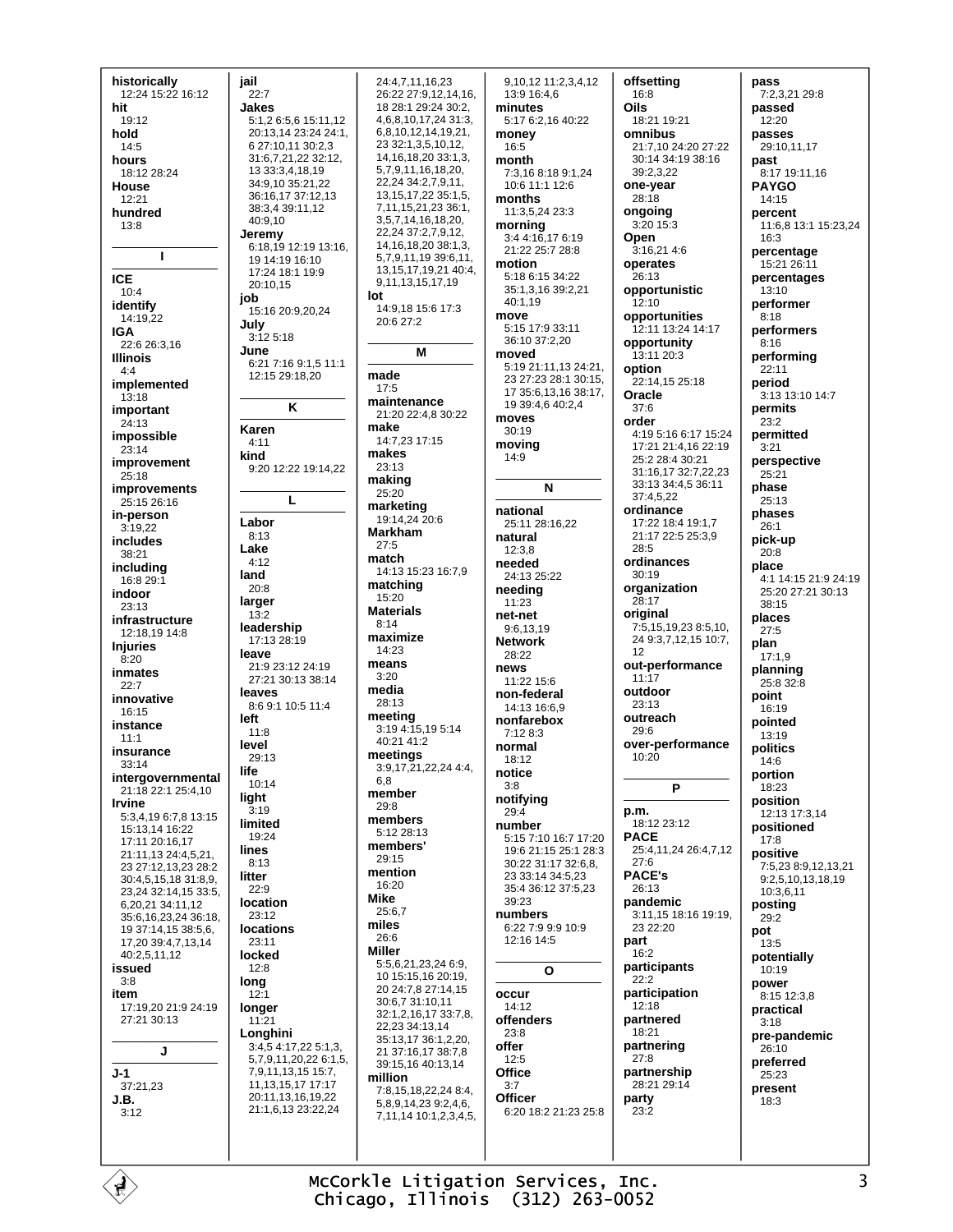president 4:11 5:13 13:15 15:7.19.22 17:11  $19:2$ previously  $7.8$ printers 36:13 prior 10:18 11:3 19:19 **Pritzker**  $3:12$ proceed 17:19 28:2 31:15 32:5,20 34:2 38:12, 23 proceedings  $3.240.23$ process 12:5 13:21 16:11 proclamation  $4:3.8$ program 14:15 16:14,16,21, 23 18:14.15.16 19:3. 10,13,16,21 20:2 21:19 22:3,10,22 23:6,15 24:6 28:13 24 29:9,11,20 32:23 programs  $13.23$   $14.2$   $15.23$  $19:11$ progress 6:23 9:16,23 11:16  $12:7$ project 15:6 16:1 25:5.14 26:1 27:1 projects 14:2,9 29:1 properties  $23:17$ property 21:21 22:4.9 Protection  $25.12$ provide 15:24 21:20 22:3,8, 22 23:13 28:15,23  $29.7$ provided 18:14 providing 23:7 29:5 provision  $4:6$ prudent  $3:19$ **PTF**  $10:3$ public 3:22.23 4:7 6:24 9:22,23 10:2,22,23 11:18 17:23 18:16 public-private 28:21 purchase  $12.3$ purchases  $12:6$ pursuant  $3:164:5$ pursue 14:3,17 17:6 put  $17:2$ putting  $17.14$ 

renew  $22:1$ Q renewal  $22.5$ renewed  $3.13$ question 15:18 16:17 29:23 repair **auestions**  $15:4$ 12:15 15:8,9,12,14, renort 16 17:19 19:4 20:12,  $6.1811115$ reporting 14, 17, 20, 23 21: 3, 9 23:19,21,23 24:1,5,  $9:21$ 8,12,17,19 26:18,21, result 23 27:11, 13, 15, 17,  $3:14$ 19,21 29:21 30:1,3, results 5,7,9,10,13,24 31:2, 6:21 9:23 12:15 5,7,9,11,13,14,18, resume 20,22,24 32:2,4,9, 22:21 11.13.15.17.19.24 retained 33:2,4,6,8,10,15,17,  $26:11$ 19.21.23 34:1.6.8. **RETT** 10 12 14 16 18  $10:3$ 36:13,15,17,19,21 return 23 37 1 6 7 8 11 13 28:14 29:7 15, 17, 19, 24 38: 2, 4, revenues 681014 17 10:22 11:19 review quorum  $28.5$ reviewed  $\mathsf{R}$  $38:16$ reviewing  $6:20$ revise  $25:17$ **RFP**  $12.5.33.14$  $13.2821$ riders received 26:10 27:2 7:8 10:15 11:8,11,12 ridership  $26:1214$ rides recently riding  $29:8$ recommend roadway 34:23 35:4 39:2  $25.18$ recommended robust 13:23 recommending roll 21:24 28:11  $4:21$ rollcall  $4.105.12$  $39:8$ **Rosales** reduced reduced-fare 7:6.10 8:1 13 32 34 18 19  $7.28.119.2122$ reimburses **Relations** 18 40:3,5,15,16 route 26:12,14 routes remains  $26:11$ **RTA** remarks 11:13 13:21 run removal 29:20 removed renegotiation sales  $10.1$ 

qualify

16:9

quickly

 $17:10$ 

 $5:11$ 

rail

 $29.4$ 

recall

 $10:18$ 

receive

 $12.24$ 

recent

 $13:1$ 

 $19.18$ 

 $25.18$ 

record

Red

 $26:8$ 

18:13

regard

 $11.13$ 

 $23:5$ 

 $28.10$ 

reliable

16:13

 $4:3.8$ 

 $12.14$ 

 $22:9$ 

 $34.18$ 

 $13:2$ 

Sam 28:7.8 scheduled  $3.918.8$ school 19,20  $18.5$ **Schools**  $17.23$ Schools' 18:17 seconded  $40 - 4$ secretary 6:24 7:17 8:7 9:5.13. 17:22 21:17 25:3 19 section 7:10 17:22 18:11,24 secure security  $8.20$ **Seimetz**  $4.115.13$ **Senate**  $12:20$ **Senator**  $16.24$ sentenced  $22:7$ September 5:7,8 6:11,12 15:17, 18 20:22, 23 21:12,  $23:1$ 14 24:11, 12, 22, 24 SALVA 27:16.17.24 28:2 18:22 30:8.9.16.18 31:12. serves 26:8 33:9.10.24 34:1.15. service 16 35:7,9 36:3,4,9. 22.23 37:18.19 38:9. 10.18.20 39:5.7.17. services 8:20 32:8 set sheriff Sheriff's show  $4.105.12$ side  $26:17$ significant  $9:1927:1$ Silva

17:23 18:6,7,10,18, school-aged 24:24 28:1 30:17 35:17 38:20 39:6 3:4,5,8 4:17,20,22 5:1,3,5,7,9,11,20,22  $6:1,5,7,9,11,13,15$ 15:7,11,13,15,17 17:17 20:11,13,16, 19,22 21:1,6,13 23:22,24 24:4,7,11, 16,23 26:22 27:9,12, 14 16 18 28 1 29 24  $30.2468101724$ 31:3.6.8.10.12.14. 19 21 23 32 1 3 5 10.12.14.16.18.20 33:1,3,5,7,9,11,16, 18,20,22,24 34:2,7, 9,11,13,15,17,22 35:1,5,7,11,15,21,23 36:1,3,5,7,14,16,18, 20, 22, 24 37: 2, 7, 9, 12,14,16,18,20 38:1, 3.5.7.9.11.19 39:6. 11, 13, 15, 17, 19, 21 40:4,9,11,13,15,17,  $3.16214.7$ 19:13 20:1 11:13 28:7,16,19,22 29:4.31:18.37:6 18:18 22:15 22:13,21,22 23:3,5 21:19 22:2.9 4:14.16.18 5:9.10.16

6:13.14.17 12:17 13:14,15 17:18,21 19:6 20:9 21:2.4.8. 16 23:21 24:17,18 25:1,2 26:20 27:19, 20 28:4 29:23 30:11, 12,21 31:1,16 32:7, 22 33:13 34:4 18 21 24 35:3 36:5,6,11,24 37:1 4 7 8 22 38:13 24 39:19.20.24  $40.1718$ sir 5:15 6:16 28:3 31:14  $35:2$ situations  $16:2$ slightly 7:13 8:7,9,15,21 smaller 10:24 **Smith**  $28.78$ solicit  $19:9$ sooner  $27.7$ sources  $14.19$ south 25:5.13.16 26:6.17 southern  $27.2$ speaks  $20:2$ sponsor 18:23 19:13,18,21  $20.1$ sponsors 19:17 sponsorship  $19:2$ sponsorships 19:10 20:7 **Staff** 21:24 28:11 standpoint  $25:19$ start  $14.7818.10$ started 14:20 19:17 starting  $11.14$ state  $4:3$  14 $\cdot$ 14 15 $\cdot$ 4 16 $\cdot$ 14 state-wide  $3.13$ stations 17:5.15 26:9 29:4 stay  $15:4$ stimulus 10:14 11:7.11 stops 29:3 straight  $27:3$ **Street**  $4.1326.827.3$ strong  $8:16,17$ student 18:12 subject  $13.21$ subsidy  $7.68.1$ substantial  $13:20$ 

suburbs  $27:2$ Sun  $19.17$ support 14:19 15:3 16:16 17:1 26:16 29:5 34:6 supported  $28.21$ supports  $18.16$ suspended  $22:18$ sustained  $11.18$ **SWAP** 21:19 22:10 11 18 21,22 23:4,6,7,10 system 26:12 system-generated  $9:1710:21$ T table 14:24 talk 10:15 12:2  $<sub>1</sub>ax$ </sub>  $10.1$ team 14:8 16:10 17:14  $25:22$ technology  $34.6$ term  $22.13.24$ terminate  $23.2$ terms  $13.24$   $14.21$ thing 16:18,19 23:16 things 16:10 19:15 thoroughfare  $27:4$ thought  $10:18$ throes  $12.419.23$ time 15:9 16:18 23:20 24:24 25:17 28:15,  $24.32 \cdot 11$ timeline  $17.3$ times 19:17 26:10 timing  $8:15$ todav 3:10,23 4:12 18:3 25:9 37:23 tone 18:18 total 7:17 8:7 9:10 11:6 28.24.29.11 totals 7:2,3,12,21 8:3 traffic  $25.19$ tranche  $11:10$ tranches 12:22 **Transit** 3:6,17,23 21:23

McCorkle Litigation Services, Inc. Chicago, Illinois (312) 263-0052

S